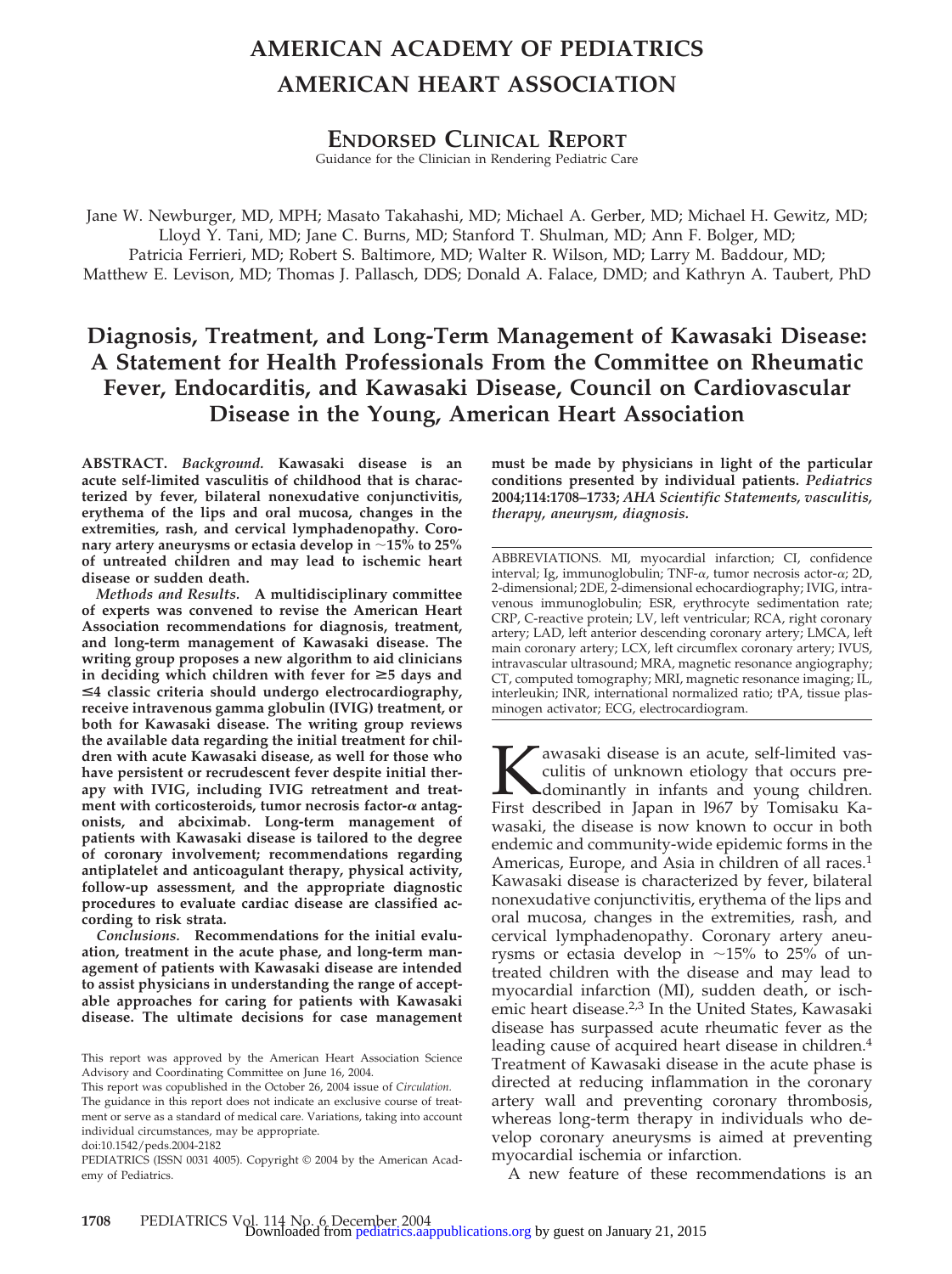algorithm for the evaluation and treatment of patients in whom incomplete or atypical Kawasaki disease is suspected (refer to "Criteria for Treatment of Kawasaki Disease" later in this statement and Fig 1). We attempt to summarize the current state of knowledge of the management of patients with Kawasaki disease. The recommendations are evidence based

and derived from published data wherever possible. The levels of evidence on which recommendations are based are classified as follows: level A (highest), multiple randomized clinical trials; level B (intermediate), limited number of randomized trials, nonrandomized studies, and observational registries; and level C (lowest), primarily expert consensus.





**Fig 1.** Evaluation of suspected incomplete Kawasaki disease. (1) In the absence of gold standard for diagnosis, this algorithm cannot be evidence based but rather represents the informed opinion of the expert committee. Consultation with an expert should be sought anytime assistance is needed. (2) Infants ≤6 months old on day ≥7 of fever without other explanation should undergo laboratory testing and, if evidence of systemic inflammation is found, an echocardiogram, even if the infants have no clinical criteria. (3) Patient characteristics suggesting Kawasaki disease are listed in Table 1. Characteristics suggesting disease other than Kawasaki disease include exudative conjunctivitis, exudative pharyngitis, discrete intraoral lesions, bullous or vesicular rash, or generalized adenopathy. Consider alternative diagnoses (see Table 2). (4) Supplemental laboratory criteria include albumin ≤3.0 g/dL, anemia for age, elevation of alanine aminotransferase, platelets after 7 days  $\geq 450\,000/\text{mm}^3$ , white blood cell count  $\geq 15\,000/\text{mm}^3$ , and urine  $\geq 10$  white blood cells/high-power field. (5) Can treat before performing echocardiogram. (6) Echocardiogram is considered positive for purposes of this algorithm if any of 3 conditions are met: *z* score of LAD or RCA ≥2.5, coronary arteries meet Japanese Ministry of Health criteria for aneurysms, or ≥3 other suggestive features exist, including perivascular brightness, lack of tapering, decreased LV function, mitral regurgitation, pericardial effusion, or *z* scores in LAD or RCA of 2–2.5. (7) If the echocardiogram is positive, treatment should be given to children within 10 days of fever onset and those beyond day 10 with clinical and laboratory signs (CRP, ESR) of ongoing inflammation. (8) Typical peeling begins under nail bed of fingers and then toes.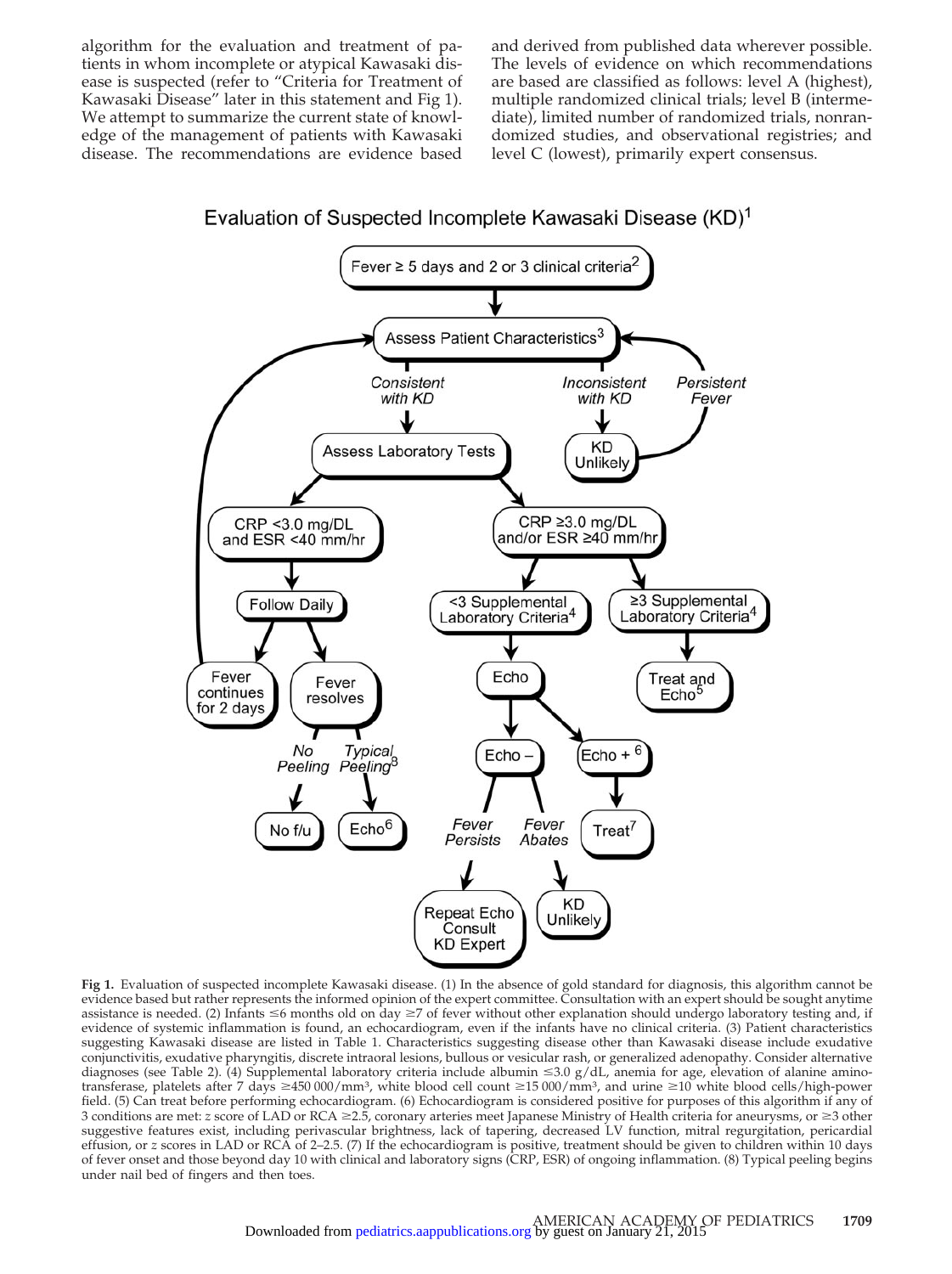Recommendations for initial evaluation, treatment in the acute phase, and long-term management of patients with Kawasaki disease are intended to assist physicians in understanding the range of acceptable approaches for caring for patients with Kawasaki disease. Where published data do not define well the best medical practices, our report provides practical interim recommendations. Ultimately, management decisions must be individualized to a patient's specific circumstances.

#### **EPIDEMIOLOGY**

In the past, Kawasaki disease may have masqueraded as other illnesses, and old reports on infantile polyarteritis nodosa describe pathological findings that are identical to those of fatal Kawasaki disease.5–8 Kawasaki disease is markedly more prevalent in Japan and in children of Japanese ancestry, with an annual incidence of  $\sim$ 112 cases per 100 000 children  $\leq$ 5 years old.<sup>9</sup> In the United States, the incidence of Kawasaki disease has been best estimated from hospital discharge data.10,11 An estimated 4248 hospitalizations associated with Kawasaki disease occurred in the United States in 2000, with a median age of 2 years.<sup>10</sup> Race-specific incidence rates derived from administrative data indicate that Kawasaki disease is most common among Americans of Asian and Pacific Island descent (32.5/ 100 000 children -5 years old), intermediate in non-Hispanic African Americans (16.9/100 000 children -5 years old) and Hispanics (11.1/100 000 children -5 years old), and lowest in whites (9.1/100 000 children -5 years old).10 These estimates are similar to those reported in smaller studies.<sup>12,13</sup> Recent reports have emphasized the occurrence of Kawasaki disease in older children, who may have a higher prevalence of cardiovascular complications related to late diagnosis.14–16

Rates of recurrence and familial occurrence of Kawasaki disease are best documented in the literature from Japan; these rates may be lower in other races and ethnicities. In Japan, the recurrence rate of Kawasaki disease has been reported to be  $\sim$ 3%.<sup>17</sup> The proportion of cases with a positive family history is  $\sim$ 1%.<sup>17,18</sup> Within 1 year after onset of the first case in a family, the rate in a sibling is 2.1%, which is a relative risk of  $\sim$ 10-fold as compared with the unaffected Japanese population;  $\sim 50\%$  of the second cases develop within 10 days of the first case.19 The risk of occurrence in twins is  $\sim$ 13%.<sup>19,20</sup> Higher rates of Kawasaki disease in the siblings of index cases and twins suggest a possible role for genetic predisposition that interacts with exposure to the etiologic agent or agents in the environment.19–22 The reported occurrence of Kawasaki disease in children of parents who themselves had the illness in childhood also supports the contribution of genetic factors.23–26

In the United States, Kawasaki disease is more common during the winter and early spring months; boys outnumber girls by  $\sim$ 1.5 to 1.7:1; and 76% of children are  $\leq$ 5 years old.<sup>10,11</sup> Reported associations of Kawasaki disease with antecedent respiratory illness and exposure to carpet-cleaning fluids have not been consistently confirmed.12,13,27–30 Other factors

that are reportedly associated with Kawasaki disease include having preexisting eczema,<sup>31</sup> using a humidifier, $30$  and living near a standing body of water. $32$ 

The case fatality rate in Kawasaki disease in Japan is 0.08%.17 The standardized mortality ratio (the observed number of deaths divided by the expected number of deaths based on vital statistics in Japan) in patients diagnosed between 1982 and 1992 was 1.25 (95% confidence interval [CI]: 0.84 –1.85) overall and 2.35 (95% CI: 0.96 –5.19) for boys with cardiac sequelae.33 In the United States, the in-hospital mortality rate is  $\sim$  0.17% (the investigators used administrative data that may include readmissions for coronary disease).15 Virtually all deaths in patients with Kawasaki disease result from its cardiac sequelae.34 The peak mortality occurs 15 to 45 days after the onset of fever; during this time well-established coronary vasculitis occurs concomitantly with a marked elevation of the platelet count and a hypercoagulable state.35 However, sudden death from MI may occur many years later in individuals who as children had coronary artery aneurysms and stenoses. Many cases of fatal and nonfatal MI in young adults have been attributed to "missed" Kawasaki disease in childhood.<sup>36</sup>

#### **ETIOLOGY AND PATHOGENESIS**

The etiology of Kawasaki disease remains unknown, although clinical and epidemiological features strongly suggest an infectious cause. A selflimited, generally nonrecurring illness that manifests itself by fever, rash, enanthem, conjunctival injection, and cervical adenopathy fits well with an infectious etiology or trigger. The epidemiological features noted above, including age distribution, winterspring seasonality, occurrence of community outbreaks with wave-like geographic spread, and apparent epidemic cycles, are suggestive of a transmissible childhood disease. The laboratory features also suggest infection. However, efforts to identify an infectious agent in Kawasaki disease with conventional bacterial and viral cultures and serological methods, as well as with animal inoculation, have failed to identify an infectious cause.

An attractive hypothesis is that Kawasaki disease is caused by a ubiquitous infectious agent that produces clinically apparent disease only in certain genetically predisposed individuals, particularly Asians. Its rarity in the first few months of life and in adults suggests an agent to which the latter are immune and from which very young infants are protected by passive maternal antibodies. Because little evidence exists of person-to-person transmission, this hypothesis assumes that most infected children experience asymptomatic infection with only a small fraction developing overt clinical features of Kawasaki disease. The genetic basis of susceptibility is currently unknown.

The hypothesis that Kawasaki disease is related to a bacterial superantigenic toxin has been suggested because of the reported selective expansion of  $V\beta2$ and  $V\beta8$  T-cell receptor families, but this theory remains controversial.<sup>37-40</sup> A recent prospective multicenter study failed to show a significant difference in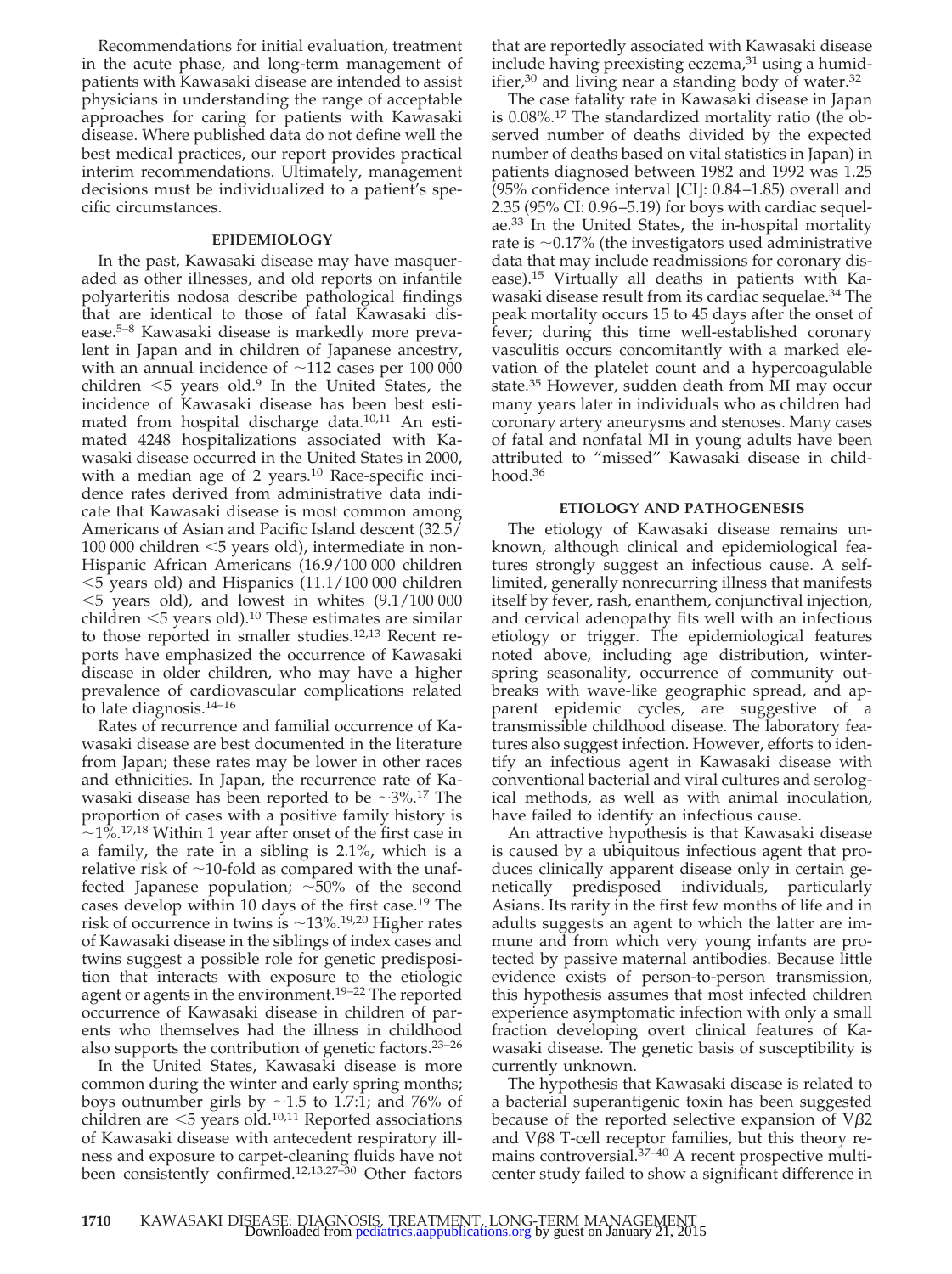the prevalence of toxin-producing strains between patients with Kawasaki disease and febrile controls.41 Recent investigations support an alternative hypothesis: The immune response in Kawasaki disease is oligoclonal (antigen driven, ie, similar to a response to a conventional antigen) rather than polyclonal (as found typically in superantigen-driven responses), and immunoglobulin A (IgA) plasma cells play a central role.42–44

It also is possible that Kawasaki disease results from an immunologic response that is triggered by any of several different microbial agents. Support for this hypothesis includes documented infection by different microorganisms in different individual cases, failure to detect a single microbiological or environmental agent after almost 3 decades of study, and analogies to other syndromes caused by multiple agents (eg, aseptic meningitis). This hypothesis is somewhat difficult to reconcile with the distinctive clinical/laboratory picture of Kawasaki disease and with its epidemiological features, however.

Efforts to associate Kawasaki disease with exposure to drugs or to such environmental pollutants as toxins, pesticides, chemicals, and heavy metals have failed, although clinical similarities between Kawasaki disease and acrodynia (mercury hypersensitivity) are notable.

Striking immune perturbations occur in acute Kawasaki disease, including marked cytokine cascade stimulation and endothelial cell activation. The key steps leading to coronary arteritis are still being clarified, but endothelial cell activation,  $CD68<sup>+</sup>$  monocyte/macrophages, CD8<sup>+</sup> (cytotoxic) lymphocytes, and oligoclonal IgA plasma cells appear to be involved.<sup>43,45</sup> The prominence of IgA plasma cells in the respiratory tract, which is similar to findings in fatal viral respiratory infections, suggests a respiratory portal of entry of an etiologic agent or agents.<sup>44</sup> Enzymes including matrix metalloproteinases that are capable of damaging arterial wall integrity may be important in the development of aneurysmal dilatation.46 Vascular endothelial growth factor (VEGF), monocyte chemotactic and activating factor (MCAF or MCP-1), tumor necrosis actor- $\alpha$  (TNF- $\alpha$ ), and various interleukins also appear to play important roles in the vasculitic process.47–54

# **PATHOLOGY**

Although the coronary arteries virtually always are involved in autopsy cases, Kawasaki disease is a generalized systemic vasculitis involving blood vessels throughout the body. Aneurysms may occur in other extraparenchymal muscular arteries such as the celiac, mesenteric, femoral, iliac, renal, axillary, and brachial arteries.<sup>55</sup> The early stages in the formation and development of arteritis in Kawasaki disease have been well studied morphologically in relatively large muscular arteries.<sup>55</sup> The media of affected vessels demonstrate edematous dissociation of the smooth muscle cells, which is most obvious toward the exterior. Endothelial cell swelling and subendothelial edema are seen, but the internal elastic lamina remains intact. An influx of neutrophils is found in the early stages (7–9 days after onset), with

a rapid transition to large mononuclear cells in concert with lymphocytes (predominantly  $CDS+T$  cells) and IgA plasma cells.<sup>42–45</sup> Destruction of the internal elastic lamina and eventually fibroblastic proliferation occur at this stage. Matrix metalloproteinases are prominent in the remodeling process.<sup>56</sup> Active inflammation is replaced over several weeks to months by progressive fibrosis, with scar formation.

Arterial remodeling or revascularization may occur in Kawasaki disease with coronary arteritis. Progressive stenosis in the disease results from active remodeling with intimal proliferation and neoangiogenesis; the intima is markedly thickened and consists of linearly arranged microvessels, a layer that is rich in smooth muscle cells, and fibrous layers. Several growth factors are prominently expressed at the inlet and outlet of aneurysms, where they are activated by high shear stress.<sup>57</sup>

During the clinical course of Kawasaki disease, vomiting and abdominal pain are seen often. Kurashige and colleagues<sup>58</sup> described the intestinal tract in 31 fatal cases, but in only 3 patients was mesenteric arteritis found. Using biopsy specimens of the jejunal mucosa, Nagata et al<sup>59</sup> studied cell surface phenotypes of mononuclear cells and enterocytes. Both HLA-DR+CD3+ (activated T cells) and  $DR+CD4+$  cells (activated helper T cells) were significantly increased in the lamina propria of patients with acute Kawasaki disease as compared with controls. In contrast, CD8<sup>+</sup> cells (suppressor/cytotoxic T cells) were significantly reduced in both the epithelium and the lamina propria of individuals with Kawasaki disease as compared with controls. During the convalescent phase of the disease, these cell patterns returned to normal.59 Hydrops of the gallbladder may be clinically apparent in patients with Kawasaki disease. A study of surgically removed gallbladders revealed a nonspecific severe perivascular inflammatory cell infiltration<sup>60</sup>; distinct arteritis in the gallbladder wall has not been well documented.

Lymphadenopathy, an early finding in patients with Kawasaki disease, usually disappears by autopsy. Pathological findings in lymph nodes include thrombotic arteriolitis and severe lymphadenitis with necrosis.<sup>55</sup> Lymph node biopsies performed in the first week of the illness revealed abnormal hyperplasia of the endothelium of the postcapillary venule and hyperplasia of reticular cells around the postcapillary venule.1

# **DIAGNOSIS**

In the absence of a specific diagnostic test or pathognomonic clinical feature, clinical criteria have been established to assist physicians in diagnosing Kawasaki disease. Other clinical and laboratory findings observed in patients with this disease are frequently helpful in diagnosis. Table 1 describes the clinical and laboratory features of Kawasaki disease according to the epidemiological case definition.

# **Principal Clinical Findings**

The classic diagnosis of Kawasaki disease has been based on the presence of  $\geq$ 5 days of fever and  $\geq$ 4 of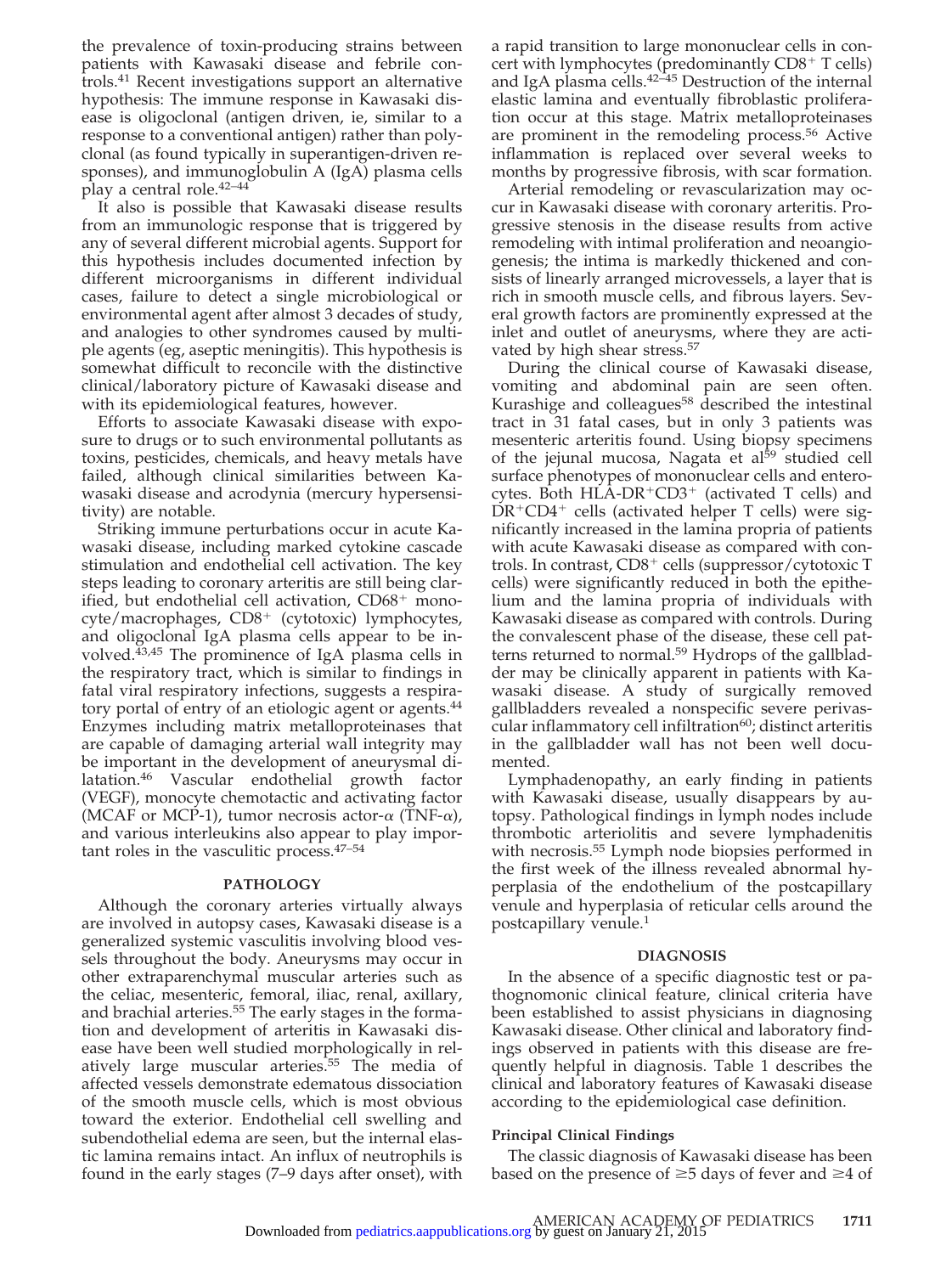| Epidemiological case definition (classic clinical criteria)*            |
|-------------------------------------------------------------------------|
| Fever persisting at least 5 days <sup>+</sup>                           |
| Presence of at least 4 principal features:                              |
| Changes in extremities                                                  |
| Acute: Erythema of palms, soles; edema of hands, feet                   |
| Subacute: Periungual peeling of fingers, toes in weeks 2                |
| and 3                                                                   |
| Polymorphous exanthem                                                   |
| Bilateral bulbar conjunctival injection without exudate                 |
| Changes in lips and oral cavity: Erythema, lips cracking,               |
| strawberry tongue, diffuse injection of oral and                        |
| pharyngeal mucosae                                                      |
| Cervical lymphadenopathy (>1.5-cm diameter), usually                    |
| unilateral                                                              |
| Exclusion of other diseases with similar findings <sup>+</sup>          |
| Other clinical and laboratory findings                                  |
| Cardiovascular findings                                                 |
| Congestive heart failure, myocarditis, pericarditis, valvular           |
| regurgitation                                                           |
| Coronary artery abnormalities                                           |
| Aneurysms of medium-size noncoronary arteries                           |
| Raynaud's phenomenon                                                    |
| Peripheral gangrene                                                     |
| Musculoskeletal system                                                  |
| Arthritis, arthralgia                                                   |
| Gastrointestinal tract                                                  |
| Diarrhea, vomiting, abdominal pain                                      |
| Hepatic dysfunction                                                     |
| Hydrops of gallbladder                                                  |
| Central nervous system                                                  |
| Extreme irritability                                                    |
| Aseptic meningitis                                                      |
| Sensorineural hearing loss                                              |
| Genitourinary system                                                    |
| Urethritis/meatitis                                                     |
| Other findings                                                          |
| Erythema, induration at BCG inoculation site<br>Anterior uveitis (mild) |
| Desquamating rash in groin                                              |
| Laboratory findings in acute Kawasaki disease                           |
| Leukocytosis with neutrophilia and immature forms                       |
| <b>Elevated ESR</b>                                                     |
| Elevated CRP                                                            |
| Anemia                                                                  |
| Abnormal plasma lipids                                                  |
| Hypoalbuminemia                                                         |
| Hyponatremia                                                            |
| Thrombocytosis after week 1§                                            |
| Sterile pyuria                                                          |
| Elevated serum transaminases                                            |
| Elevated serum gamma glutamyl transpeptidase                            |
| Pleocytosis of cerebrospinal fluid                                      |
| Leukocytosis in synovial fluid                                          |
|                                                                         |

Patients with fever at least 5 days and <4 principal criteria can be diagnosed with Kawasaki disease when coronary artery abnormalities are detected by 2DE or angiography.

 $\dagger$  In the presence of  $\geq 4$  principal criteria, Kawasaki disease diagnosis can be made on day 4 of illness. Experienced clinicians who have treated many Kawasaki disease patients may establish diagnosis before day 4.

‡ See Table 2.

§ Some infants present with thrombocytopenia and disseminated intravascular coagulation.

the 5 principal clinical features (see Table  $1$ ).<sup>3</sup> Typically, all of the clinical features are not present at a single point in time, and watchful waiting is sometimes necessary before a diagnosis can be made. Patients with fever for  $\geq$ 5 days and  $\leq$ 4 principal features can be diagnosed as having Kawasaki disease when coronary artery disease is detected by 2-dimensional (2D) echocardiography (2DE) or coronary angiography. In the presence of  $\geq 4$  principal criteria, the diagnosis of Kawasaki disease can be made on day 4 of illness. Kawasaki disease should be considered in the differential diagnosis of a young child with unexplained fever for  $\geq$ 5 days that is associated with any of the principal clinical features of this disease.

The fever typically is high-spiking and remittent, with peak temperatures generally  $>39^{\circ}C$  (102 $^{\circ}F$ ) and in many cases  $>40^{\circ}$ C (104 $^{\circ}$ F). In the absence of appropriate therapy, fever persists for a mean of 11 days, but it may continue for 3 to 4 weeks and, rarely, even longer. With appropriate therapy, the fever usually resolves within 2 days.

Changes in the extremities are distinctive. Erythema of the palms and soles or firm, sometimes painful induration of the hands or feet, or both erythema and induration often occur in the acute phase of the disease. Desquamation of the fingers and toes usually begins in the periungual region within 2 to 3 weeks after the onset of fever and may extend to include the palms and soles. Approximately 1 to 2 months after the onset of fever, deep transverse grooves across the nails (Beau's lines) may appear.

An erythematous rash usually appears within 5 days of the onset of fever. The rash may take various forms; the most common is a nonspecific, diffuse maculopapular eruption. Occasionally seen are an urticarial exanthem, a scarlatiniform rash, an erythroderma, an erythema-multiforme-like rash, or, rarely, a fine micropustular eruption. Bullous and vesicular eruptions have not been described. The rash usually is extensive, with involvement of the trunk and extremities and accentuation in the perineal region, where early desquamation may occur.

Bilateral conjunctival injection usually begins shortly after the onset of fever. It typically involves the bulbar conjunctivae (sparing the limbus, an avascular zone around the iris) much more often than the palpebral or tarsal conjunctivae; is not associated with an exudate, conjunctival edema or corneal ulceration; and usually is painless. Mild acute iridocyclitis or anterior uveitis may be noted by slit lamp; it resolves rapidly and rarely is associated with photophobia or eye pain.

Changes of the lips and oral cavity include (1) erythema, dryness, fissuring, peeling, cracking, and bleeding of the lips; (2) a "strawberry tongue" that is indistinguishable from that associated with streptococcal scarlet fever, with erythema and prominent fungiform papillae; and (3) diffuse erythema of the oropharyngeal mucosae. Oral ulcerations and pharyngeal exudates are not seen.

Cervical lymphadenopathy is the least common of the principal clinical features. It is usually unilateral and confined to the anterior cervical triangle, and its classic criteria include  $\geq$ 1 lymph node that is  $>$ 1.5 cm in diameter. Imaging studies frequently demonstrate multiple enlarged nodes without suppuration.<sup>61</sup> The lymph nodes often are firm and nonfluctuant, are not associated with marked erythema of the overlying skin, and are nontender or only slightly tender. Occasionally, the lymph node swelling of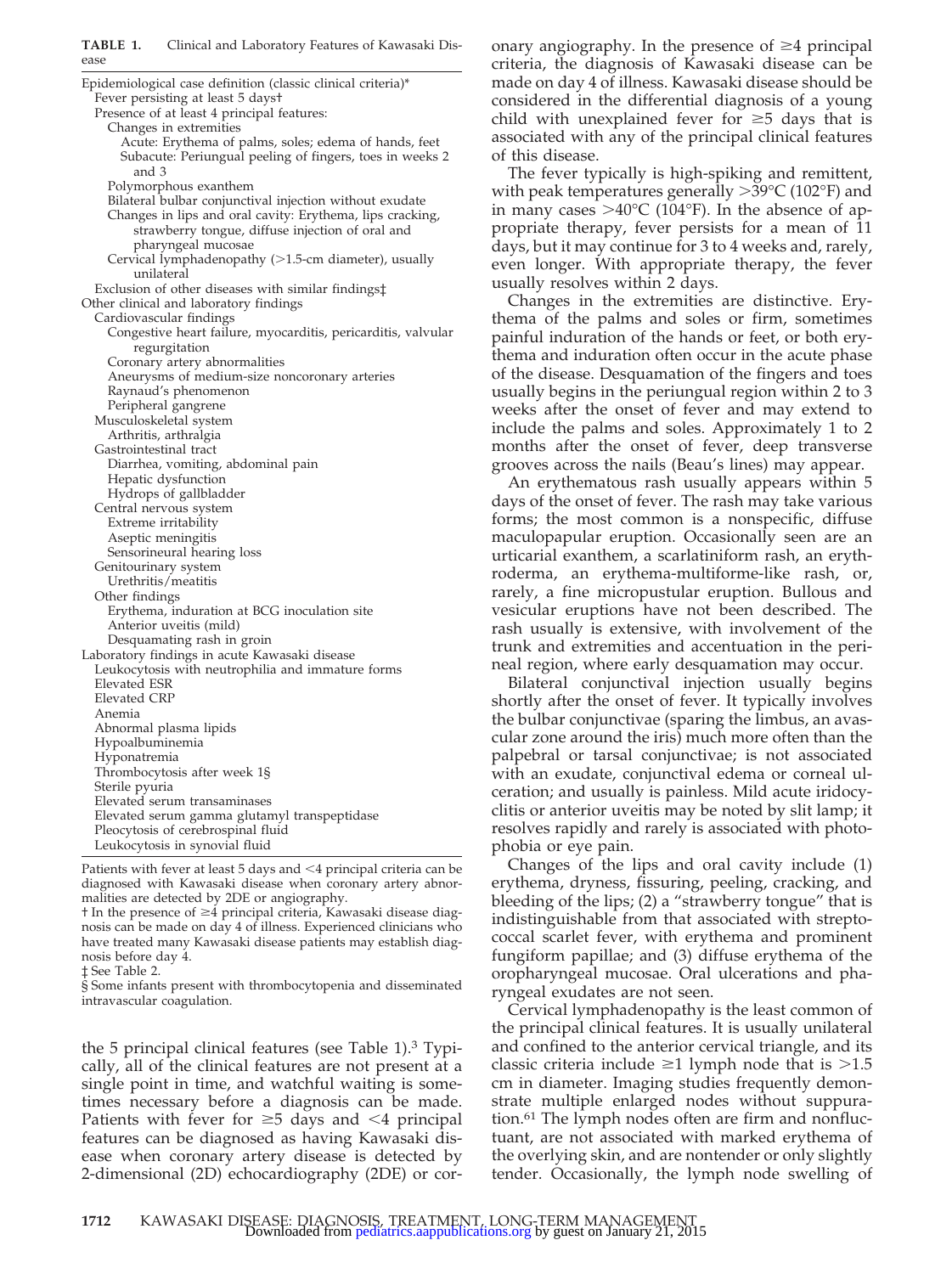Kawasaki disease can be confused with bacterial adenitis.

Because the principal clinical findings that fulfill the diagnostic criteria are not specific, other diseases with similar clinical features should be excluded (Table 2).

#### **Other Clinical and Laboratory Findings**

#### *Cardiac Findings*

Cardiovascular manifestations can be prominent in the acute phase of Kawasaki disease and are the leading cause of long-term morbidity and mortality. During this phase, the pericardium, myocardium, endocardium, valves, and coronary arteries all may be involved. Cardiac auscultation of the infant or child with Kawasaki disease in the acute phase often reveals a hyperdynamic precordium, tachycardia, a gallop rhythm, and an innocent flow murmur in the setting of anemia, fever, and depressed myocardial contractility secondary to myocarditis. Children with significant mitral regurgitation may have a pansystolic regurgitant murmur that is typical of this condition. Occasionally, patients with Kawasaki disease and poor myocardial function may present with low cardiac output syndrome or shock. Electrocardiography may show arrhythmia, prolonged PR interval, or nonspecific ST and T wave changes.

#### *Noncardiac Findings*

Multiple noncardiac clinical findings may be observed in patients with Kawasaki disease. Arthritis or arthralgia can occur in the first week of the illness and tends to involve multiple joints, including the small interphalangeal joints as well as large weightbearing joints. Arthritis or arthralgia developing after the 10th day of illness favors large weight-bearing joints, especially the knees and ankles.

Children with Kawasaki disease often are more irritable than are children with other febrile illnesses. Transient unilateral peripheral facial nerve palsy occurs rarely. Transient high-frequency sensorineural hearing loss (20–35 dB) can occur during acute Kawasaki disease, $62,63$  but persistent sensorineural hearing loss is rare.<sup>64</sup> Gastrointestinal complaints, including diarrhea, vomiting, and abdominal pain, occur in approximately one third of patients. Rarely, Kawasaki disease can present as an acute surgical abdomen.65 Hepatic enlargement and jaundice can occur. Acute acalculous distention of the gallbladder (hydrops) occurs in  $\sim$ 15% of patients during the first

**TABLE 2.** Differential Diagnosis of Kawasaki Disease: Diseases and Disorders With Similar Clinical Findings

| Viral infections (eg, measles, adenovirus, enterovirus, Epstein-<br>Barr virus) |
|---------------------------------------------------------------------------------|
| Scarlet fever                                                                   |
| Staphylococcal scalded skin syndrome                                            |
| Toxic shock syndrome                                                            |
| Bacterial cervical lymphadenitis                                                |
| Drug hypersensitivity reactions                                                 |
| Stevens-Johnson syndrome                                                        |
| Juvenile rheumatoid arthritis                                                   |
| Rocky Mountain spotted fever                                                    |
| Leptospirosis                                                                   |
| Mercury hypersensitivity reaction (acrodynia)                                   |

2 weeks of the illness and can be identified by abdominal ultrasound.<sup>60</sup> Erythema and induration at the site of a previous vaccination with Bacille Calmette-Guérin (BCG) is common in Japan, where BCG is used widely.<sup>66</sup> Rare findings include testicular swelling, pulmonary nodules<sup>50</sup> and infiltrates,  $67$ pleural effusions, and hemophagocytic syndrome.<sup>68</sup>

#### *Laboratory Findings*

Leukocytosis is typical during the acute stage of Kawasaki disease, with a predominance of immature and mature granulocytes. Approximately 50% of patients have white blood cell counts  $>15\,000/\text{mm}^3$ . Leukopenia is rare. Anemia may develop, usually with normal red blood cell indexes, particularly with more prolonged duration of active inflammation. Severe hemolytic anemia requiring transfusions is rare and may be related to intravenous immunoglobulin (IVIG) infusion.69–72 Elevation of acute phase reactants, such as erythrocyte sedimentation rate (ESR) and C-reactive protein (CRP), is nearly universal in Kawasaki disease, usually returning to normal by 6 to 10 weeks after onset of the illness. Because the degree of elevation of ESR and CRP may show a discrepancy in some patients at the time of presentation, both should be measured.73 Furthermore, elevation of ESR (but not of CRP) can be caused by IVIG therapy per se; therefore, ESR should not be used as the sole determinant of the degree of inflammatory activity in IVIG-treated patients.

A characteristic feature of the later phases of the illness is thrombocytosis, with platelet counts ranging from 500 000 to  $>1$  million/mm<sup>3</sup>. Thrombocytosis rarely is present in the first week of the illness, usually appears in the second week, and peaks in the third week with a gradual return to normal by 4 to 8 weeks after onset in uncomplicated cases. The mean peak platelet count is  $\sim$  700 000/mm<sup>3</sup>. Thrombocytopenia is seen rarely in the acute stage and may be a sign of disseminated intravascular coagulation. A low platelet count at illness presentation is a risk factor for coronary aneurysms (see "Risk Scores for Predicting Aneurysms"). In patients with arthritis, arthrocentesis typically yields purulent-appearing fluid with a white blood cell count of 125 000 to  $300\,000/\text{mm}^3$ , a normal glucose level, and negative Gram stain and cultures.74 Plasma lipids are markedly altered in acute Kawasaki disease, with depressed plasma cholesterol, high-density lipoprotein (HDL), and apolipoprotein AI.75–78

Mild to moderate elevations in serum transaminases occur in  $\leq$ 40% of patients and mild hyperbilirubinemia in  $\sim$ 10%.<sup>79</sup> Plasma gammaglutamyl transpeptidase is elevated in  $\sim$  67% of patients.<sup>80</sup> Hypoalbuminemia is common and is associated with more severe and more prolonged acute disease. Urinalysis reveals intermittent mild to moderate sterile pyuria in  $\sim$ 33% of patients, although suprapubic urine generally does not show pyuria, which suggests urethritis. In children who undergo lumbar puncture,  $\sim$ 50% demonstrate evidence of aseptic meningitis with a predominance of mononuclear cells, as well as normal glucose and protein levels.81

Elevation of serum cardiac troponin I, a marker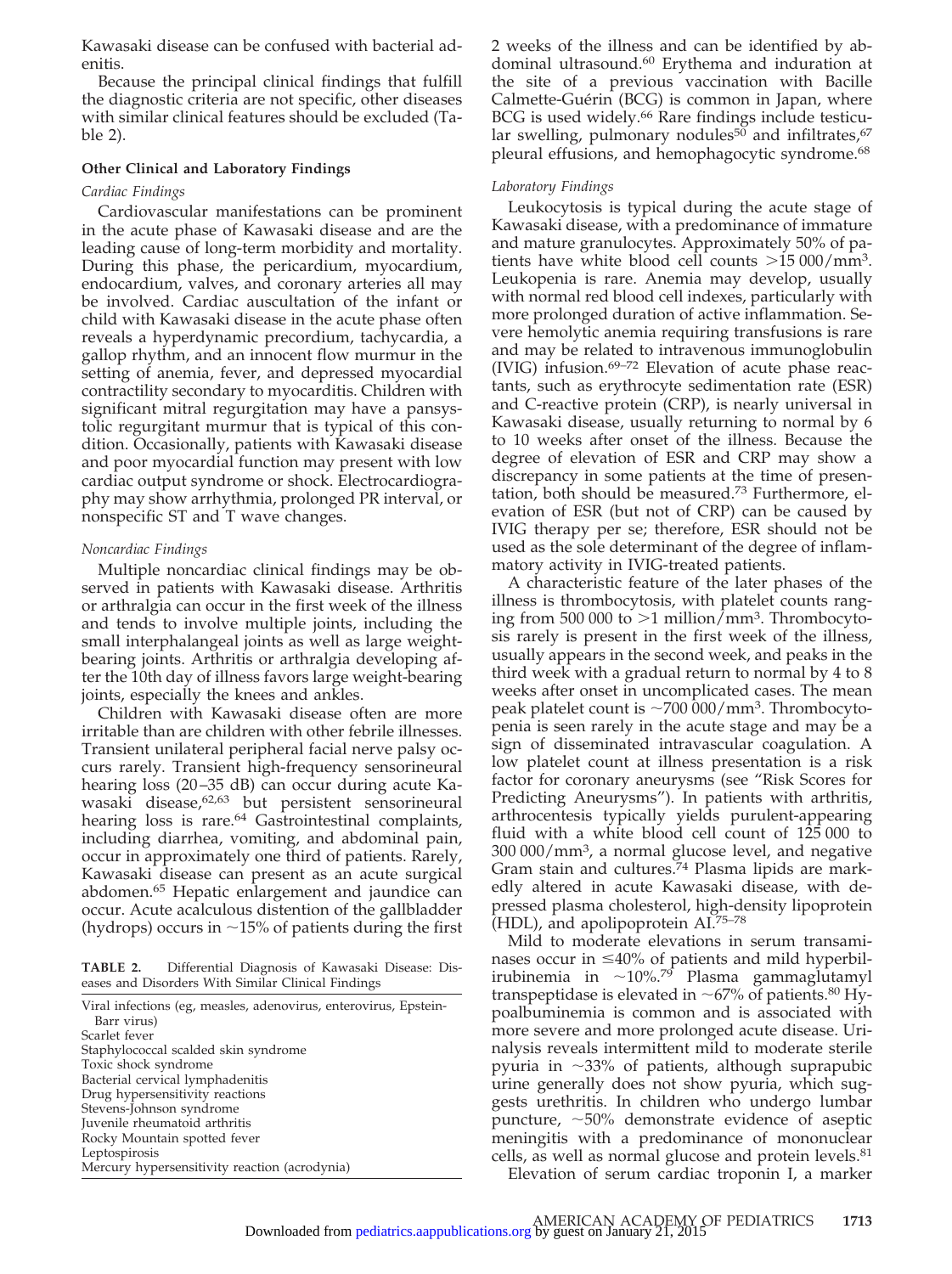that is specific for myocardial damage, has been reported in acute Kawasaki disease, which is consistent with myocardial cell injury in the early phase of the disease.82,83 Such elevation was not confirmed in another study.84 Troponin assays do not play a role in the routine management of children with Kawasaki disease.

Laboratory tests, even though they are nonspecific, can provide diagnostic support in patients with clinical features that are suggestive but not diagnostic of Kawasaki disease. A moderately to markedly elevated CRP or ESR, which is almost universally seen in children with Kawasaki disease, is uncommon in viral infections. Platelet counts usually are  $>450\,000/\text{mm}^3$  in patients evaluated after day 7 of illness. Clinical experience suggests that Kawasaki disease is unlikely if platelet counts and acute-phase inflammatory reactants (ie, ESR and CRP) are normal after day 7 of illness. In addition, low white blood cell count, lymphocyte predominance, and low platelet count in the absence of disseminated intravascular coagulation suggest a viral etiology.

# **Incomplete (Atypical) Kawasaki Disease**

Some patients who do not fulfill the criteria outlined in Table 1 have been diagnosed as having "incomplete" or "atypical" Kawasaki disease, a diagnosis that often is based on echocardiographic findings of coronary artery abnormalities. The term "incomplete" may be preferable to "atypical," because these patients lack sufficient clinical signs of the disease to fulfill the classic criteria; they do not demonstrate atypical clinical features. The phrase "atypical Kawasaki disease" should be reserved for patients who have a problem, such as renal impairment, that generally is not seen in Kawasaki disease. The conventional diagnostic criteria should be viewed as guidelines that are particularly useful in preventing overdiagnosis but may result in failure to recognize incomplete forms of illness. Incomplete Kawasaki disease is more common in young infants than in older children, making accurate diagnosis and timely treatment especially important in these young patients who are at substantial risk of developing coronary abnormalities.85 The laboratory findings of incomplete cases appear to be similar to those of classic cases. Therefore, although laboratory findings in Kawasaki disease are nondiagnostic, they may prove useful in heightening or reducing the suspicion of incomplete Kawasaki disease.

Echocardiography also may be useful in evaluating children with protracted fever and some features of Kawasaki disease. Although aneurysms rarely form before day 10 of illness, perivascular brightness, ectasia, and lack of tapering of the coronary arteries in the acute stage of Kawasaki disease may represent coronary arteritis before the formation of aneurysms. Decreased left ventricular (LV) contractility, mild valvular regurgitation (most commonly mitral regurgitation), and pericardial effusion also may be seen in an echocardiogram of a person with acute Kawasaki disease.

Incomplete Kawasaki disease should be considered in all children with unexplained fever for  $\geq 5$ 

days associated with 2 or 3 of the principal clinical features of Kawasaki disease (see "Criteria for Treatment of Kawasaki Disease" and Fig 1). Because young infants may present with fever and few, if any, principal clinical features, echocardiography should be considered in any infant aged  $\leq$ 6 months with fever of  $\geq$ 7 days' duration, laboratory evidence of systemic inflammation, and no other explanation for the febrile illness.

# **Common Pitfalls in Diagnosis**

Certain common pitfalls in the diagnosis of Kawasaki disease should be noted. Children may present with only fever and a unilateral enlarged cervical lymph node. The rash and mucosal changes that follow often are mistaken for a reaction to antibiotics that are administered for presumed bacterial lymphadenitis. Sterile pyuria may be mistaken for a partially treated urinary tract infection with sterile urine cultures. The young infant may present with fever, rash, and cerebrospinal fluid pleocytosis and be misdiagnosed with viral meningitis. Occasionally, a child may present with an acute abdomen and be admitted to a surgical service. Kawasaki disease should be considered in the differential diagnosis of every child with fever of at least several days' duration, rash, and nonpurulent conjunctivitis, especially in children -1 year old and in adolescents, in whom the diagnosis is frequently missed.

# **Risk Scores for Predicting Aneurysms**

Several scoring systems have been developed to identify children at highest risk for coronary artery abnormalities.86–89 Duration of fever, presumably reflecting the severity of ongoing vasculitis, has been confirmed as a powerful predictor of coronary artery aneurysms in various studies.<sup>87-89</sup> Harada et al<sup>90,91</sup> developed a risk score to use at the time a child presents with Kawasaki disease to determine the risk of future coronary aneurysms. At some centers in Japan, the Harada score is used to determine whether IVIG treatment will be used. Intravenous gamma globulin is given to children who fulfill 4 of the following criteria, assessed within 9 days of onset of illness: (1) white blood cell count  $>12\,000/mm^3$ ; (2) platelet count < 350 000/mm<sup>3</sup>; (3) CRP > 3+; (4) hematocrit -35%; (5) albumin -3.5 g/dL; (6) age  $\leq$ 12 months; and (7) male sex. For children with  $\leq$ 4 risk factors but continuing acute symptoms, the risk score is reassessed daily. In North America, where IVIG is recommended for all children with Kawasaki disease, Beiser et al<sup>92</sup> constructed a predictive instrument for the development of coronary artery lesions among patients treated with high-dose IVIG within the first 10 days of the onset of illness using data from a US multicenter database of patients with acute Kawasaki disease. The risk factors that Beiser and associates used in the sequential classification instrument included baseline neutrophil and band counts, hemoglobin concentration, platelet count, and temperature on the day after IVIG infusion. This instrument allowed the clinician to identify within 1 day of treatment the low-risk children in whom extensive and frequent cardiac testing may be unnec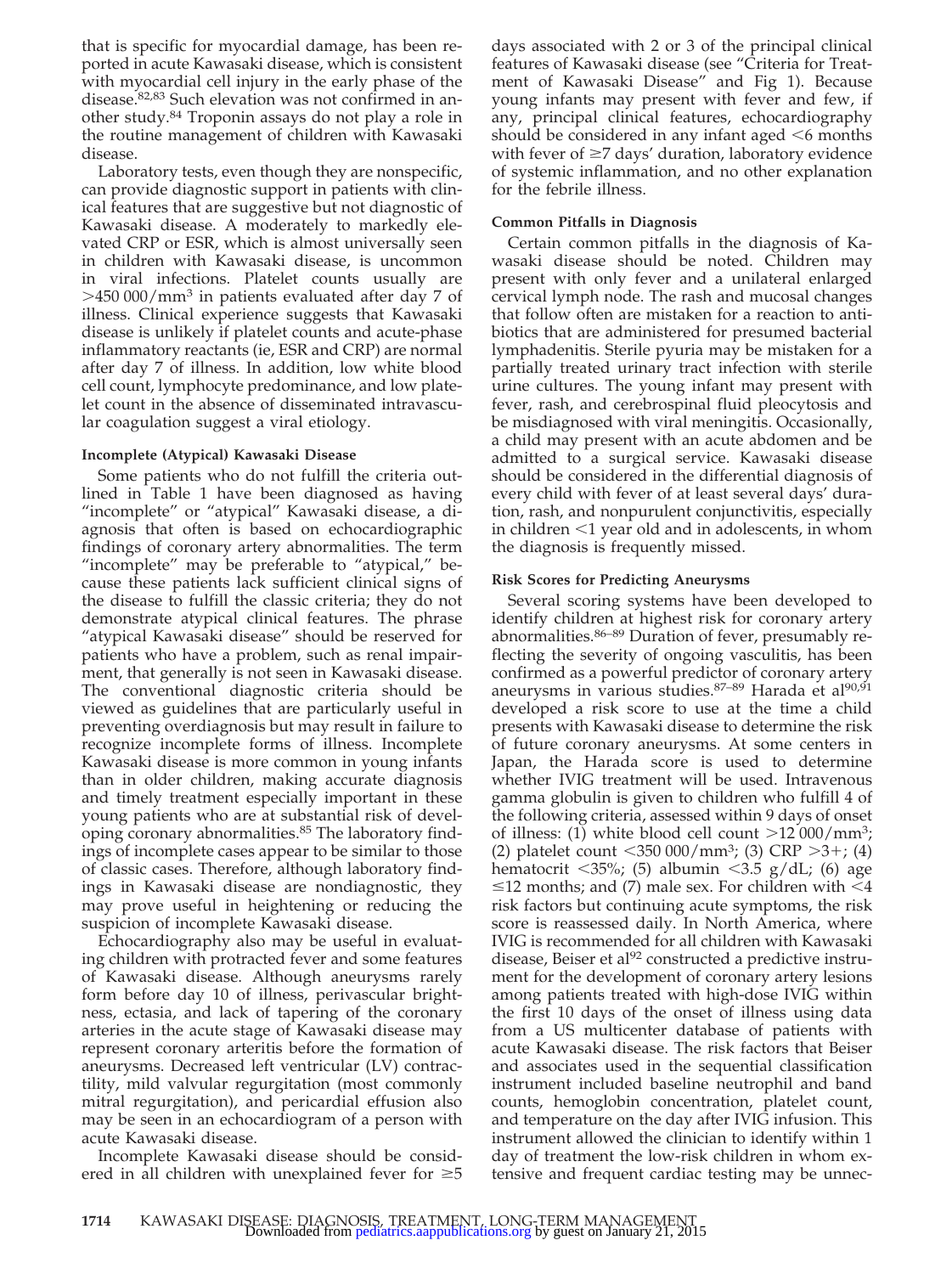essary. Its positive predictive value was less satisfactory, however; the frequencies of the development of coronary artery abnormalities in boys and girls who were classified as high risk were only 13.8% and 5.5%, respectively. Because of the imperfect performance of scoring systems, all patients who are diagnosed with Kawasaki disease should be treated with IVIG.

# **Criteria for Treatment of Kawasaki Disease**

The original guidelines for the diagnosis of Kawasaki disease were created by a committee that was appointed by the Japanese Ministry of Health in 1970. At that time, the coronary artery complications of Kawasaki disease were not yet appreciated. In addition, neither effective treatment nor a noninvasive method of assessing coronary artery abnormalities existed. The case definition was created, therefore, for epidemiological surveillance and to establish the extent of the clinical syndrome now known as Kawasaki disease in Japan. The case definition intentionally was made restrictive to exclude patients with rheumatic fever and Stevens-Johnson syndrome.

More than 3 decades later, the clinical landscape has changed dramatically. Echocardiographic screening for coronary enlargement has shown that a substantial number of children with Kawasaki disease and coronary artery abnormalities are not identified by the classic case definition.<sup>93-95</sup> Thus, although the present case definition provides a specific tool for epidemiological surveillance, it may not be the optimal method for aiding clinicians in the recognition of children with a systemic vasculitis that requires prompt treatment. Given the potential seriousness of the complications, together with the efficacy and safety of early treatment, high sensitivity of the treatment criteria is more important than is high specificity. We have therefore devised an algorithm to aid clinicians in deciding whether a child with signs and symptoms suggestive of Kawasaki disease should be treated with IVIG. To strive for the greatest sensitivity while maintaining sufficient specificity to prevent widescale overuse of IVIG, we have attempted to base our recommendations on laboratory and echocardiographic data derived from the population of patients with Kawasaki disease who meet the classic epidemiological case definition.

The 1993 American Heart Association guidelines on Kawasaki disease suggested that the diagnosis could be made on day 4 of fever, with day 1 by convention being the first day of fever. $3$  In the presence of 4 of 5 classic criteria (Table 1), US and Japanese experts agree that only 4 days of fever are necessary before initiating treatment.

It is also broadly agreed that Kawasaki disease can be diagnosed in the absence of full criteria when coronary abnormalities are present. The definition of coronary artery abnormalities has changed since the original Japanese Ministry of Health criteria were devised. In particular, coronary artery dimensions, adjusted for body surface area, provide a more accurate assessment of the size of the proximal right coronary artery (RCA) or left anterior descending

coronary artery (LAD) as compared with expected population norms.<sup>96,97</sup> A *z* score  $\geq$ 2.5 (ie, a coronary dimension that is  $\geq$  2.5 SDs above the mean for body surface area) in 1 of these arterial segments would be expected to occur in  $\sim 0.6\%$  of the population without Kawasaki disease, and a *z* score ≥3.0 in 1 of these segments would be expected to occur in  $\sim$ 0.1% of the population without Kawasaki disease. Having a coronary artery *z* score  $\geq$ 2.5 in both the proximal RCA and LAD would be uncommon in the general population. Because of anatomic variation in the left main coronary artery (LMCA), its *z* score must be interpreted with caution. Occasional cases of coronary prominence in patients with other disorders have been noted. Clinical experience, however, suggests that coronary enlargement in other febrile illnesses is rare, whereas coronary enlargement in Kawasaki disease is relatively common. Thus, coronary artery *z* scores should be incorporated into the recommendations for the evaluation and treatment of Kawasaki disease.

The present writing group proposes a scheme to aid the clinician in deciding which patients with fever and <4 classic criteria should undergo echocardiography or receive IVIG treatment or both for Kawasaki disease (Fig 1). In the absence of a gold standard for diagnosis, this algorithm cannot be evidence based but rather represents the informed opinion of a committee of experts (evidence level C). We offer this opinion as guidance to clinicians until an evidence-based algorithm or a specific diagnostic test for Kawasaki disease becomes available.

# **CARDIAC FINDINGS**

# **Coronary Aneurysms**

# *Echocardiography*

The major sequelae of Kawasaki disease are related to the cardiovascular and, more specifically, the coronary arterial system, so cardiac imaging is a critical part of the evaluation of all patients with suspected Kawasaki disease. Because it is noninvasive and has a high sensitivity and specificity for the detection of abnormalities of the proximal LMCA and RCA, echocardiography is the ideal imaging modality for cardiac assessment (evidence level C). Evaluation of the cardiovascular sequelae of Kawasaki disease requires serial cardiac ultrasound studies and should be performed using equipment with appropriate transducers and supervised by an experienced echocardiographer. The initial echocardiogram should be performed as soon as the diagnosis is suspected, but initiation of treatment should not be delayed by the timing of the study (ie, waiting for sedation). This initial study establishes a baseline for longitudinal follow-up of coronary artery morphology, LV and left valvular function, and the evolution and resolution of pericardial effusion when present. Because detailed echocardiographic imaging is compromised if a child is uncooperative, sedation often is required for younger children (eg, chloral hydrate 65–100 mg/kg, maximum 1000 mg, or other short-acting sedative or hypnotic agents).

The 2D imaging should be performed with the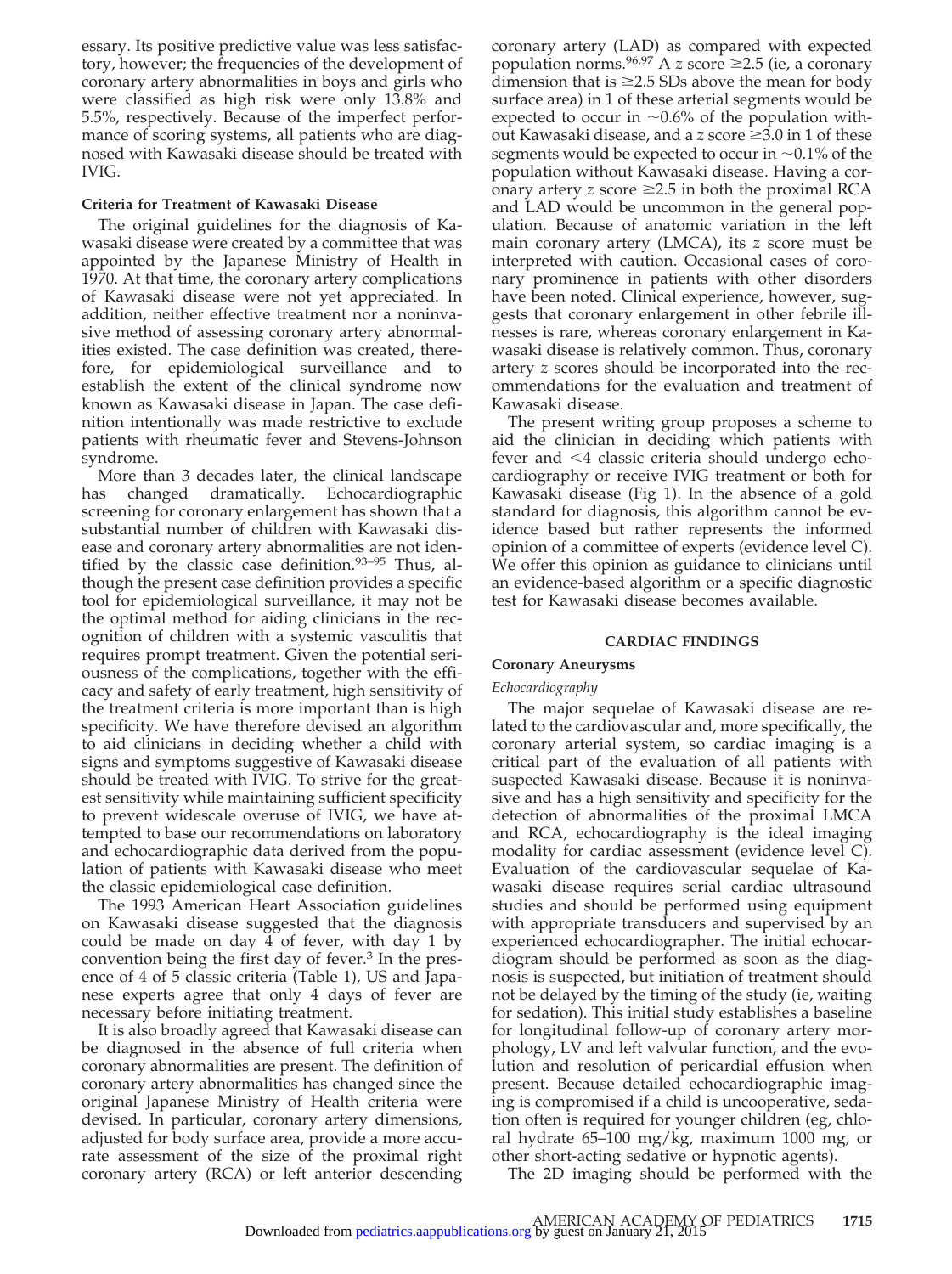highest-frequency transducer possible. Imaging with high-frequency transducers should be attempted even in older children, because these probes allow for higher-resolution, detailed evaluation of the coronary arteries. Studies should be recorded in a dynamic video or digital cine format, because the normal translational movement of the heart facilitates the display of the coronary artery anatomy. Such recordings will allow future review and comparison with subsequent studies. In addition to standard imaging from parasternal, apical, subcostal, and suprasternal notch windows, 2DE evaluation of patients with suspected Kawasaki disease should focus on imaging the LMCA, LAD, left circumflex coronary artery (LCX), RCA (proximal, middle, and distal segments), and posterior descending coronary arteries. Multiple imaging planes and transducer positions are required for the optimal visualization of all major coronary segments (Table 3, Fig 2). Maximal efforts should be made to visualize all major coronary segments. In order of highest to lowest frequency, common sites of coronary aneurysms include the proximal LAD and proximal RCA, followed by the LMCA, then LCX, and finally the distal RCA and the junction between the RCA and posterior descending coronary artery.

Evaluation of the coronary arteries should include quantitative assessment of the internal vessel diameters. Measurements should be made from inner edge to inner edge and should exclude points of branching, which may have normal focal dilation. The number and location of aneurysms and the presence or absence of intraluminal thrombi also should be assessed. Aneurysms are classified as saccular if axial and lateral diameters are nearly equal or as fusiform if symmetric dilatation with gradual proximal and distal tapering is seen. When a coronary artery is larger than normal (dilated) without a segmental aneurysm, the vessel is considered ectatic. Care must be taken in making the diagnosis of ectasia because of considerable normal variation in coronary artery distribution and dominance. In the last

**TABLE 3.** Echocardiographic Views of Coronary Arteries in Patients With Kawasaki Disease

- LMCA: Precordial short axis at level of aortic valve; precordial long axis of left ventricle (superior tangential); subcostal LV long axis
- LAD: Precordial short axis at level of aortic valve; precordial superior tangential long axis of left ventricle; precordial short axis of left ventricle
- Left circumflex: Precordial short axis at level of aortic valve; apical 4-chamber
- RCA, proximal segment: Precordial short axis at level of aortic valve; precordial long axis (inferior tangential) of left ventricle; subcostal coronal projection of right ventricular outflow tract; subcostal short axis at level of atrioventricular groove
- RCA, middle segment: Precordial long axis of left ventricle (inferior tangential); apical 4-chamber; subcostal LV long axis; subcostal short axis at level of atrioventricular groove

RCA, distal segment: Apical 4-chamber (inferior); subcostal atrial long axis (inferior)

Posterior descending coronary artery: Apical 4-chamber (inferior); subcostal atrial long axis (inferior); precordial long axis (inferior tangential) imaging posterior interventricular groove

American Heart Association statement,<sup>3,98</sup> aneurysms were classified as small (<5-mm internal diameter), medium (5- to 8-mm internal diameter), or giant  $(>8$ -mm internal diameter). The Japanese Ministry of Health criteria classify coronary arteries as abnormal if the internal lumen diameter is  $>$ 3 mm in children  $<$ 5 years old or  $>$ 4 mm in children  $\geq$ 5 years old; if the internal diameter of a segment measures  $\geq$ 1.5 times that of an adjacent segment; or if the coronary lumen is clearly irregular.<sup>99</sup> Current statistics on the prevalence of coronary artery abnormalities secondary to Kawasaki disease are based on these criteria. Although the Japanese Ministry of Health criteria are not based on an individual patient's body size, coronary artery dimensions in children without Kawasaki disease have been shown to increase with indexes of body size, such as body surface area or body length.

More recently, de Zorzi and colleagues<sup>96</sup> showed that the body surface area–adjusted coronary dimensions of some people with Kawasaki disease whose coronary arteries were considered "normal" are larger than expected in the acute, convalescent, and late phases when compared with references established for body size. Figure 3 shows coronary internal diameters according to body surface area in the population without Kawasaki disease. Because use of the Japanese Ministry of Health criteria may result in both underdiagnosis and underestimation of the true prevalence of coronary dilation, coronary vessel measurements adjusted for body surface area should be compared with those of the population without Kawasaki disease. Of note, *z* scores are available for only the LMCA, proximal LAD, and proximal RCA, so that the Japanese Ministry of Health criterion of "size 1.5 times that of the surrounding segment" is still useful for diagnosing aneurysms in peripheral sites. Enlargement of the LMCA caused by Kawasaki disease does not involve the orifice and rarely occurs without associated ectasia of the LAD, LCX, or both arteries. In addition to measuring coronary artery dimensions, imaging the coronary arteries also may reveal the lack of normal tapering and perivascular echogenicity or "brightness."<sup>23</sup>

Although the echocardiographic examination of patients with Kawasaki disease is focused on the coronary arteries, other information can and should be obtained. Histological evidence suggests that myocarditis is universal in acute Kawasaki disease, and other studies have shown depressed ventricular contractility to be common early in the course of Kawasaki disease. Therefore, assessment of LV function should be a part of the echocardiographic evaluation of all patients with suspected Kawasaki disease. LV end-diastolic and end-systolic dimensions and a shortening fraction should be measured from standard M-mode tracings. Apical imaging allows the estimation of LV end-diastolic and end-systolic volumes and an ejection fraction. Although loading conditions influence these measurements, they are more readily measured than are complex indexes of contractility and are adequate for routine clinical follow-up. Evaluating regional wall motion may be useful, especially in children with coronary artery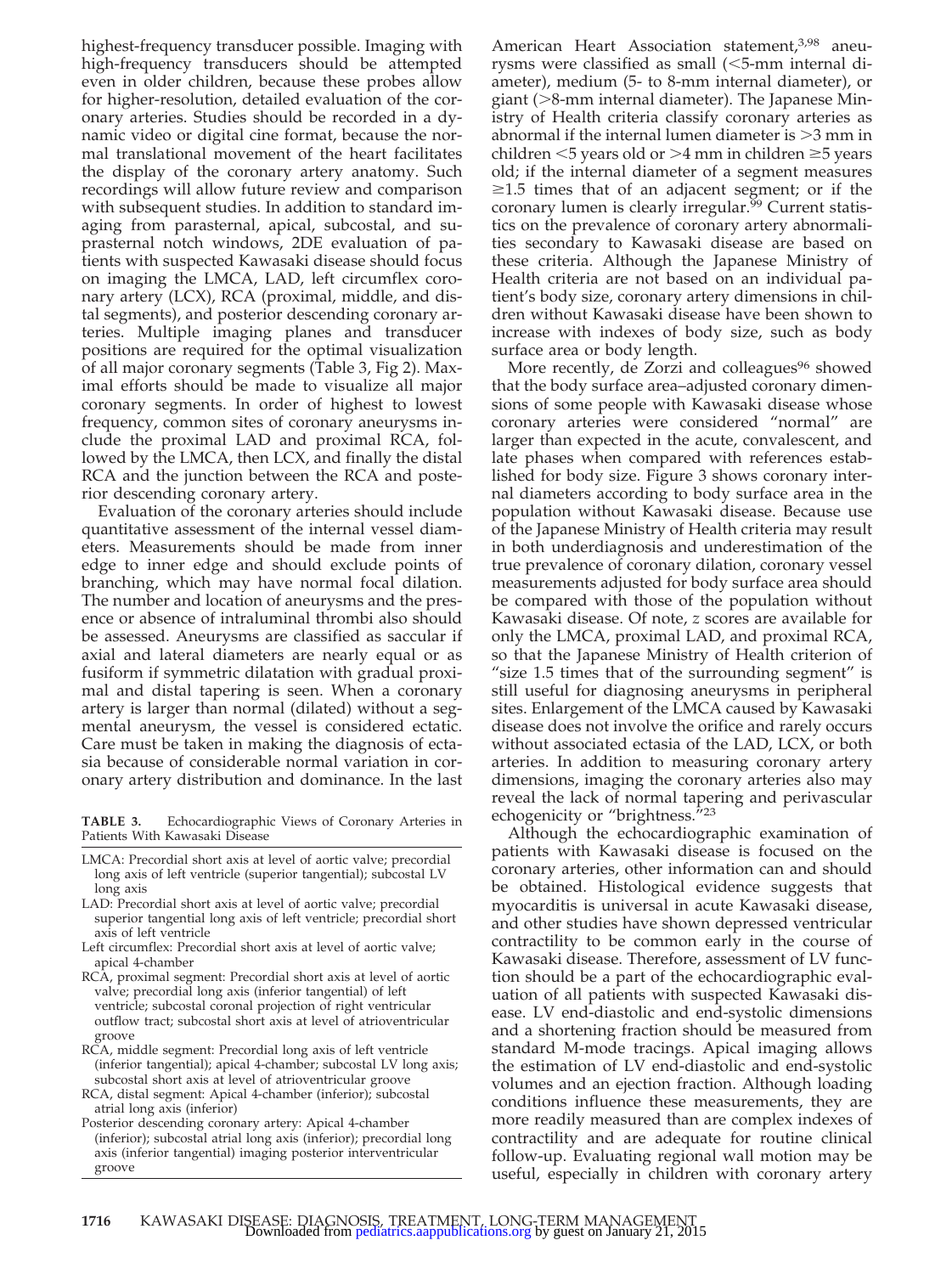

**Fig 2.** 2D echocardiogram. AO indicates aorta; PA, pulmonary artery; CX, circumflex coronary artery; L MAIN, left main coronary artery.

abnormalities. The aortic root also should be imaged, measured, and compared with references for body surface area because evidence exists that mild aortic root dilation is common among patients with Kawasaki disease.100 Because pericarditis may be associated with the vasculitis and myocarditis seen in patients with Kawasaki disease, the presence or absence of a pericardial effusion should be noted.

Standard pulsed and color flow Doppler interrogation should be performed to assess the presence and degree of valvular regurgitation (in particular for mitral and aortic valves). Color flow Doppler with a low Nyquist limit setting from a favorable angle of view may allow coronary flow to be demonstrated and may be useful in positively identifying coronary artery lumens.

It is important to recognize the limitations of echocardiography in the evaluation and follow-up of patients with Kawasaki disease. Although echocardiographic detection of thrombi and coronary artery stenosis has been reported, the sensitivity and specificity of echocardiography for identifying these abnormalities is unclear. In addition, the visualization of coronary arteries becomes progressively more difficult as a child grows and body size increases. Angiography, intravascular ultrasound (IVUS), transesophageal echocardiography, and other modalities including magnetic resonance angiography (MRA) and ultrafast computed tomography (CT) may be of value in the assessment of selected patients (see below).

For uncomplicated cases, echocardiographic evaluation should be performed at the time of diagnosis, at 2 weeks, and at 6 to 8 weeks after onset of the disease. More frequent echocardiographic evaluation is needed to guide management in children at higher risk (eg, those who are persistently febrile or who

exhibit coronary abnormalities, ventricular dysfunction, pericardial effusion, or valvular regurgitation). Recent studies have shown that repeat echocardiography performed 1 year after the onset of the illness is unlikely to reveal coronary artery enlargement in patients whose echocardiographic findings were normal at 4 to 8 weeks.<sup>101,102</sup> Because abnormalities in coronary artery function, $103-105$  coronary flow reserve, $106$  and aortic root dilation $100$  remain potential concerns even among patients in whom coronary dilatation was never detected, repeat echocardiography beyond 8 weeks in patients with previously normal findings should be considered optional. Follow-up echocardiograms should identify the progression or regression of coronary abnormalities, evaluate ventricular and valvular function, and assess the presence or evolution of pericardial effusions.

#### *Other Noninvasive Tests*

Magnetic resonance imaging (MRI) and MRA may delineate coronary artery aneurysms in the proximal coronary artery segments and provide data regarding flow profile (evidence level C).<sup>107-109</sup> A recent small series in patients with Kawasaki disease demonstrated that coronary MRA accurately diagnosed all coronary artery aneurysms, coronary occlusions, and coronary stenoses present on x-ray angiography.110 MRI and MRA may be used to image peripheral artery aneurysms. Ultrafast CT also has been used to assess coronary aneurysms.111,112 Further larger studies in patients with Kawasaki disease are needed to establish the reliability of MRA and ultrafast CT for the detection of coronary artery aneurysms and stenoses in distal segments, as well as for the presence of collateral circulation.

Cardiac stress testing for reversible ischemia is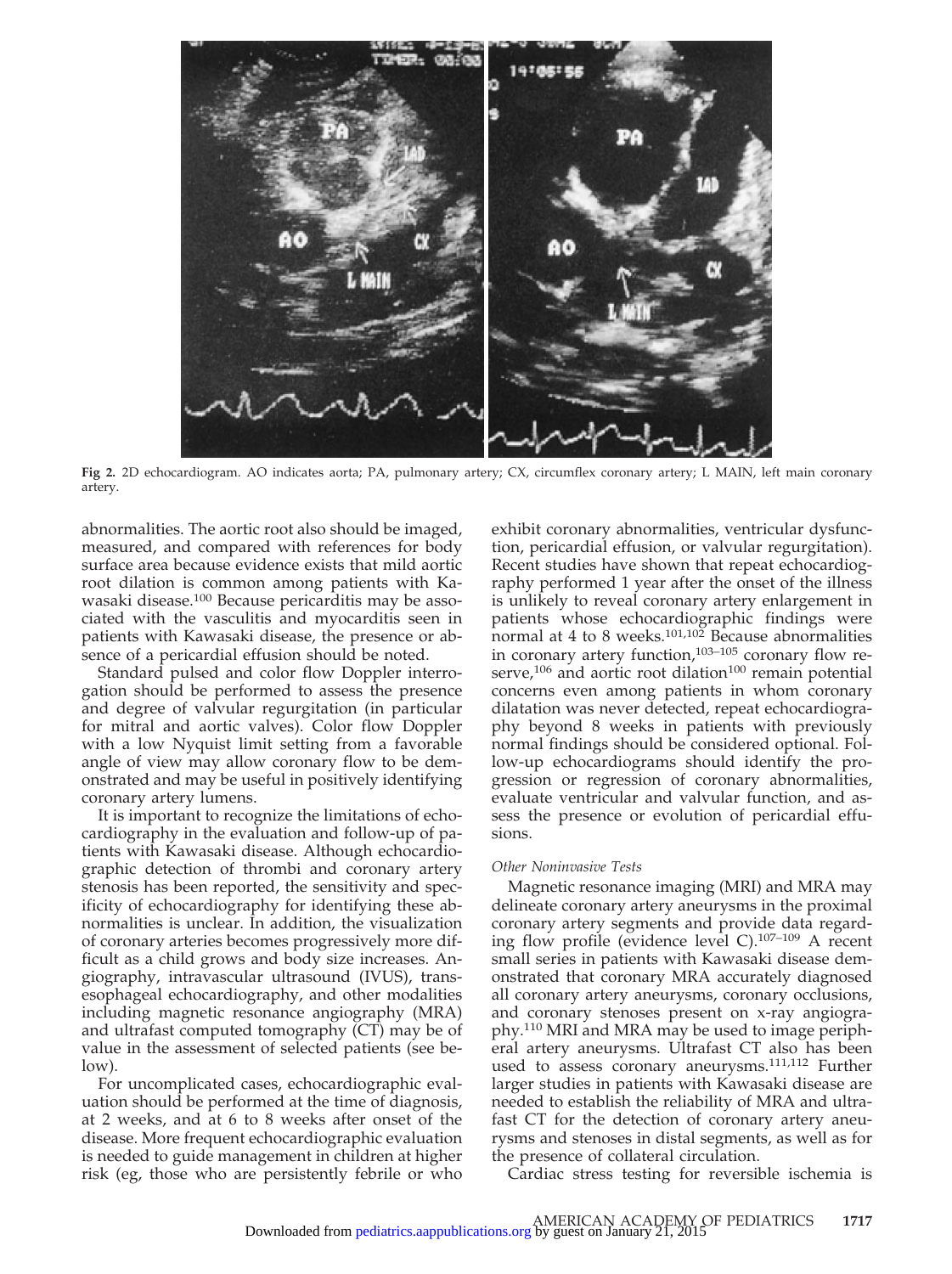

**Fig 3.** Mean and prediction limits for 2 and 3 SDs for size of LAD (A), proximal RCA (B), and LMCA (C) according to body surface area for children -18 years old. LMCA *z* scores should not be based on dimension at orifice and immediate vicinity; enlargement of LMCA secondary to Kawasaki disease usually is associated with ectasia of LAD, LCX, or both.

indicated to assess the existence and functional consequences of coronary artery abnormalities in children with Kawasaki disease and coronary aneurysms (evidence level A). The types of stress tests reported in children with Kawasaki disease include nuclear perfusion scans with exercise,<sup>113,114</sup> exercise echocardiography,<sup>115,116</sup> and stress echocardiography with pharmacological agents such as dobutamine,<sup>117,118</sup> dipyridamole, or adenosine.<sup>119</sup> More recently, MRI stress imaging with quantification of regional perfusion has detected significant coronary stenoses.120 Myocardial perfusion also can be assessed by myocardial contrast echocardiography, taking gas-filled microbubbles to measure the micro-

circulatory flow and hence capillary density in different myocardial regions.<sup>121</sup> With stress, the myocardial blood volume fraction decreases distal to a stenosis, causing a perfusion defect on myocardial contrast echocardiography.122,123

The predictive value of stress tests for coronary artery disease requiring intervention is a function of the probability of significant disease in the population tested (Bayes' theorem). For example, false-positive tests are more likely in patients with a previously low probability of coronary disease. Used appropriately, stress test results may guide a clinician's decision to refer a patient for invasive evaluation (ie, cardiac catheterization), as well as for catheter or surgical intervention. The choice of stress modality should be guided by institutional expertise with particular techniques, as well as by the age of the child (eg, pharmacological stress should be used in young children in whom traditional exercise protocols are not feasible).

#### *Cardiac Catheterization and Angiography*

Coronary angiography offers a more detailed definition of coronary artery anatomy than does cardiac ultrasound, making it possible to detect coronary artery stenosis or thrombotic occlusion and to determine the extent of collateral artery formation in patients with Kawasaki disease (Fig 4). Before recommending coronary angiography to a patient, a physician must compare the potential benefits of the procedure with its risks and cost. In patients with mild ectasia or small fusiform aneurysms demonstrated by echocardiography, coronary angiography is unlikely to provide any further useful information and is not recommended (evidence level C). Patients with more complex coronary artery lesions may benefit from coronary angiography after the acute inflammatory process has resolved. Practices regarding the timing of cardiac catheterization for such patients vary greatly from center to center; coronary angiography is generally recommended 6 to 12 months after the onset of illness or sooner if indicated clinically (evidence level C). In long-term follow-up, the decision to perform angiography may be guided by echocardiographic imaging of coronary arteries, ventricular regional wall motion abnormalities, and clinical signs or noninvasive studies indicating myocardial ischemia. The failure to image distal coronary arteries in a patient in whom large proximal aneurysms have regressed may be an indication for another imaging modality, including cardiac angiography, to guide the appropriate use of antithrombotic agents (evidence level C). Patients who have undergone surgical revascularization or catheter intervention may have a repeat cardiac catheterization so that the efficacy of the treatment can be evaluated (evidence level C).

Additional techniques used during cardiac catheterization may detect structural or functional changes in the coronary artery wall. Patients with angiographically documented regression of coronary artery aneurysms have shown abnormal thickening of the intima-media complex by IVUS124 and abnormal vasoreactivity in response to various vasodila-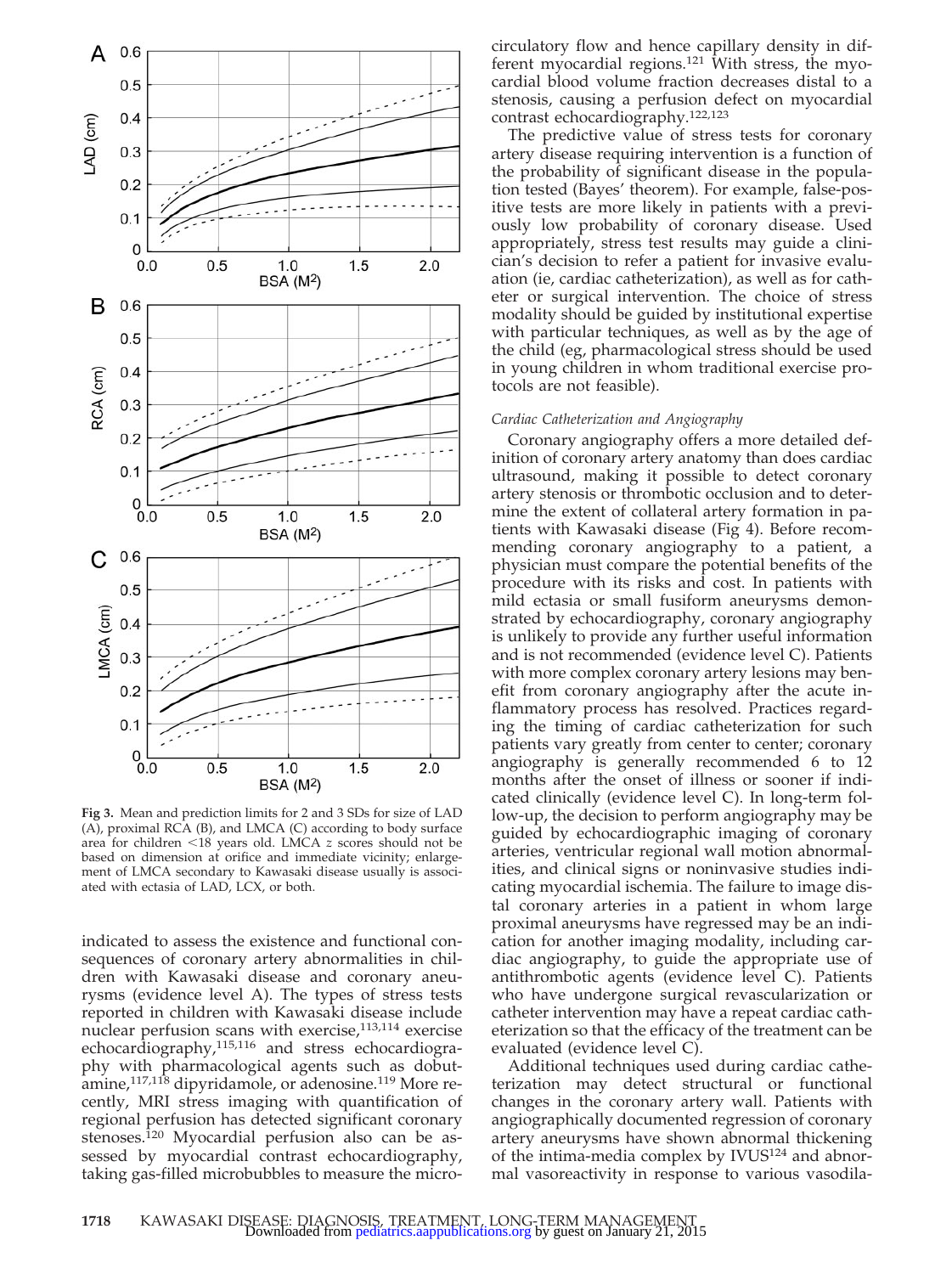

**Fig 4.** Coronary angiogram demonstrating giant aneurysm of the LAD with obstruction and giant aneurysm of the RCA with area of severe narrowing in 6-year-old boy.

tors.125,126 The long-term clinical implications of these anatomical and functional changes are unknown at this time.

Aneurysms can occur in arteries outside the coronary system, most commonly the subclavian, brachial, axillary, iliac, or femoral vessels, and occasionally in the abdominal aorta and renal arteries.127 For this reason, abdominal aortography and subclavian arteriography are recommended in patients with Kawasaki disease undergoing coronary arteriography for the first time (evidence level C).

#### **Myocarditis**

Myocarditis has been demonstrated in autopsy and myocardial biopsy studies to be a common feature of early Kawasaki disease.<sup>34,128</sup> Myocardial inflammation has been documented in 50% to 70% of patients using 67Ga citrate scans (planar or singlephoton emission CT)<sup>129</sup> and 99mTc-labeled white  $\frac{1}{2}$ blood cell scans.<sup>130–132</sup> The severity of myocarditis does not appear to be associated with the risk of coronary artery aneurysms, however.<sup>133,134</sup>

Although the majority of patients with Kawasaki disease has abnormal myocardial contractility by echocardiographic assessment at presentation, myocardial mechanics improve rapidly after IVIG therapy, with a high concordance between the clinical and myocardial responses to therapy.135 The speed of recovery suggests that depressed contractility in patients with Kawasaki disease is caused by rapidly reversible mechanisms such as those involving circulating toxins or activated cytokines. It is also possible that the inflammatory infiltrate found between the muscle fibers on postmortem examination in early Kawasaki disease may resolve quickly.

The occurrence of myocarditis during the acute phase of Kawasaki disease has fostered concern

about the potential long-term effects of the disease on myocardial function. Biopsy of the right ventricular myocardium was performed in 201 patients with Kawasaki disease to assess the evolution and course of myocardial change.136 The interval between onset of the disease and myocardial biopsy ranged from 2 months to 11 years. Myocardial abnormalities, including fibrosis and cellular disarrangement, as well as abnormal branching and hypertrophy of myocytes, were detected at all time periods after onset of the disease; their severity was unrelated to the presence of coronary artery abnormalities. In addition, electron microscopic examination of endomyocardial biopsies has demonstrated ultrastructural abnormalities late after Kawasaki disease.137

Despite the concerns raised about histopathologic abnormalities on myocardial biopsy, long-term myocardial contractility and function measured by echocardiography appear to be normal, except among patients with ischemic heart disease.<sup>135</sup> Assessment of the full impact of Kawasaki disease on heart function must await follow-up studies of these children into adulthood.

#### **Valvular Regurgitation**

Mitral regurgitation may result from transient papillary muscle dysfunction, MI, or valvulitis. The appearance of mitral regurgitation after the acute stage usually is secondary to myocardial ischemia, although late-onset valvulitis unrelated to ischemia has been documented.<sup>138</sup> Kato et al<sup>2</sup> reported 6 patients (1.0% of their series) with mitral regurgitation in the acute or subacute stage of Kawasaki disease, with resolution in 3 patients, death from MI in 2, and persistence from papillary muscle dysfunction in 1.

Aortic regurgitation has been documented angio-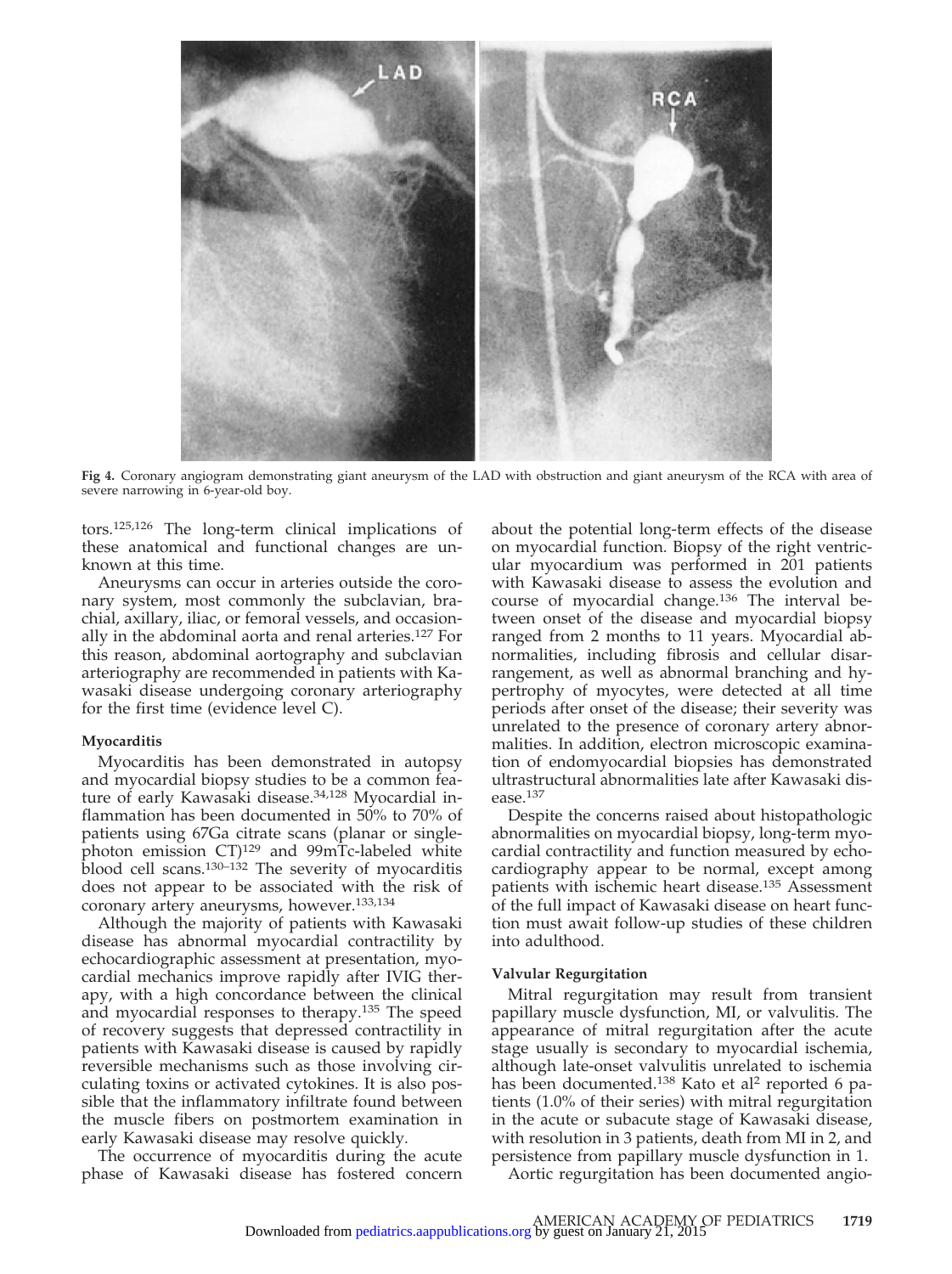graphically by Nakano and colleagues<sup>139</sup> in  $\sim$ 5% of children with Kawasaki disease and was attributed to valvulitis. Other investigators have observed a much lower incidence of aortic regurgitation in the acute phase,<sup>2</sup> but late-onset aortic regurgitation has been reported as an exceedingly rare finding after Kawasaki disease and may be associated with the need for aortic valve replacement.2,138,140 Approximately 4% of a consecutive series with Kawasaki disease had mild aortic regurgitation as seen by echocardiogram.100

#### **TREATMENT**

#### **Initial Treatment**

# *Aspirin*

Aspirin has been used in the treatment of Kawasaki disease for many years. Although aspirin has important anti-inflammatory (at high doses) and antiplatelet (at low doses) activity, it does not appear to lower the frequency of the development of coronary abnormalities.<sup>141</sup> During the acute phase of illness, aspirin is administered at 80 to 100 mg/kg per day in 4 doses with IVIG (see next section). High-dose aspirin and IVIG appear to possess an additive antiinflammatory effect. Practices regarding the duration of high-dose aspirin administration vary across institutions, and many centers reduce the aspirin dose after the child has been afebrile for 48 to 72 hours. Other clinicians continue high-dose aspirin until day 14 of illness and  $\geq$  48 to 72 hours after fever cessation. When high-dose aspirin is discontinued, clinicians begin low-dose aspirin (3–5 mg/kg per day) and maintain it until the patient shows no evidence of coronary changes by 6 to 8 weeks after the onset of illness (evidence level C). For children who develop coronary abnormalities, aspirin may be continued indefinitely (evidence level B). Of note, the concomitant use of ibuprofen antagonizes the irreversible platelet inhibition that is induced by aspirin<sup>142</sup>; thus, in general, ibuprofen should be avoided in children with coronary aneurysms taking aspirin for its antiplatelet effects (evidence level B).

Reye syndrome is a risk in children who take salicylates while they are experiencing active infection with varicella or influenza and has been reported in patients taking high-dose aspirin for a prolonged period after Kawasaki disease.143,144 It is unclear whether the low-dose therapy used for antiplatelet effect increases the risk of Reye syndrome. Children who are taking salicylates long-term should receive an annual influenza vaccine.<sup>145</sup> Although vaccine manufacturers recommend that salicylates be avoided for 6 weeks after the administration of varicella vaccine, physicians need to weigh the theoretical risks associated with varicella vaccine against the known risks of wild-type varicella in children receiving long-term salicylate therapy.145 Some physicians substitute another antiplatelet medication for aspirin during the 6-week period. Parents of the children receiving salicylates should be instructed to contact their child's physician promptly if the child develops symptoms of or is exposed to either influenza or varicella.

The efficacy of IVIG administered in the acute phase of Kawasaki disease in reducing the prevalence of coronary artery abnormalities is well established.141,146–148 The mechanism of action of IVIG in treating Kawasaki disease is unknown. IVIG appears to have a generalized anti-inflammatory effect. The possible mechanisms of action include modulation of cytokine production, neutralization of bacterial superantigens or other etiologic agents, augmentation of T-cell suppressor activity, suppression of antibody synthesis, and provision of anti-idiotypic antibodies.

A variety of dose regimens have been used in Japan and the United States. Two meta-analyses have demonstrated a dose-response effect, with higher doses given in a single infusion having the greatest efficacy.141,148 Furthermore, peak adjusted serum IgG levels are lower among patients who subsequently develop coronary artery abnormalities and are inversely related to fever duration and laboratory indexes of acute inflammation.<sup>147,149</sup> The association of lower peak IgG levels with worse outcomes lends further support to the concept of a relationship between serum IgG concentration and therapeutic effectiveness.

Patients should be treated with IVIG,  $2 g/kg$  in a single infusion (evidence level A), together with aspirin (see previous section).3 This therapy should be instituted within the first 10 days of illness and, if possible, within 7 days of illness. Treatment of Kawasaki disease before day 5 of illness appears no more likely to prevent cardiac sequelae than does treatment on days 5 to 7, but it may be associated with an increased need for IVIG retreatment.<sup>150,151</sup> IVIG also should be administered to children presenting after the 10th day of illness (ie, children in whom the diagnosis was missed earlier) if they have either persistent fever without other explanation<sup>152</sup> or aneurysms and ongoing systemic inflammation, as manifested by elevated ESR or CRP (evidence level C).

Gamma globulin is a biological product made from pooled donor plasma, and potentially important product-manufacturing differences exist. Perhaps for this reason, adverse effects appear to vary considerably among products.<sup>153-155</sup> The results of clinical studies comparing the efficacy of immune globulin products have conflicted,<sup>156,157</sup> with most studies failing to find a significant difference between brands. Within the US health care system, the use of high-dose IVIG is cost-effective.<sup>130</sup> In Japan, however, some centers treat only children who are predicted to be at high risk for developing coronary artery disease,<sup>90</sup> although practices have been changing since 1996 with the approval by the Japanese Ministry of Health of the 2 g/kg regimen.

Measles and varicella immunizations should be deferred for 11 months after a child receives highdose IVIG.145 A child in whom the risk of exposure to measles is high, however, may be vaccinated earlier and then be reimmunized  $\geq 11$  months after IVIG administration if the child has an inadequate serological response. Even when treated with high-dose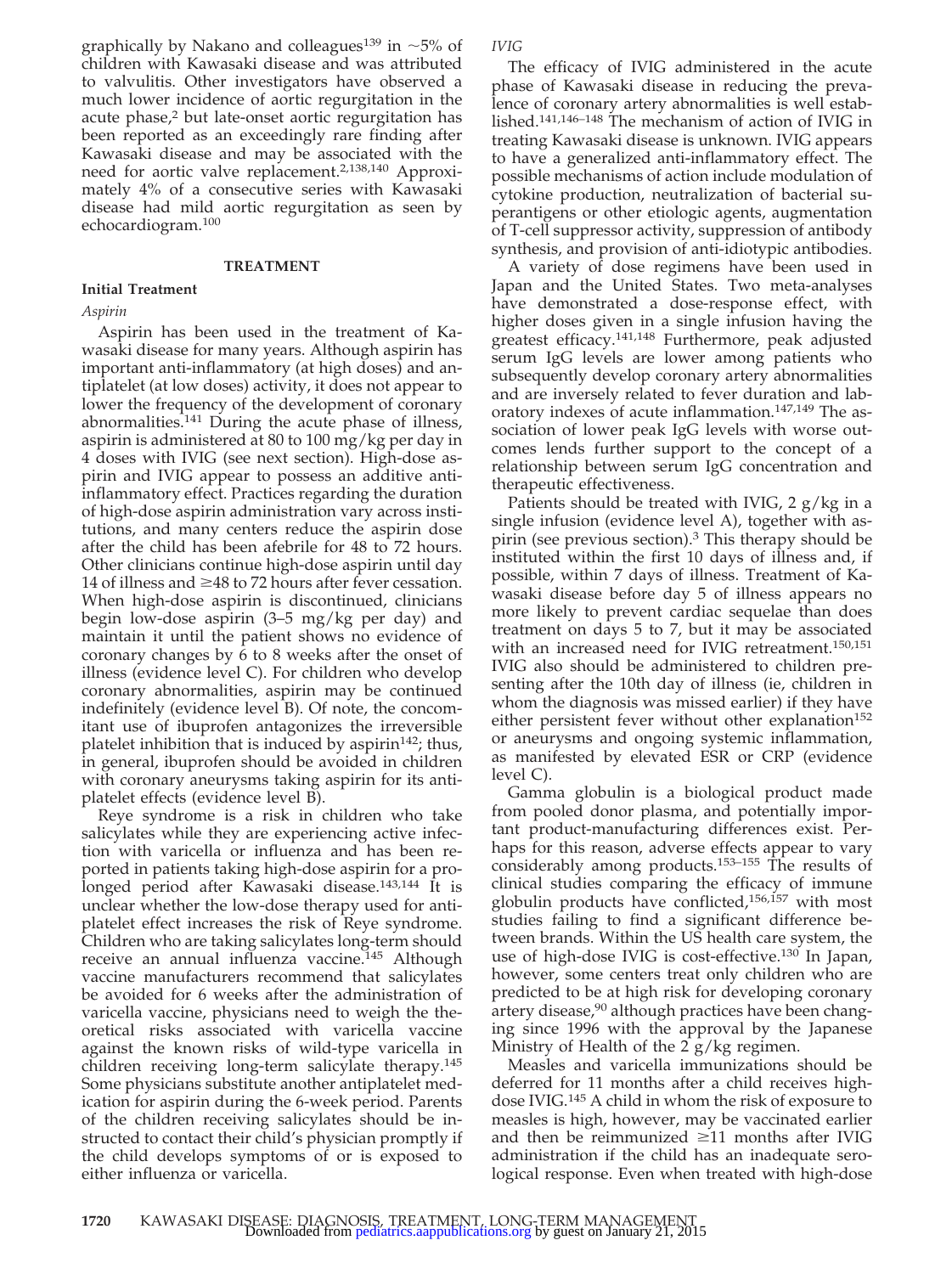IVIG regimens within the first 10 days of illness,  $\sim$ 5% of children with Kawasaki disease develop at the least transient coronary artery dilation and 1% develop giant aneurysms.<sup>98,141,148</sup> Additional potentially beneficial treatments are discussed below, but the optimal treatment awaits delineation of the specific agent or agents and pathogenetic mechanisms of Kawasaki disease.

#### *Steroids*

Although corticosteroids are the treatment of choice in other forms of vasculitis, their use has been limited in children with Kawasaki disease.158 Corticosteroids were used as the initial therapy for Kawasaki disease long before the first report of IVIG efficacy by Furusho et al $146$  in 1984. Although an early study by Kato et al<sup>159</sup> suggested that steroids exert a detrimental effect when used as the initial therapy for Kawasaki disease, subsequent studies have shown either no ill effects or possible benefit. In a randomized trial of high-dose intravenous methylprednisolone plus heparin as compared with heparin alone, Kijima et al $160$  found that steroid therapy was associated with a greater rate of improvement in coronary abnormalities. In a randomized trial in 100 children treated with intravenous prednisolone followed by an oral taper versus low-dose IVIG (300 mg/kg per day for 3 consecutive days), Nonaka and colleagues<sup>161</sup> reported shorter fever duration in the steroid group but no significant difference in the prevalence of coronary aneurysms. In a retrospective review, Shinohara et al<sup>162</sup> found that treatment regimens that included prednisolone were associated with significantly shorter fever duration and a lower prevalence of coronary artery aneurysms. Most recently, a small randomized trial examined whether the addition of 30 mg/kg of intravenous methylprednisolone to conventional therapy with IVIG (2  $g/kg$ ) and aspirin improved outcomes.<sup>163</sup> Patients who received steroids had a shorter duration of fever and shorter hospital stays, as well as a lower mean ESR and median CRP 6 weeks after the onset of illness. No differences between treatment groups in coronary outcomes were noted, with limited statistical power. Children to whom corticosteroids and IVIG were administered, compared with those who received IVIG alone, had reduced levels of cytokines, including interleukin-2 (IL-2), IL-6, IL-8, and IL-10 within 24 hours of IVIG administration.164 At present, the usefulness of steroids in the initial treatment of Kawasaki disease is not well established (evidence level C). A National Heart, Lung, and Blood Institute–funded, multicenter randomized, placebo-blind trial that is in progress will provide more information on the effectiveness of such treatment.

# *Pentoxifylline*

Pentoxifylline is a methyl xanthine compound that specifically inhibits TNF- $\alpha$  messenger RNA transcription. Because TNF- $\alpha$  appears to be important in the inflammatory cascade in Kawasaki disease, pentoxifylline has been assessed as a therapeutic adjunct to standard therapy. In a small clinical trial in which

all patients were treated with a low-dose regimen of IVIG plus aspirin, the individuals who received high-dose pentoxifylline appeared to have fewer aneurysms and therapy was well tolerated.<sup>165</sup> A recent study reported the pharmacokinetics of an oral pediatric suspension of pentoxifylline in children with acute Kawasaki disease.166 The drug was well tolerated, and no toxicities were noted. The role of pentoxifylline in the initial treatment of Kawasaki disease is uncertain (evidence level C).

# **Treatment of Patients Who Failed to Respond to Initial Therapy**

#### *IVIG*

Approximately  $\geq 10\%$  of patients with Kawasaki disease fail to defervesce with initial IVIG therapy.156,167,168 Failure to respond usually is defined as persistent or recrudescent fever 36 hours after completion of the initial IVIG infusion. Most experts recommend retreatment with IVIG,  $2 g/kg$  (evidence level C). The putative dose-response effect of IVIG forms the theoretical basis for this approach.

# *Steroids*

Corticosteroids also have been used to treat patients who have failed to respond to initial therapy for Kawasaki disease.158 Several small case series have described children with Kawasaki disease with recrudescent or persistent fever despite IVIG treatment in whom the administration of steroid therapy was associated with an improvement in symptoms and the absence of a significant progression in coronary artery abnormalities or adverse effects.<sup>168–170</sup> In a recent small randomized trial, Hashino et al<sup>171</sup> compared the efficacy and safety of additional IVIG therapy with pulse steroid therapy in patients with IVIG-resistant Kawasaki disease. Seventeen patients who did not respond to an initial infusion of 2 g/kg IVIG plus aspirin followed by an additional IVIG infusion of 1 g/kg were randomized to receive either a single additional dose of IVIG  $(1 \text{ g/kg})$  or pulse steroid therapy. Patients in the steroid group had a shorter duration of fever and lower medical costs. No significant difference in the incidence of coronary artery aneurysms was noted between the 2 groups, but power to detect a difference was limited.

Studies of steroids in the initial therapy for Kawasaki disease, as well as in therapy for patients with persistent or recrudescent fever despite treatment with IVIG and aspirin, have shown that corticosteroids reduce fever. The effects of steroids on coronary artery abnormalities are still uncertain, however. Until multicenter controlled trials are available, the present writing group recommends that steroid treatment be restricted to children in whom  $\geq$ 2 infusions of IVIG have been ineffective in alleviating fever and acute inflammation (evidence level C). The most commonly used steroid regimen is intravenous pulse methylprednisolone, 30 mg/kg for 2 to 3 hours, administered once daily for 1 to 3 days.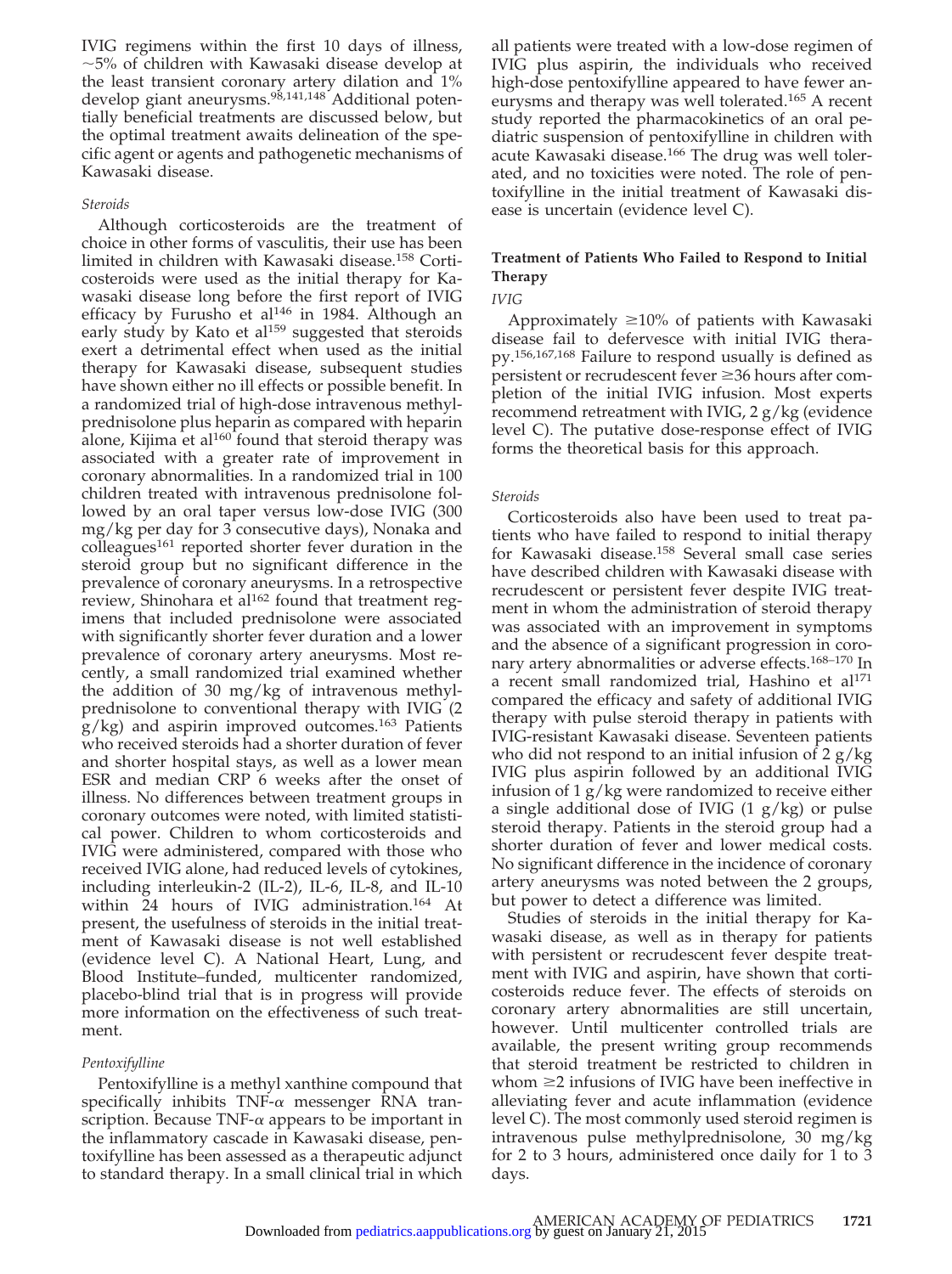# *Other Treatments*

Plasma exchange has been reported in an uncontrolled clinical trial to be an effective therapy in patients who are refractory to IVIG and to lower the incidence of coronary artery aneurysms.172 Of note, treatment assignment was not randomized, and few details about the comparability of treatment groups were provided in this short report. Earlier reports of dramatic response to this mode of treatment consist of small case series.173,174 Because of its risks, plasma exchange is not in general recommended (evidence level C).

*Ulinastatin* is a human trypsin inhibitor purified from human urine that has been used in Japan as an adjunctive therapy for acute Kawasaki disease. This 67 000-Dalton glycoprotein inhibits neutrophil elastase as well as prostaglandin H2 synthase at the messenger RNA level.<sup>175</sup> Ulinastatin has been proposed as useful in IVIG-refractory patients,<sup>175</sup> but its effectiveness is unproven, and additional experience with this agent is necessary before it can be recommended (evidence level C).

*Abciximab*, a platelet glycoprotein IIb/IIIa receptor inhibitor, has been used to treat patients in the acute or subacute phase of Kawasaki disease who have large coronary aneurysms.176 Patients who received abciximab plus standard therapy as compared with historical controls treated with standard therapy alone showed a greater regression in maximum aneurysm diameter, suggesting that treatment with abciximab might promote vascular remodeling. Prospective controlled trials are needed, but abciximab therapy may be considered in patients with large aneurysms in the acute or subacute phase (evidence level C).

A new class of agents that may play a role in the treatment of patients with refractory Kawasaki disease is *monoclonal antibodies* to various proinflammatory cytokines.177 A humanized monoclonal antibody against TNF- $\alpha$ , infliximab, is being studied in a clinical trial of treatment for children who fail to become afebrile after initial IVIG treatment. Although its effectiveness in reducing the prevalence of coronary artery aneurysms is unproven, therapy with infliximab or other agents directed at TNF- $\alpha$ might be considered in patients who are resistant to IVIG and steroids (evidence level C).

*Cytotoxic agents* such as cyclophosphamide, in conjunction with oral steroids, have been suggested as useful for the treatment of exceptional patients with particularly refractory acute Kawasaki disease.168 This therapy is used widely to treat other severe vasculitides. Cyclosporin A was reported to be ineffective in halting the progression of obliterative panarteritis in a single case report of fatal Kawasaki disease.178 Of note, the risks of cytotoxic agents exceed the benefits for the vast majority of patients with Kawasaki disease (evidence level C).

In summary, because controlled data are lacking, the relative roles of repeated doses of IVIG, corticosteroids, TNF- $\alpha$  antagonists, plasma exchange, abciximab, and agents such as cyclophosphamide for patients with refractory Kawasaki disease remain uncertain.

# **Prevention of Thrombosis in Patients With Coronary Disease**

The management of coronary disease in patients with Kawasaki disease depends on the severity and extent of coronary involvement. No prospective data exist to guide clinicians in choosing an optimal regimen, so recommendations are based on known pathophysiology, retrospective case series in children with Kawasaki disease, and extrapolation from experience in adults with coronary disease. Therapeutic regimens used in patients with Kawasaki disease depend on the severity of coronary involvement and include antiplatelet therapy with aspirin, with or without dipyridamole or clopidogrel; anticoagulant therapy with warfarin or low-molecular-weight heparin; or a combination of anticoagulant and antiplatelet therapy, usually warfarin plus aspirin.

Platelet activation is a profound component of the acute illness and persists throughout the convalescent and chronic phases. As a result, antiplatelet agents play a critical role in managing patients at every stage. Low-dose aspirin may be appropriate for asymptomatic patients with mild and stable disease. As the extent and severity of the coronary artery enlargement increase, the combination of aspirin with other antiplatelet agents (eg, clopidogrel, dipyridamole) aimed at antagonizing adenosine-5' diphosphate may be more effective in suppressing platelet activation. Clopidogrel in combination with aspirin has been shown to be more effective than either agent alone in preventing vascular events in both coronary and cerebral territories in adults (the Clopidogrel in Unstable Angina to Prevent Recurrent Events study).179–182 Most experts believe that a predominantly platelet-directed approach is appropriate in the setting of stable, mild-to-moderate disease (evidence level C).

When a coronary aneurysm expands rapidly, the risk of thrombosis is particularly high. For this reason, the use of heparin with aspirin has been advocated (evidence level C). The goals for treatment in this group include prevention of thrombosis, as well as modification of the evolution of the derangement of the coronary shape and size, which may relate to the remodeling effects of endothelial damage and thrombosis.

The coronary aneurysm presents increasingly abnormal flow conditions, which are unlike other common clinical conditions such as atherosclerosis.<sup>183</sup> Within the aneurysm itself, the vessel dilatation results in low blood flow velocities and relative stasis of flow, which predispose the aneurysm to chronic thrombus formation. Additional severe abnormalities of coronary flow may arise over time secondary to incremental stenoses at the proximal or distal or proximal and distal ends of the aneurysm. This combination of stenosis at the aneurysm inlet, in immediate proximity to a dilated, low-velocity region, is a powerful stimulus to thrombus formation. Platelets are activated by the high shear stress that occurs at the stenosis and then are stimulated further as they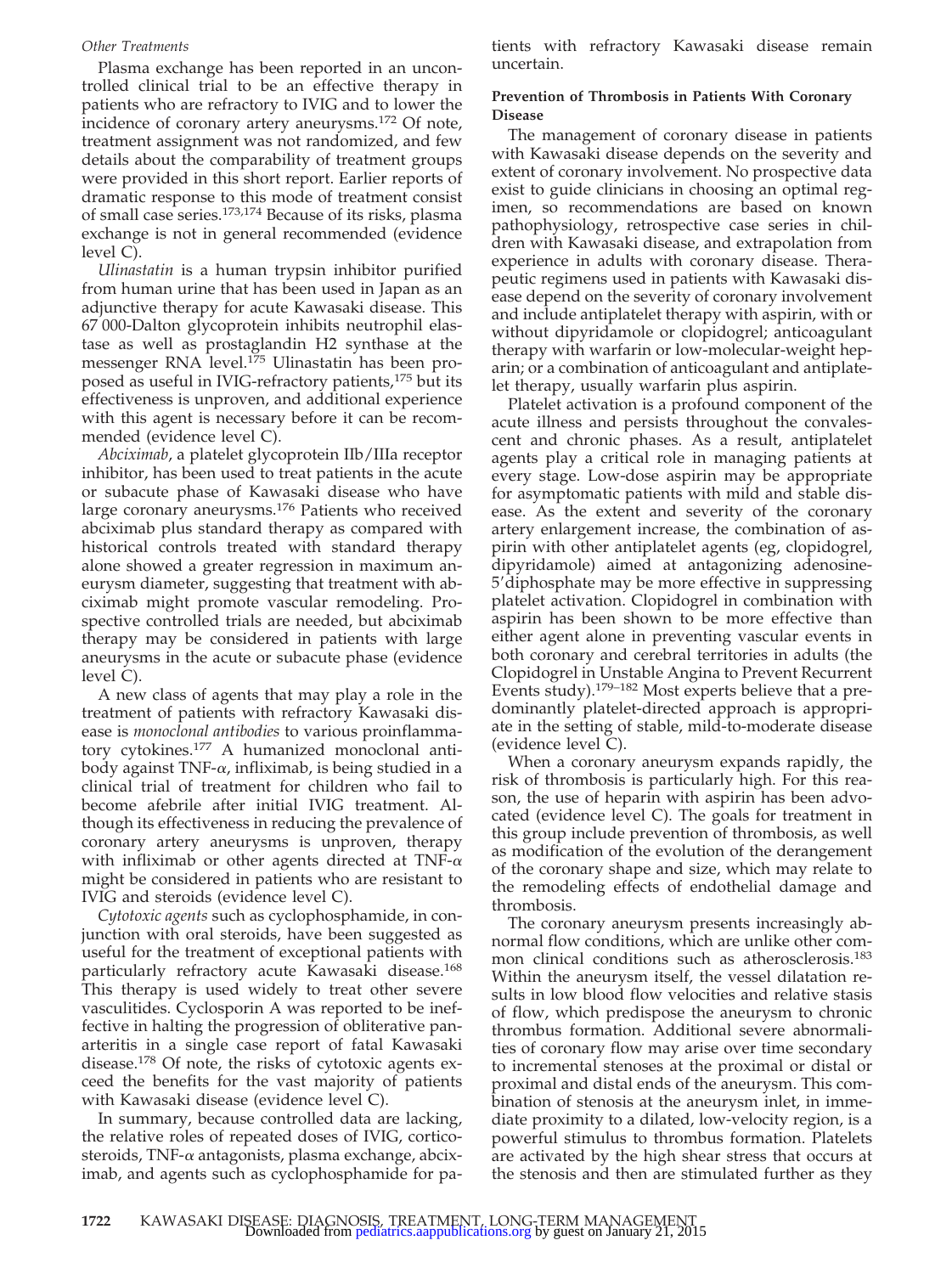decelerate and linger within the turbulent, low-velocity regions distal to the stenosis. The poststenotic turbulence also is responsible for endothelial activation that results from gradients in the region of shear stress. Thus, progressive stenosis of these chronically hypercoagulable segments augments both the platelet and endothelial mechanisms for thrombosis. Finally, the presence of chronic thrombus in the aneurysm presents fibrin and clotting precursors that can amplify the thrombotic cascade. Patients with giant aneurysms, with or without stenosis, are at the highest risk for coronary thrombosis.

The most common antithrombotic regimen for patients with giant aneurysms is low-dose aspirin together with warfarin, maintaining an international normalized ratio (INR) of 2.0 to 2.5 (evidence level C). Some physicians substitute a therapeutic dose of low-molecular-weight heparin for warfarin, although this therapy requires twice-daily subcutaneous injections.

#### **Treatment of Coronary Thrombosis**

Once thrombosis is initiated in proximity to a segment at risk, it may progress rapidly and create a thrombus burden unlike that which occurs in adult atherosclerotic coronary occlusion. Coronary occlusion in adults with atherosclerosis involves plaque rupture or inflammation that exposes lipids and the extracellular matrix to the coagulation system. Kawasaki disease-associated acute thrombosis is not related to this form of plaque instability or rupture. Therefore, established thrombolytic protocols for adults with atherosclerotic coronary disease may not necessarily be optimal for the Kawasaki disease population.

The treatment of acute coronary occlusion in patients with Kawasaki disease should target multiple steps in the coagulation cascade (Table 4). In case reports, streptokinase,184,185 urokinase,186–188 and tissue plasminogen activator (tPA)<sup>189,190</sup> each has been administered to infants and children with coronary thrombosis with varying success rates (evidence level C). Because no randomized, controlled trials have been performed in children, the treatment of infants and children with coronary thrombosis is derived from studies in adults with acute coronary syndromes. The goals of therapy include reestablishing coronary patency, salvaging the myocardium, and improving survival.<sup>191</sup> In adult trials, treatment with streptokinase has demonstrated a lower incidence of bleeding than have other agents (eg, Gruppo Italiano per lo Studio della Sopravvivenza nell'Infarto [GISSI-1], Second International Study of Infarct Survival [ISIS-2]),<sup>192,193</sup> but potential allergic complications limit its use in patients with a history of streptococcal pharyngitis within the past 6 months. Better coronary patency rates are achieved with tPA than with streptokinase in adults (Global Utilization of Streptokinase and Tissue Plasminogen Activator for Occluded Coronary Arteries [GUSTO-1]).194–196 Tenecteplase-tPA is 14 times more fibrin specific than is tPA and may be more fibrinolytic at the site of the thrombus. Its longer association with the fibrin-rich clot and higher fibrin specificity may lead to the enhanced dissolution of older clots  $(>4)$ hours), with fewer bleeding complications as com-

**TABLE 4.** Antiplatelet, Anticoagulant, and Thrombolytic Medications

| Medication                   | Route        | Dosage                                                             |
|------------------------------|--------------|--------------------------------------------------------------------|
| Aspirin                      | Oral         | Antiplatelet dose: 3-5 mg/kg every day                             |
| Clopidogrel                  | Oral         | 1 mg/kg per day* to max (adult dose) of 75 mg/day                  |
| Dipyridamole                 | Oral         | 2-6 mg/kg per day in 3 divided dosest                              |
| Unfractionated heparin       | Intravenous  | Load: $50 \text{ U/kg}$                                            |
|                              |              | Infusion: $20 U/kg/h$                                              |
|                              |              | Adjust dosage to achieve desired therapeutic level, usually        |
|                              |              | plasma heparin level= $0.35-0.7$ in antifactor Xa activity         |
|                              |              | or aPTT $60-85$ s                                                  |
| Low-molecular-weight heparin | Subcutaneous | Infants $<$ 12 months                                              |
|                              |              | Treatment: 3 mg/kg per day, divided every 12 h                     |
|                              |              | Prophylaxis: 1.5 mg/kg per day, divided every 12 h                 |
|                              |              | Children/adolescents                                               |
|                              |              | Treatment: 2 mg/kg per day, divided every 12 h                     |
|                              |              | Prophylaxis: 1.5 mg/kg per day, divided every 12 h                 |
|                              |              | Prophylaxis: 1 mg/kg per day, divided every 12 h                   |
|                              |              | Prophylaxis: 1.5 mg/kg per day, divided every 12 h                 |
|                              |              | Adjust dose to achieve desired therapeutic level, usually          |
|                              |              | antifactor $Xa = 0.5-1.0$ U/mL                                     |
| Abciximab                    | Intravenous  | Bolus: $0.25 \text{ mg/kg}$                                        |
|                              |              | Infusion: $0.125 \mu g/kg$ per min for 12 h                        |
| Streptokinase                | Intravenous  | Bolus: 1000-4000 U/kg over 30 min                                  |
|                              |              | Infusion: $1000-1500$ U/kg per h                                   |
| tPA                          | Intravenous  | Bolus: $1.25 \text{ mg/kg}$                                        |
|                              |              | Infusion: 0.1–0.5 mg/kg per h for 6 h, then reassess               |
| Urokinase                    | Intravenous  | Bolus: 4400 U/kg over 10 min                                       |
|                              |              | Infusion: 4400 U/kg per h                                          |
| Warfarin                     | Oral         | 0.1 mg/kg per day, given every day $(0.05-0.34 \text{ mg/kg})$ per |
|                              |              | day; adjust dose to achieve desired INR, usually 2.0–2.5)          |
|                              |              |                                                                    |

No published studies in children.

† Clopidogrel is preferred to dipyridamole, based on adult studies.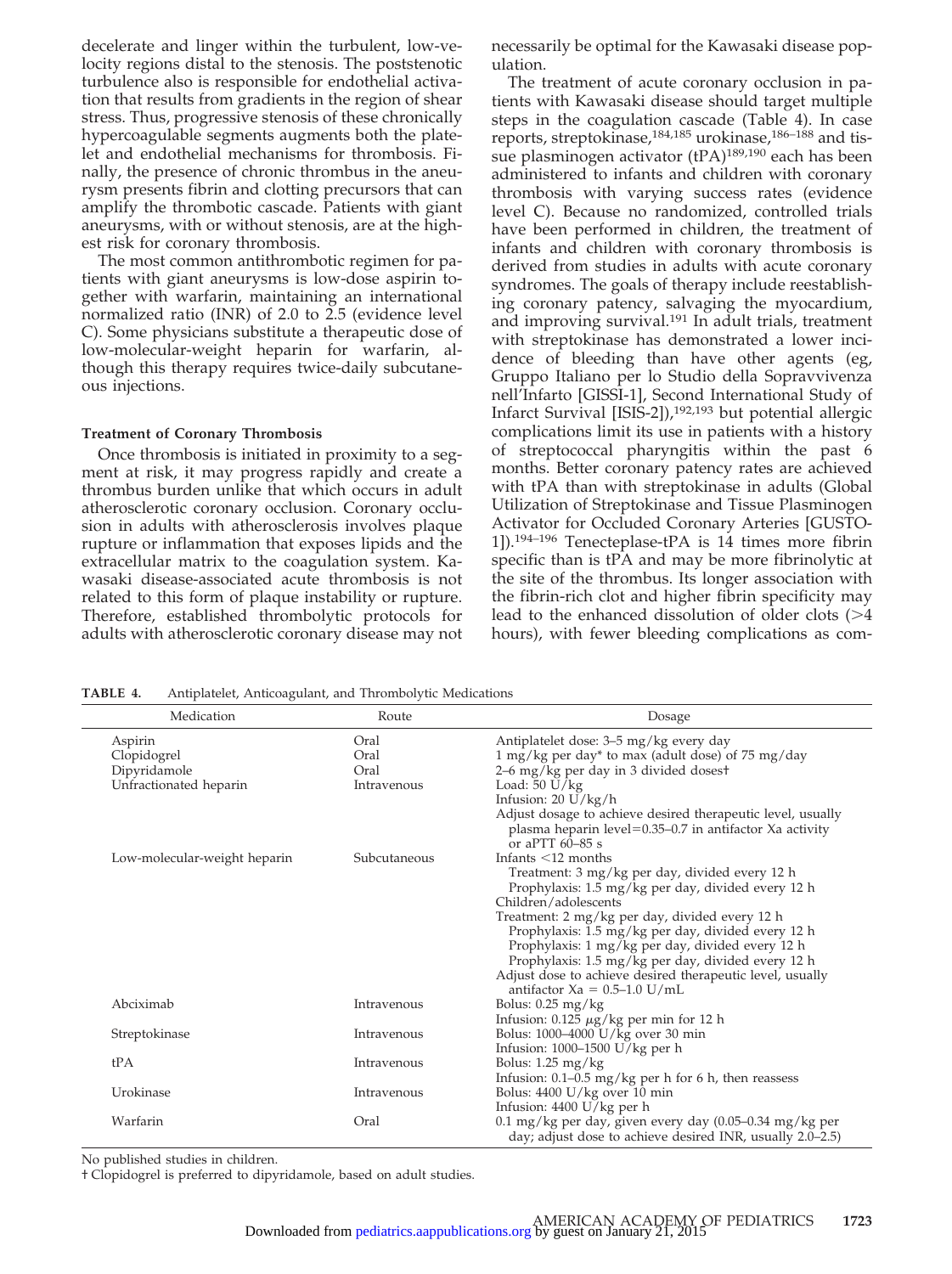pared with tPA (Assessment of the Safety and Efficacy of a New Thrombolytic [ASSENT-2]).197 All thrombolytic regimens include aspirin and either heparin or low-molecular-weight heparin.

The platelet glycoprotein IIb/IIIa receptor participates in the final common pathway for platelet aggregation. Inhibition of this receptor has shown great promise for improving outcomes when administered with aspirin and heparin, both with and without the use of thrombolytics in adults with acute coronary syndromes.198–200 Reduced-dose thrombolytic therapy in combination with the administration of a glycoprotein IIb/IIIa inhibitor, such as abciximab, restores antegrade flow as effectively as does full-dose thrombolytic therapy, but it is associated with lower rates of reocclusion and reinfarction (evidence level C). Mechanical restoration of coronary blood flow (ie, the use of immediate coronary angioplasty or stent placement) is effective in adults and has been used in a small number of children (evidence level C).23 The choice of method to reestablish perfusion in children with Kawasaki disease and coronary thrombosis should be based on that which can be administered with the greatest expertise in a timely fashion.

#### **Surgical and Catheter Coronary Interventions**

The current recommendations for surgical and catheter interventions summarize the current opinions of experts based on limited data. The present writing group recommends that decisions about intervention in individual patients be made in concert with experienced adult interventional cardiologists and cardiac surgeons.

#### *Surgical Management*

Attempts at excision or plication of the coronary artery aneurysm have not been successful and have caused deaths. Surgical management in Kawasaki disease comprises primarily coronary artery bypass grafts for obstructive lesions.201–203 The diameter and length of internal mammary grafts increase with the somatic growth of children as compared with the tendency of saphenous vein grafts to shorten somewhat over time. In a recently published series, the patency rates of arterial grafts (primarily the left and right internal mammary arteries) were 94%, 82%, and 78% at 1, 5, and 10 years, respectively, whereas patency rates for venous grafts were 82%, 63%, and 36%, respectively.202 No early deaths occurred, and only 2 patients died at late follow-up of mean 6.7  $\pm$ 4.5 years, 1 with sudden death and the other in a traffic accident. Freedom from cardiac events after bypass was  $\sim$ 70% at 10 years. Although the results during the first decade after coronary artery bypass surgery in childhood are encouraging, the arterial graft patency rate in later adult life is still unknown.

The indications for coronary bypass graft procedures in children have not been established in clinical trials, but such surgery should be considered when reversible ischemia is present on stress-imaging test results, the myocardium to be perfused through the graft is still viable, and no appreciable lesions are present in the artery distal to the planned graft site (evidence level C). One panel of experts

stated that surgical revascularization may be considered under the following conditions: severe occlusion of the main trunk of the LMCA, severe occlusion of  $>1$  major coronary artery, severe occlusion in the proximal segment of the LAD, collateral coronary arteries in jeopardy, or all of the above.<sup>204</sup> Most experts agree that surgery is indicated after recurrent MI because the prognosis is so unfavorable.<sup>205,206</sup>

#### **Interventional Cardiac Catheterization Techniques**

Catheter interventions including balloon angioplasty, rotational ablation, and stent placement have been performed in a relatively small number of children with Kawasaki disease. Most of the experience has been accumulated in Japan. In general, balloon angioplasty has not been successful even with highpressure balloons when it is done  $>2$  years after the acute illness because of dense fibrosis and calcification in the arterial wall.207,208 The relatively high balloon pressures that are necessary under these circumstances can lead to late neoaneurysm formation.208 For this reason, if percutaneous transluminal coronary angioplasty cannot be performed with a balloon pressure of  $<$ 10 atm, then rotational ablation or bypass surgery is advisable as an alternative procedure.209 IVUS imaging has been found to be a useful tool for evaluating internal vessel morphology before and after percutaneous transluminal coronary angioplasty.207 Stent placement has been useful in older children with mild calcification and in children with giant aneurysms. Rotational ablation and stent placement have met with a success rate  $>80\%$  according to a collective experience in Japan.210

The recommendations for catheter intervention for patients with Kawasaki disease recently formulated by the Research Committee of the Japanese Ministry of Health, Labor, and Welfare<sup>209</sup> state that catheter intervention should be considered in patients presenting with ischemic symptoms, patients without ischemic symptoms but with reversible ischemia on stress test, and patients without ischemia but with  $\geq$ 75% stenosis in the LAD (evidence level C). Bypass surgery is preferred in patients with severe LV dysfunction. Catheter intervention is contraindicated for individuals who have vessels with multiple, ostial, or long-segment lesions (evidence level C).

#### *Cardiac Transplantation*

A small number of patients with Kawasaki disease have undergone cardiac transplantation for severe myocardial dysfunction, severe ventricular arrhythmias, and severe coronary arterial lesions for which interventional catheterization or coronary artery bypass procedures were not feasible.<sup>211</sup> The timing of transplant has ranged from a few weeks or months to as long as 12 years after acute Kawasaki disease. Almost half of the transplant patients had undergone previous bypass grafting procedures without experiencing improvement in myocardial function. This procedure should be considered only for individuals with severe, irreversible myocardial dysfunction and coronary lesions for which interventional catheterization procedures or coronary artery bypass are not feasible (evidence level C).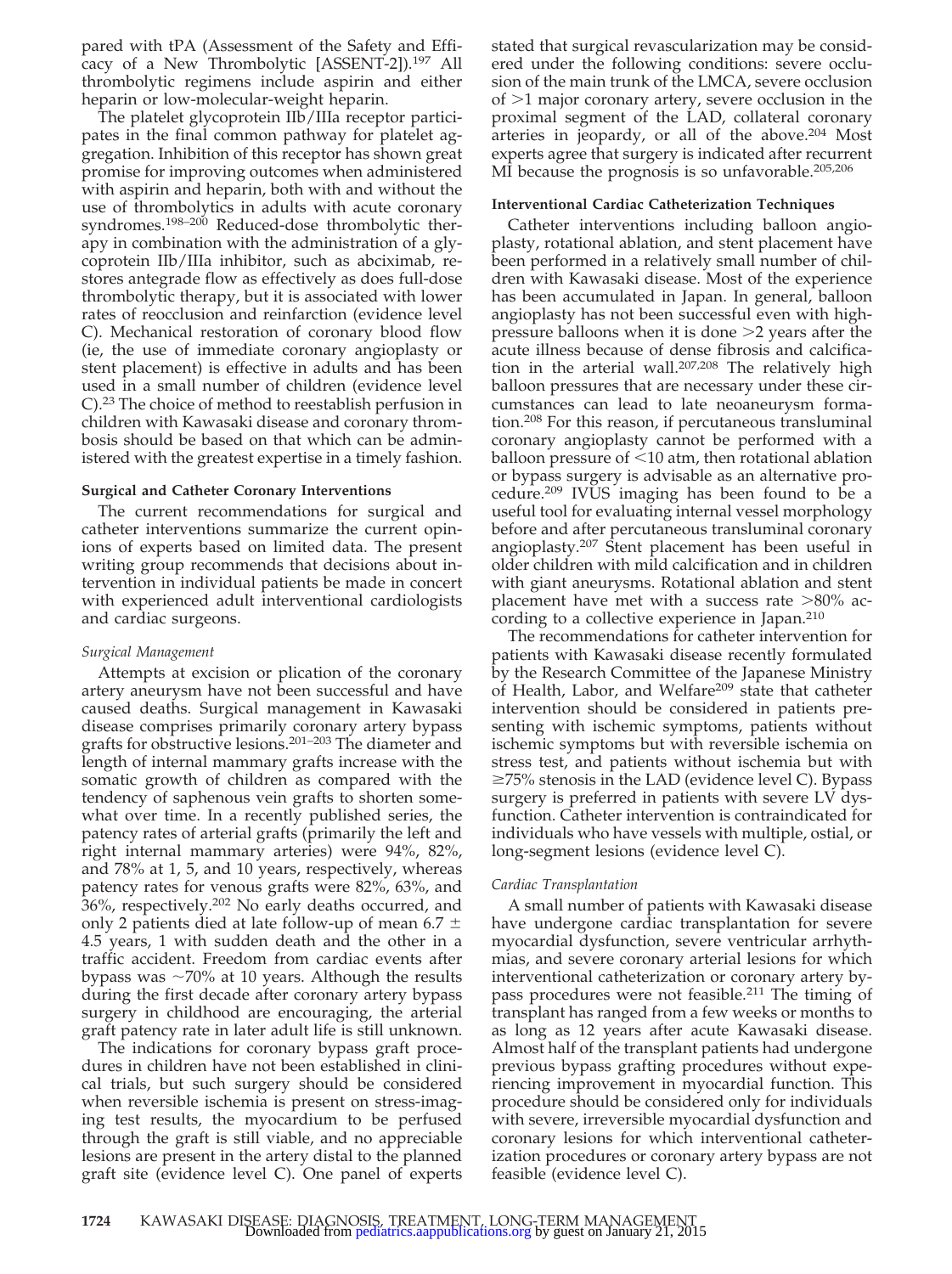#### **LONG-TERM FOLLOW-UP**

#### **Natural History**

# *Regression and Evolution of Coronary Lesions*

Coronary artery lesions resulting from Kawasaki disease change dynamically with time. Angiographic resolution 1 to 2 years after onset of the disease has been observed in  $\sim$ 50% to 67% of vessels with coronary aneurysms.<sup>2,212</sup> The likelihood that an aneurysm will resolve appears to be determined in large measure by its initial size, with smaller aneurysms having a greater likelihood of regression.213,214 Other factors that are positively associated with the regression of aneurysms include age at onset of Kawasaki disease -1 year, fusiform rather than saccular aneurysm morphology, and aneurysm location in a distal coronary segment.212 Vessels that do not undergo apparent resolution of abnormalities may demonstrate persistence of aneurysmal morphology, development of stenosis or occlusion, or abnormal tortuosity. Rupture of a coronary aneurysm can occur within the first few months after Kawasaki disease, but this is an exceedingly rare occurrence.

# **Course of Patients With Persistent Coronary Artery Abnormalities**

Whereas aneurysm size tends to diminish with time, stenotic lesions that are secondary to marked myointimal proliferation are frequently progres $sive^{2,127,215}$  The prevalence of stenosis continues to rise almost linearly over time.2,215 The highest rate of progression to stenosis occurs among patients whose aneurysms are large. $215$  The worst prognosis occurs in children with so-called giant aneurysms (ie, those with a maximum diameter  $\geq 8$  mm).<sup>215–219</sup> In these aneurysms, thrombosis is promoted by the combination of sluggish blood flow within the massively dilated vascular space and the frequent occurrence of stenotic lesions at the proximal or distal end of the aneurysms.

MI caused by thrombotic occlusion in an aneurysmal, a stenotic, or both types of coronary artery is the principal cause of death from Kawasaki disease.206 The highest risk of MI occurs in the first year after onset of the disease, and most fatal attacks are associated with obstruction in either the LMCA or both the RCA and LAD.206 Serial stress tests and myocardial imaging are mandatory in the management of patients with Kawasaki disease and significant coronary artery disease so that the need for coronary angiography and for surgical or transcatheter intervention can be determined.

The carotid artery wall in patients with coronary artery lesions 6 to 20 years after the onset of Kawasaki disease has been found to be less distensible and thicker than that in control patients.<sup>220</sup> These changes of arterial properties in patients with Kawasaki disease are not associated with major alterations of the lipid profile and are postulated to be secondary to the changes in arterial walls after a diffuse vasculitis. Extrapolation from these findings in carotid arteries suggests that the coronary arteries may be predisposed to accelerated atherosclerosis in patients with Kawasaki disease and coronary artery

lesions. A similar study has not yet been performed in children with Kawasaki disease who did not develop coronary abnormalities.

Late cardiac sequelae of Kawasaki disease may first manifest in adulthood.221,222 A history of a Kawasaki disease-like illness in childhood should be sought in patients who present with coronary aneurysms in the absence of generalized atherosclerotic disease. Some adult patients may be unable to recall an illness that occurred so early in life, however.

# **Course of Patients With Spontaneous Regression of Aneurysms**

Approximately 50% of the vascular segments with coronary artery aneurysms in Kawasaki disease show angiographic regression of aneurysms. This regression usually occurs by myointimal proliferation, although more rarely the mechanism of regression can be organization and recanalization of a thrombus.<sup>34,223,224</sup> Pathological examination reveals fibrous intimal thickening despite a normal coronary artery lumen diameter. Similarly, transluminal (intravascular) ultrasound of regressed coronary aneurysms shows marked symmetrical or asymmetrical myointimal thickening.<sup>124,225,226</sup> Regressed coronary artery aneurysms are not only histopathologically abnormal, but they also show reduced vascular reactivity to isosorbide dinitrate and constriction with acetylcholine, indicating endothelial dysfunction.<sup>104,125,126,226</sup> A recent follow-up study with IVUS suggested a significant correlation between the initial diameters of the coronary arteries and intima-medial thickness  $>$ 10 years later.<sup>225</sup>

# **Course After Kawasaki Disease Without Detectable Coronary Lesions**

Although coronary artery aneurysms produce the most serious sequelae of Kawasaki disease, vascular inflammation during the acute stage of the illness is diffuse. Generalized endothelial dysfunction has been suggested by the observation that plasma 6-keto-prostaglandin F1 remains generally undetectable during the 8 weeks after the onset of Kawasaki disease.227 In addition, Kawasaki disease produces altered lipid metabolism that persists beyond clinical resolution of the disease.<sup>75,77,228</sup> Children with Kawasaki disease with normal coronary arteries also have been reported to have higher brachial-radial artery mean pulse wave velocity than do children without Kawasaki disease, suggesting increased arterial stiffness.228 Histological data concerning the long-term status of the coronary arteries in children who never had demonstrable abnormalities are few and difficult to interpret.223,229

Some investigators in Japan have studied coronary physiology in the population without aneurysms. Among children with a history of Kawasaki disease but with normal epicardial coronary arteries, lower myocardial flow reserve and higher total coronary resistance compared with normal controls were found by Muzik et al.<sup>106</sup> Children without a history of coronary aneurysms after Kawasaki disease also have been reported to have abnormal endotheliumdependent brachial artery reactivity.<sup>103</sup> The data con-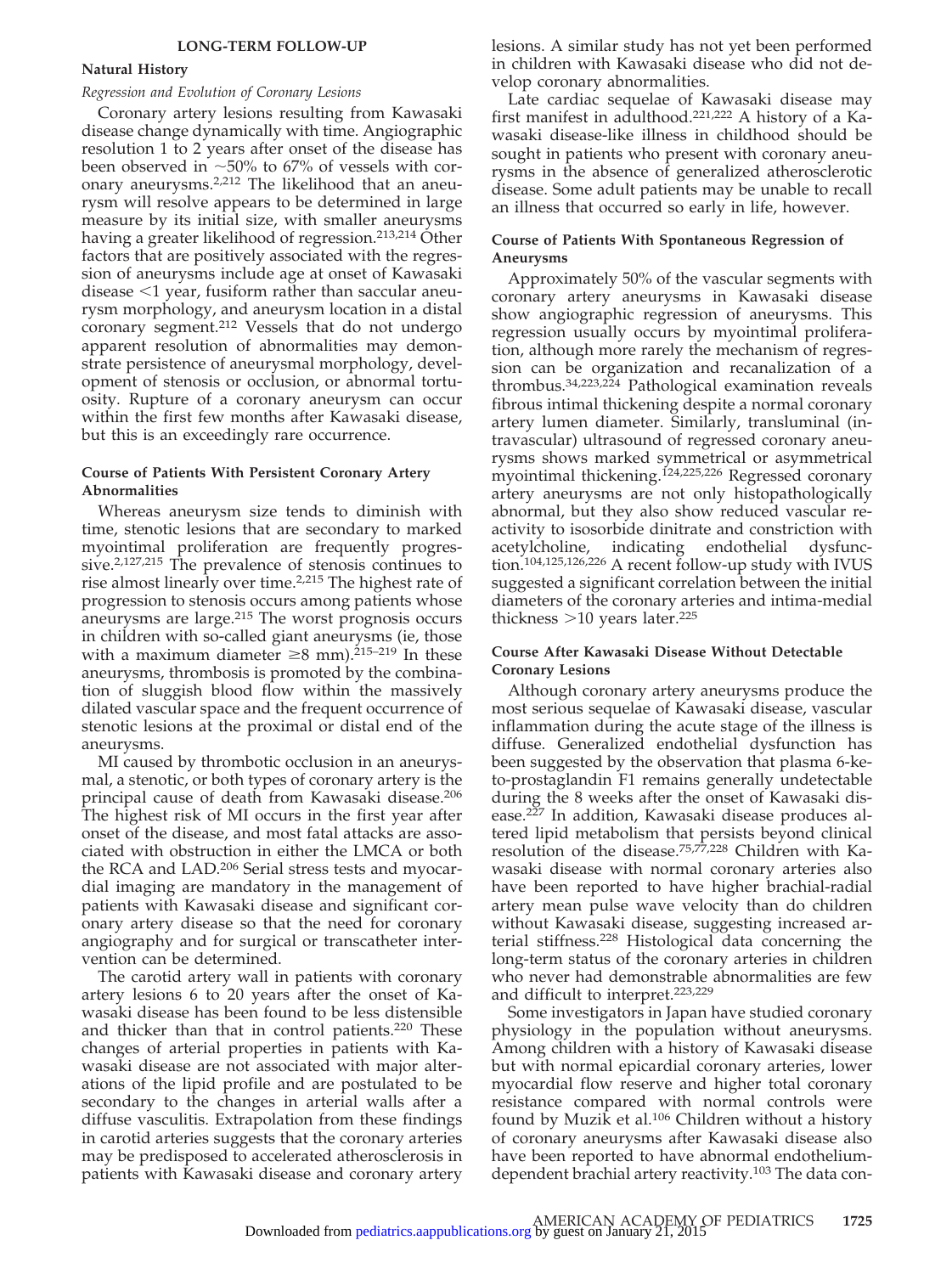flict regarding the impairment of long-term endothelium-dependent relaxation of the epicardial coronary arteries among children in whom coronary artery dilation was never detected.105,230

From a purely clinical perspective, children without known cardiac sequelae during the first month of Kawasaki disease appear to return to their previous (usually excellent) state of health, without signs or symptoms of cardiac impairment.<sup>2</sup> Meaningful knowledge about long-term myocardial function, late-onset valvar regurgitation, and coronary artery status in this population must await their careful surveillance in future decades.

# **Risk Stratification**

Clinical experience with Kawasaki disease permits the stratification of patients according to their relative risk of myocardial ischemia. Risk-level categories are listed below and are summarized in Table 5. This stratification allows for patient management to be individualized with respect to medical therapy to reduce the risk of thrombosis, physical activity, frequency of clinical follow-up and diagnostic testing, and indications for cardiac catheterization and coronary angiography. With careful clinical follow-up 10 to 20 years after the onset of Kawasaki disease, patients with no coronary artery changes on echocardiography at any stage of the illness seem to demonstrate a risk for clinical cardiac events that is similar to that in the population without Kawasaki disease,2 but research studies suggest subclinical abnormalities of endothelial function and myocardial flow reserve.<sup>103,231-233</sup> Furthermore, patients with Kawasaki disease seem to have a more adverse cardiovascular risk profile, with higher blood pressure and greater adiposity, as compared with control children.234 The risk level for a given patient with coronary artery involvement may change over time because of the changes in coronary artery morphology. For example, the development of thrombosis or stenosis associated with an aneurysm increases the risk for myocardial ischemia. Aneurysms also may regress to normal internal lumen diameter over time; optimal management of patients with regressed aneurysms is controversial because structural and functional coronary artery abnormalities persist.57,126,226,235,236 The following suggestions for long-term management are based on a consensus of experts and serve as a guide to clinicians until longterm studies and prospective trials facilitate evidence-based practice (evidence level C).

# *Risk Levels*

*Risk Level I—Patients with no coronary artery changes on echocardiography at any stage of the illness*

- No antiplatelet therapy is needed beyond the initial 6 to 8 weeks after the onset of illness.
- No restriction of physical activity is necessary after 6 to 8 weeks.
- Because the degree of future risk for ischemic heart disease in this category of patients is still undetermined, periodic assessment and counsel-

ing about known cardiovascular risk factors every 5 years is suggested.

• Coronary angiography is not recommended.

*Risk Level II—Patients with transient coronary artery ectasia or dilatation (disappearing within the initial 6 to 8 weeks after the onset of illness)*

- No antiplatelet therapy is needed beyond the initial 6 to 8 weeks after the onset of illness.
- No restriction of physical activity is necessary after 6 to 8 weeks.
- Risk assessment and counseling is recommended at 3- to 5-year intervals.
- Coronary angiography is not recommended.

*Risk Level III—Patients with isolated (solitary) small to medium (3-mm but* -*6-mm, or z score between 3 and 7) coronary artery aneurysm in* ≥1 *coronary arteries on echocardiography or angiography*

- Long-term antiplatelet therapy with aspirin should be administered, at least until the aneurysms regress.
- Physical activity without restriction in infants and children in the first decade of life is permitted after the initial 6 to 8 weeks. Stress tests with myocardial perfusion evaluation may be useful in the second decade to guide recommendations for physical activity. Participation in competitive collision or high-impact sports is discouraged in children receiving antiplatelet therapy.
- Annual follow-up by a pediatric cardiologist with echocardiogram and electrocardiogram (ECG) is recommended. Stress tests with myocardial perfusion imaging is recommended every 2 years in patients  $>10$  years old.
- Coronary angiography is indicated if myocardial ischemia is demonstrated by stress tests with imaging.

*Risk Level IV—Patients with*  $\geq$ 1 *large coronary artery aneurysm (6 mm), including giant aneurysms, and patients in whom a coronary artery contains multiple (segmented) or complex aneurysms without obstruction*

- Long-term antiplatelet therapy is recommended. Adjunctive therapy with warfarin with a target INR of 2.0:2.5 is recommended for patients with giant aneurysms. Daily subcutaneous injections of low-molecular-weight heparin merits consideration as an alternative to warfarin for infants and toddlers, in whom blood drawing for INR testing is difficult. Low-molecular-weight heparin also may be used as a bridge during the initial phase of warfarin therapy or during the reintroduction of warfarin after the interruption of therapy for the purpose of elective surgery; therapeutic levels are assessed by measuring antifactor Xa levels. Some experts recommend a combination of aspirin and clopidogrel for patients with multiple or complex aneurysms.
- Recommendations about physical activity should be guided by annual stress tests with myocardial perfusion evaluation. Collision or high-impact sports should be discouraged because of the risk of bleeding. Participation in noncontact dynamic or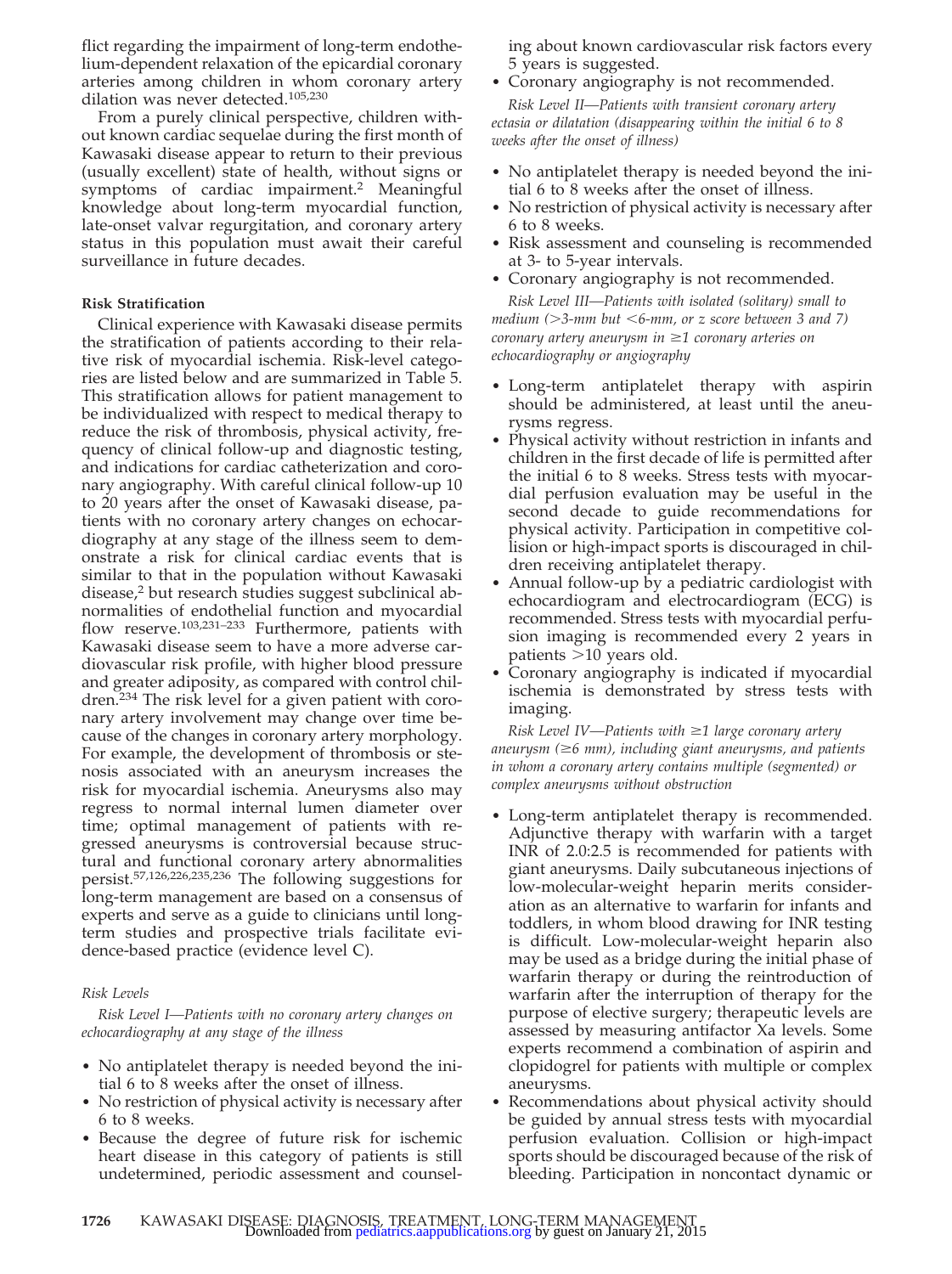| Risk Stratification<br>TABLE 5.                                                                  |                                                                                                                                                                                                          |                                                                                                                                                                                             |                                                                                                                     |                                                                                                                                                 |
|--------------------------------------------------------------------------------------------------|----------------------------------------------------------------------------------------------------------------------------------------------------------------------------------------------------------|---------------------------------------------------------------------------------------------------------------------------------------------------------------------------------------------|---------------------------------------------------------------------------------------------------------------------|-------------------------------------------------------------------------------------------------------------------------------------------------|
| Risk Level                                                                                       | Pharmacological Therapy                                                                                                                                                                                  | Physical Activity                                                                                                                                                                           | Follow-Up and Diagnostic<br>Testing                                                                                 | Invasive Testing                                                                                                                                |
| changes at any stage of<br>I (no coronary artery<br>illness)                                     | None beyond 1st 6-8 weeks                                                                                                                                                                                | No restrictions beyond 1st 6-8 weeks                                                                                                                                                        | Cardiovascular risk assessment,<br>counseling at 5-y intervals                                                      | None recommended                                                                                                                                |
| II (transient coronary artery<br>ectasia disappears within<br>1st 6-8 weeks)                     | None beyond 1st 6-8 weeks                                                                                                                                                                                | No restrictions beyond 1st 6-8 weeks                                                                                                                                                        | Cardiovascular risk assessment,<br>counseling at $3$ -to $5-y$<br>intervals                                         | None recommended                                                                                                                                |
| III (1 small-medium<br>aneurysm/major<br>coronary artery)<br>coronary artery                     | Low-dose aspirin (3-5 mg/kg<br>until aneurysm regression<br>aspirin per day), at least<br>documented                                                                                                     | For patients $\langle 11 \rangle$ old, no restriction<br>beyond 1st 6–8 weeks; patients 11–<br>20 y old, physical activity guided<br>by biennial stress test, evaluation                    | with echocardiogram + ECG,<br>Annual cardiology follow-up<br>cardiovascular risk<br>combined with                   | Angiography, if noninvasive test<br>suggests ischemia                                                                                           |
|                                                                                                  |                                                                                                                                                                                                          | discouraged for patients taking<br>of myocardial perfusion scan;<br>contact or high-impact sports<br>antiplatelet agents                                                                    | test/evaluation of myocardial<br>assessment, counseling;<br>perfusion scan<br>biennial stress                       |                                                                                                                                                 |
| $\rm IV$ ( $\geq$ 1 large or giant<br>coronary artery                                            | (target INR 2.0-2.5) or low-<br>therapy and warfarin<br>Long-term antiplatelet                                                                                                                           | Contact or high-impact sports should<br>be avoided because of risk of                                                                                                                       | echocardiogram + ECG;<br>Biamual follow-up with                                                                     | sooner if clinically indicated;<br>1st angiography at 6-12 mo or                                                                                |
| aneurysm, ormultiple or<br>complex aneurysms in<br>same coronary artery,<br>without obstruction) | molecular-weight heparin<br>(target: antifactor Xa level)<br>$0.5-1.0$ U/mL) should be<br>combined in giant                                                                                              | recommendations guided by stress<br>bleeding; other physical activity<br>test/evaluation of myocardial<br>perfusion scan outcome                                                            | annual stress test/evaluation<br>of myocardial perfusion scan                                                       | noninvasive test, clinical, or<br>laboratory findings suggest<br>angiography under some<br>ischemia; elective repeat<br>repeated angiography if |
| V (coronary artery<br>obstruction)                                                               | aneurysm persists; consider<br>use of $\beta$ -blockers to reduce<br>warfarin or low-molecular-<br>Long-term low-dose aspirin;<br>weight heparin if giant<br>myocardial $O2$<br>consumption<br>aneurysms | Contact or high-impact sports should<br>recommendations guided by stress<br>bleeding; other physical activity<br>test/myocardial perfusion scan<br>be avoided because of risk of<br>outcome | of myocardial perfusion scan<br>annual stress test/evaluation<br>echocardiogram and ECG;<br>Biannual follow-up with | Angiography recommended to<br>address therapeutic options<br>circumstances (see text)                                                           |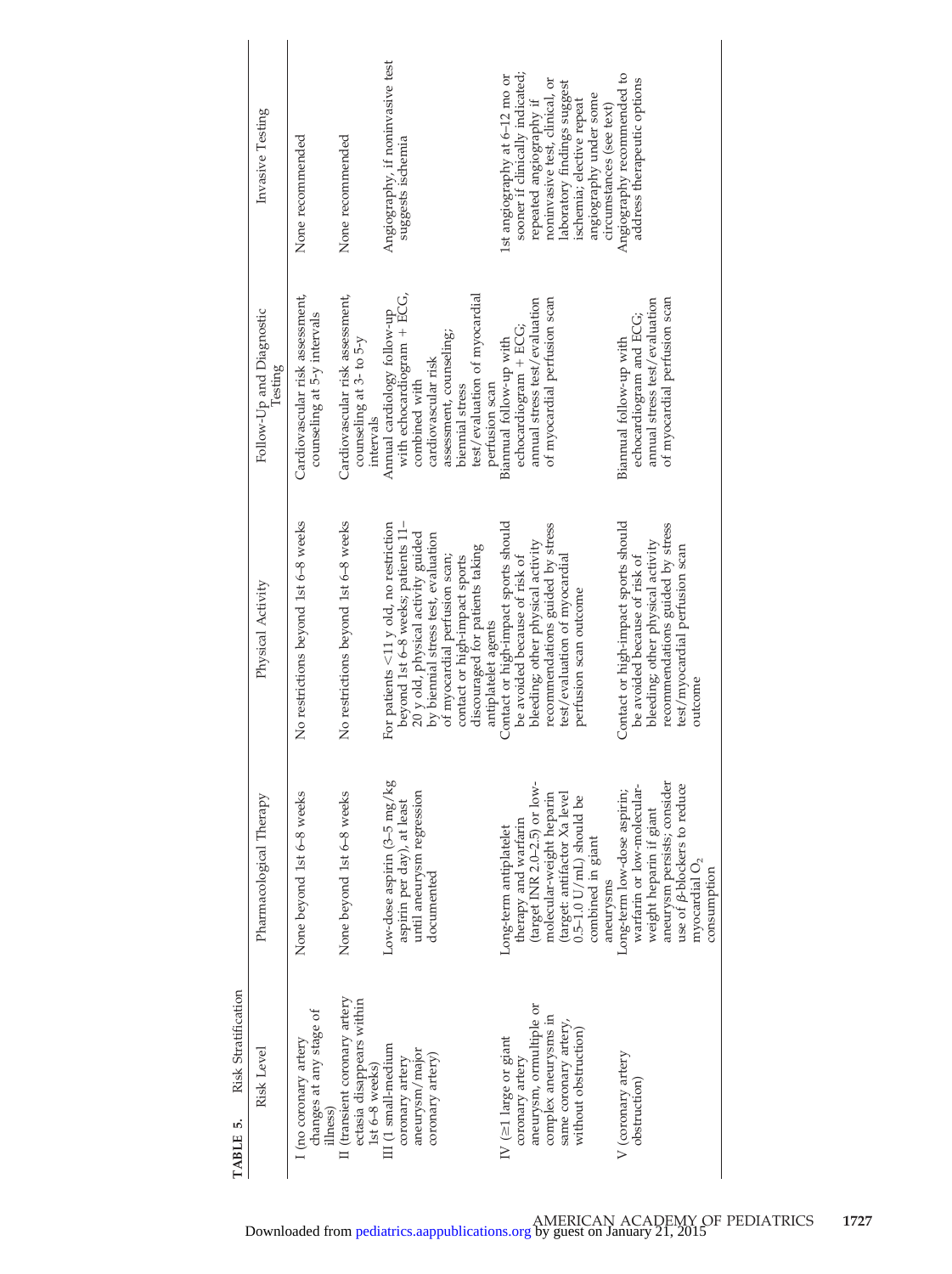recreational sports is encouraged if no evidence exists of stress-induced myocardial ischemia.

- Cardiology evaluation with echocardiogram and ECG should be done at 6-month intervals. Stress tests with myocardial perfusion evaluation should be performed annually. The patient should be monitored for known risk factors of atherosclerosis and his or her family should be counseled accordingly.
- Cardiac catheterization with selective coronary angiography should be performed 6 to 12 months after recovery from the acute illness, or sooner if clinically indicated, to delineate the complex coronary artery anatomy. Follow-up angiography may be indicated if noninvasive studies suggest myocardial ischemia. In addition, elective cardiac catheterization in the absence of noninvasive evidence of myocardial ischemia may be useful to rule out subclinical major coronary artery obstructions in some situations, such as when the patient experiences atypical chest pain, the ability to perform dynamic stress testing is limited by age, unique activity restrictions or insurability recommendations are needed, or the anatomy or size of the aneurysm cannot be clearly defined by echocardiography for decisions regarding anticoagulation.
- For females of childbearing age, reproductive counseling is strongly recommended.

*Risk Level V—Patients with coronary artery obstruction confirmed by angiography*

- Long-term antiplatelet therapy with or without adjunctive therapy with warfarin anticoagulation is recommended (see "Risk Level IV").
- $\beta$ -Adrenergic-blocking drugs should be considered to reduce myocardial oxygen consumption.
- Recommendations about dynamic physical activities should be based on the patient's response to stress testing. Collision or high-impact sports should be discouraged because of the risk of bleeding. Patients should avoid a sedentary lifestyle.
- Cardiology evaluation with an echocardiogram and ECG should be obtained at 6-month intervals. Stress tests with myocardial perfusion evaluation should be performed annually. The patient should be monitored for known risk factors of atherosclerosis and his or her family should be counseled accordingly.
- Cardiac catheterization with selective coronary angiography is recommended to address the therapeutic options of bypass grafting or catheter intervention and to identify the extent of collateral perfusion. Repeat cardiac catheterization may be indicated when new onset or worsening myocardial ischemia is suggested by noninvasive diagnostic testing or clinical presentation. If the patient has undergone surgical revascularization or a catheter intervention, then repeat cardiac catheterization may be indicated to evaluate the efficacy of the treatment.
- For females of childbearing age, reproductive counseling is strongly recommended.

#### **SUMMARY**

Kawasaki disease is the leading cause of acquired heart disease in children in the United States. Coronary artery aneurysms or ectasia develop in  $\sim$ 15% to 25% of untreated children; treatment with IVIG in the acute phase of the disease reduces this risk to -5%. Treatment with high-dose IVIG is recommended for children with fever of 4 days' duration and 4 of 5 classic clinical criteria, as well as for those with fewer clinical criteria in whom coronary abnormalities are noted by echocardiogram. This scientific statement proposes a new algorithm to aid clinicians in deciding which children with fever for  $\geq$  5 days and -4 classic criteria should undergo echocardiography, receive IVIG treatment, or both for Kawasaki disease. For patients with persistent or recurrent fever after initial IVIG infusion, IVIG retreatment may be useful. We reviewed the available data regarding other therapies for children with IVIG-resistant Kawasaki disease, including treatment with corticosteroids, TNF- $\alpha$  antagonists, and abciximab. Angiographic resolution occurs in  $~50\%$  of aneurysmal arterial segments, but these segments show persistent histological and functional abnormalities. The remainder may continue to be aneurysmal, often with the development of progressive stenosis or occlusion. The long-term management of patients with Kawasaki disease should be tailored to the degree of coronary involvement. The present writing group made recommendations for each risk level regarding antiplatelet and anticoagulant therapies, physical activity, follow-up assessment, and the appropriate diagnostic procedures that may be performed to evaluate cardiac disease. The risk level for a given patient with coronary arterial involvement may change over time because of the changes in coronary artery morphology. Our statement on the initial evaluation, treatment in the acute phase, and long-term management of patients with Kawasaki disease is intended to provide practical interim recommendations until evidence-based data are available to define best medical practices.

#### **DISCLOSURE**

The American Heart Association makes every effort to avoid any actual or potential conflicts of interest that may arise as a result of an outside relationship or a personal, professional, or business interest of a member of the writing panel. Specifically, all members of the writing group are required to complete and submit a Disclosure Questionnaire showing all such relationships that might be perceived as real or potential conflicts of interest.

Dr Jane W. Newburger has received research grants from Philips Medical and Pfizer and is a National Heart, Lung, and Blood Institute Advisory Council member; Dr Masato Takahashi has received a research grant from Sonofi-Synthelabo; and Dr Jane C. Burns has received a research grant from Centocor. No disclosures were made by the remaining authors of this report: Dr Michael A. Gerber, Dr Michael H. Gewitz, Dr Lloyd Y. Tani, Dr Stanford T. Shulman, Dr Ann F. Bolger, Dr Patricia Ferrieri, Dr Robert S. Baltimore, Dr Walter R. Wilson, Dr Larry M. Baddour, Dr Matthew E. Levison, Dr Thomas J. Pallasch, Dr Donald A. Falace, and Dr Kathryn A. Taubert.

#### **REFERENCES**

1. Kawasaki T. Acute febrile mucocutaneous syndrome with lymphoid involvement with specific desquamation of the fingers and toes in children [in Japanese]. *Arerugi.* 1967;16:178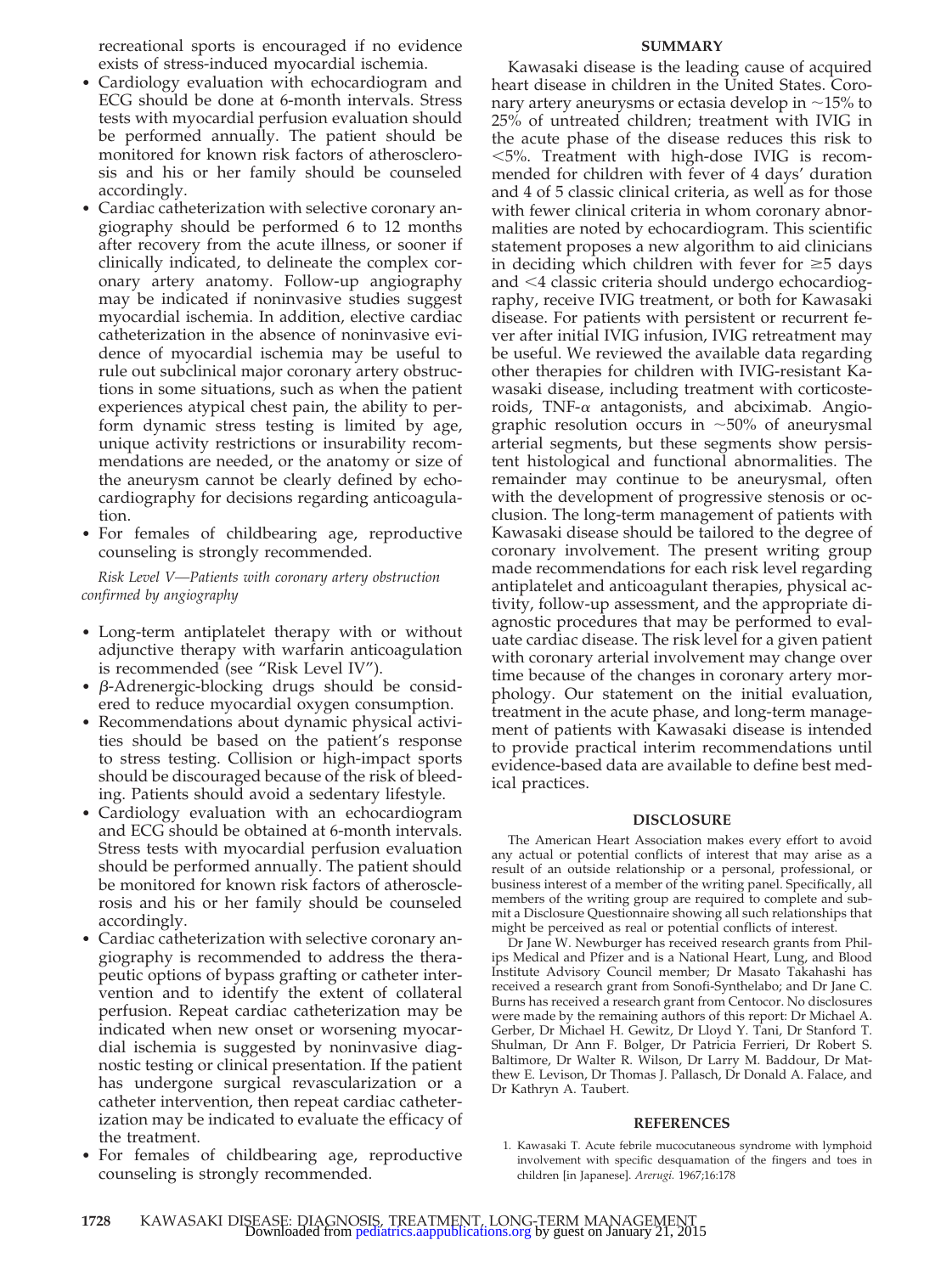- 2. Kato H, Sugimura T, Akagi T, et al. Long-term consequences of Kawasaki disease. A 10- to 21-year follow-up study of 594 patients. *Circulation.* 1996;94:1379 –1385
- 3. Dajani AS, Taubert KA, Gerber MA, et al. Diagnosis and therapy of Kawasaki disease in children. *Circulation.* 1993;87:1776 –1780
- 4. Taubert KA, Rowley AH, Shulman ST. Nationwide survey of Kawasaki disease and acute rheumatic fever. *J Pediatr.* 1991;119:279 –282
- 5. Landing BH, Larson EJ. Are infantile periarteritis nodosa with coronary artery involvement and fatal mucocutaneous lymph node syndrome the same? Comparison of 20 patients from North America with patients from Hawaii and Japan. *Pediatrics.* 1977;59:651– 662
- 6. Gee SJ. Cases of morbid anatomy: aneurysms of coronary arteries in a boy. *St Bartholomew's Hosp Rep.* 1871;7
- 7. Yanagawa H, Yashiro M, Nakamura Y, Kawasaki T, Kato H. Results of 12 nationwide epidemiological incidence surveys of Kawasaki disease in Japan. *Arch Pediatr Adolesc Med.* 1995;149:779 –783
- 8. Burns JC, Kushner HI, Bastian JF, et al. Kawasaki disease: a brief history. *Pediatrics.* 2000;106(2). Available at: www.pediatrics.org/cgi/ content/full/106/2/e27
- 9. Yanagawa H, Nakamura Y, Yashiro M, et al. Incidence survey of Kawasaki disease in 1997 and 1998 in Japan. *Pediatrics.* 2001;107(3). Available at: www.pediatrics.org/cgi/content/full/107/3/e33
- 10. Holman RC, Curns AT, Belay ED, Steiner CA, Schonberger LB. Kawasaki syndrome hospitalizations in the United States, 1997 and 2000. *Pediatrics.* 2003;112:495–501
- 11. Chang RK. The incidence of Kawasaki disease in the United States did not increase between 1988 and 1997. *Pediatrics.* 2003;111:1124 –1125
- 12. Davis RL, Waller PL, Mueller BA, Dykewicz CA, Schonberger LB. Kawasaki syndrome in Washington State. Race-specific incidence rates and residential proximity to water. *Arch Pediatr Adolesc Med.* 1995;149:66 – 69
- 13. Bronstein DE, Dille AN, Austin JP, Williams CM, Palinkas LA, Burns JC. Relationship of climate, ethnicity and socioeconomic status to Kawasaki disease in San Diego County, 1994 through 1998. *Pediatr Infect Dis J.* 2000;19:1087–1091
- 14. Stockheim JA, Innocentini N, Shulman ST. Kawasaki disease in older children and adolescents. *J Pediatr.* 2000;137:250 –252
- 15. Chang RK. Hospitalizations for Kawasaki disease among children in the United States, 1988 –1997. *Pediatrics.* 2002;109(6). Available at: www.pediatrics.org/cgi/content/full/109/6/e87
- 16. Momenah T, Sanatani S, Potts J, Sandor GG, Human DG, Patterson MW. Kawasaki disease in the older child. *Pediatrics.* 1998;102(1). Available at: www.pediatrics.org/cgi/content/full/102/1/e7
- 17. Yanagawa H, Nakamura Y, Yashiro M, Ojima T, Tanihara S, Oki I, Zhang T. Results of the nationwide epidemiologic survey of Kawasaki disease in 1995 and 1996 in Japan. *Pediatrics.* 1998;102(6). Available at: www.pediatrics.org/cgi/content/full/102/6/e65
- 18. Hirata S, Nakamura Y, Yanagawa H. Incidence rate of recurrent Kawasaki disease and related risk factors: from the results of nationwide surveys of Kawasaki disease in Japan. *Acta Paediatr.* 2001;90:40 – 44
- 19. Fujita Y, Nakamura Y, Sakata K, et al. Kawasaki disease in families. *Pediatrics.* 1989;84:666 – 669
- 20. Harada F, Sada M, Kamiya T, Yanase Y, Kawasaki T, Sasazuki T. Genetic analysis of Kawasaki syndrome. *Am J Hum Genet.* 1986;39:537–539
- 21. Yanagawa H, Yashiro M, Nakamura Y, Kawasaki T, Kato H. Epidemiologic pictures of Kawasaki disease in Japan: from the nationwide incidence survey in 1991 and 1992. *Pediatrics.* 1995;95:475– 479
- 22. Quasney MW, Bronstein DE, Cantor RM, et al. Increased frequency of alleles associated with elevated tumor necrosis factor-alpha levels in children with Kawasaki disease. *Pediatr Res.* 2001;49:686 – 690
- 23. Newburger JW, Taubert KA, Shulman ST, et al. Summary and abstracts of the Seventh International Kawasaki Disease Symposium: December 4 –7, 2001, Hakone, Japan. *Pediatr Res.* 2003;53:153–157
- 24. Kaneko K, Obinata K, Katsumata K, Tawa T, Hosaka A, Yamashiro Y. Kawasaki disease in a father and daughter. *Acta Paediatr.* 1999;88:791–792
- 25. Bruckheimer E, Bulbul Z, McCarthy P, Madri JA, Friedman AH, Hellenbrand WE. Images in cardiovascular medicine: Kawasaki disease: coronary aneurysms in mother and son. *Circulation.* 1998;97:410 – 411
- 26. Uehara R, Yashiro M, Nakamura Y, Yanagawa H. Kawasaki disease in parents and children. *Acta Paediatr.* 2003;92:694 – 697
- 27. Bell DM, Brink EW, Nitzkin JL, et al. Kawasaki syndrome: description of two outbreaks in the United States. *N Engl J Med.* 1981;304:1568 –1575
- 28. Rauch AM. Kawasaki syndrome: review of new epidemiologic and laboratory developments. *Pediatr Infect Dis J.* 1987;6:1016 –1021
- 29. Rauch AM, Glode MP, Wiggins JW Jr, et al. Outbreak of Kawasaki syndrome in Denver, Colorado: association with rug and carpet cleaning. *Pediatrics.* 1991;87:663– 669
- 30. Treadwell TA, Maddox RA, Holman RC, et al. Investigation of Kawasaki syndrome risk factors in Colorado. *Pediatr Infect Dis J.* 2002;21:976 –978
- 31. Brosius CL, Newburger JW, Burns JC, Hojnowski-Diaz P, Zierler S, Leung DY. Increased prevalence of atopic dermatitis in Kawasaki disease. *Pediatr Infect Dis J.* 1988;7:863– 866
- 32. Rauch AM, Kaplan SL, Nihill MR, Pappas PG, Hurwitz ES, Schonberger LB. Kawasaki syndrome clusters in Harris County, Texas, and eastern North Carolina. A high endemic rate and a new environmental risk factor. *Am J Dis Child.* 1988;142:441– 444
- 33. Nakamura Y, Yanagawa H, Harada K, Kato H, Kawasaki T. Mortality among persons with a history of Kawasaki disease in Japan: the fifth look. *Arch Pediatr Adolesc Med.* 2002;156:162–165
- 34. Fujiwara H, Hamashima Y. Pathology of the heart in Kawasaki disease. *Pediatrics.* 1978;61:100 –107
- 35. Burns JC, Glode MP, Clarke SH, Wiggins J Jr, Hathaway WE. Coagulopathy and platelet activation in Kawasaki syndrome: identification of patients at high risk for development of artery aneurysms. *J Pediatr.* 1984;105:206 –211
- 36. Burns JC, Shike H, Gordon JB, Malhotra A, Schoenwetter M, Kawasaki T. Sequelae of Kawasaki disease in adolescents and young adults. *J Am Coll Cardiol.* 1996;28:253–257
- 37. Abe J, Kotzin BL, Jujo K, Melish ME, Glode MP, Kohsaka T, Leung DY. Selective expansion of T cells expressing T-cell receptor variable regions V beta 2 and V beta 8 in Kawasaki disease. *Proc Natl Acad Sci USA.* 1992;89:4066 – 4070
- 38. Yamashiro Y, Nagata S, Oguchi S, Shimizu T. Selective increase of V2 T cells in the small intestinal mucosa in Kawasaki disease. *Pediatr Res.* 1996;39:264 –266
- 39. Leung DY, Giorno RC, Kazemi LV, Flynn PA, Busse JB. Evidence for superantigen involvement in cardiovascular injury due to Kawasaki syndrome. *J Immunol.* 1995;155:5018 –5021
- 40. Leung DY. Superantigens related to Kawasaki syndrome. *Springer Semin Immunopathol.* 1996;17:385–396
- 41. Leung DY, Meissner HC, Shulman ST, et al. Prevalence of superantigen-secreting bacteria in patients with Kawasaki disease. *J Pediatr.* 2002;140:742–746
- 42. Rowley AH, Eckerley CA, Jack HM, Shulman ST, Baker SC. IgA plasma cells in vascular tissue of patients with Kawasaki syndrome. *J Immunol.* 1997;159:5946 –5955
- 43. Rowley AH, Shulman ST, Spike BT, Mask CA, Baker SC. Oligoclonal IgA response in the vascular wall in acute Kawasaki disease. *J Immunol.* 2001;166:1334 –1343
- 44. Rowley AH, Shulman ST, Mask CA, et al. IgA plasma cell infiltration of proximal respiratory tract, pancreas, kidney, and coronary artery in acute Kawasaki disease. *J Infect Dis.* 2000;182:1183–1191
- 45. Brown TJ, Crawford SE, Cornwall ML, Garcia F, Shulman ST, Rowley AH. CD8 T lymphocytes and macrophages infiltrate coronary artery aneurysms in acute Kawasaki disease. *J Infect Dis.* 2001;184:940 –943
- 46. Takeshita S, Tokutomi T, Kawase H, et al. Elevated serum levels of matrix metalloproteinase-9 (MMP-9) in Kawasaki disease. *Clin Exp Immunol.* 2001;125:340 –344
- 47. Yasukawa K, Terai M, Shulman ST, et al. Systemic production of vascular endothelial growth factor and fms-like tyrosine kinase-1 receptor in acute Kawasaki disease. *Circulation.* 2002;105:766 –769
- 48. Maeno N, Takei S, Masuda K, et al. Increased serum levels of vascular endothelial growth factor in Kawasaki disease. *Pediatr Res.* 1998;44:596 –599
- 49. Asano T, Ogawa S. Expression of monocyte chemoattractant protein-1 in Kawasaki disease: the anti-inflammatory effect of gamma globulin therapy. *Scand J Immunol.* 2000;51:98 –103
- 50. Freeman AF, Crawford SE, Finn LS, et al. Inflammatory pulmonary nodules in Kawasaki disease. *Pediatr Pulmonol.* 2003;36:102–106
- 51. Eberhard BA, Andersson U, Laxer RM, Rose V, Silverman ED. Evaluation of the cytokine response in Kawasaki disease. *Pediatr Infect Dis J.* 1995;14:199 –203
- 52. Furukawa S, Matsubara T, Umezawa Y, Okumura K, Yabuta K. Serum levels of p60 soluble tumor necrosis factor receptor during acute Kawasaki disease. *J Pediatr.* 1994;124:721–725
- 53. Lin CY, Lin CC, Hwang B, Chiang B. Serial changes of serum interleukin-6, interleukin-8, and tumor necrosis factor alpha among patients with Kawasaki disease. *J Pediatr.* 1992;121:924 –926
- 54. Ohno T, Yuge T, Kariyazono H, et al. Serum hepatocyte growth factor combined with vascular endothelial growth factor as a predictive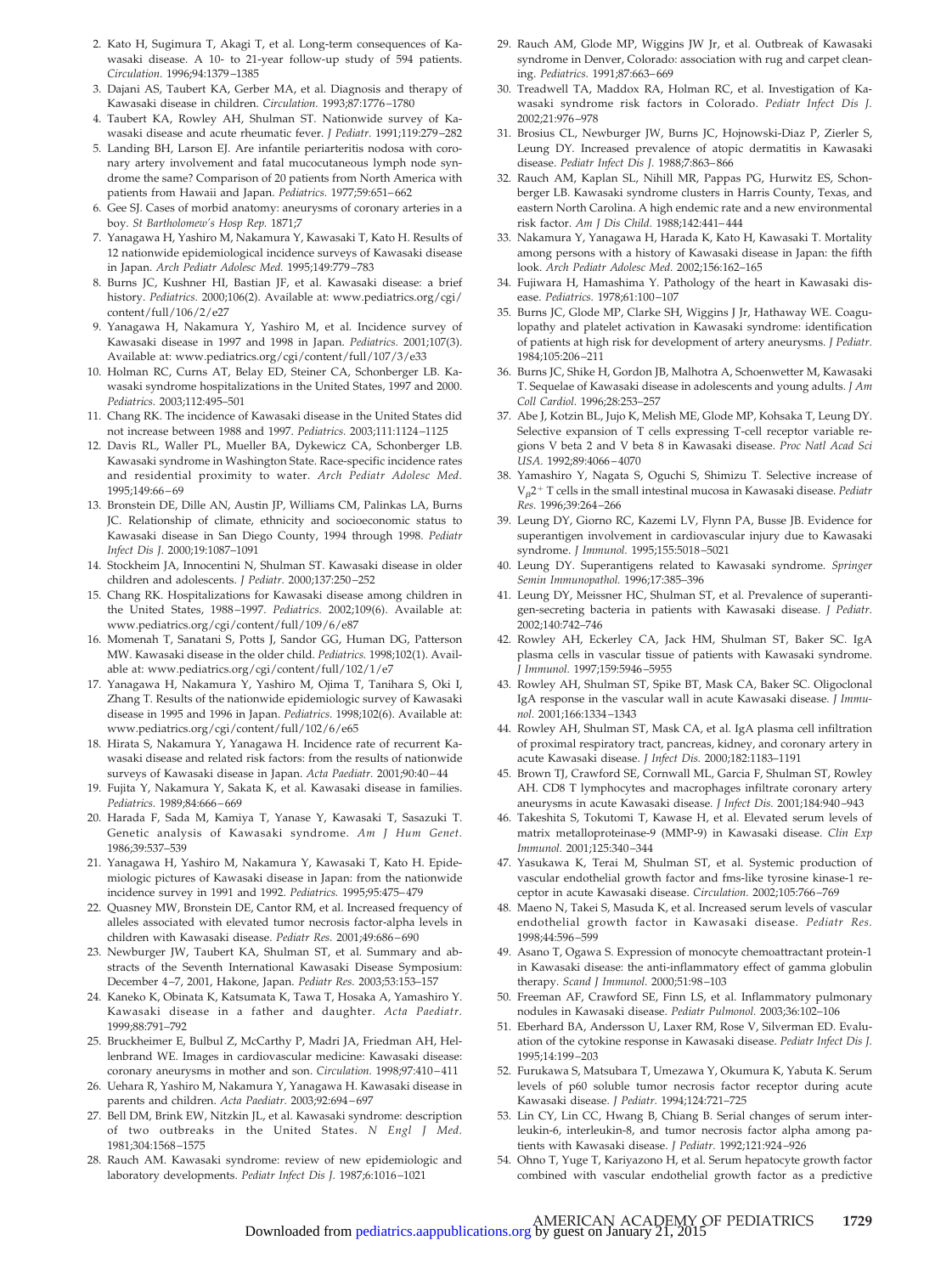indicator for the occurrence of coronary artery lesions in Kawasaki disease. *Eur J Pediatr.* 2002;161:105–111

- 55. Naoe S, Takahashi K, Masuda H, Tanaka N. Kawasaki disease. With particular emphasis on arterial lesions. *Acta Pathol Jpn.* 1991;41:785–797
- 56. Gavin PJ, Crawford SE, Shulman ST, Garcia FL, Rowley AH. Systemic arterial expression of matrix metalloproteinases 2 and 9 in acute Kawasaki disease. *Arterioscler Thromb Vasc Biol.* 2003;23:576 –581
- 57. Suzuki A, Miyagawa-Tomita S, Komatsu K, et al. Active remodeling of the coronary arterial lesions in the late phase of Kawasaki disease: immunohistochemical study. *Circulation.* 2000;101:2935–2941
- 58. Kurashige M, Naoe S, Masuda H, Tanaka N. A morphological study of the digestive tract in Kawasaki disease: 31 autopsies [in Japanese]. *Myakkangaku.* 1984;24:407– 418
- 59. Nagata S, Yamashiro Y, Maeda M, Ohtsuka Y, Yabuta K. Immunohistochemical studies on small intestinal mucosa in Kawasaki disease. *Pediatr Res.* 1993;33:557–563
- 60. Suddleson EA, Reid B, Woolley MM, Takahashi M. Hydrops of the gallbladder associated with Kawasaki syndrome. *J Pediatr Surg.* 1987;22:956 –959
- 61. Tashiro N, Matsubara T, Uchida M, Katayama K, Ichiyama T, Furukawa S. Ultrasonographic evaluation of cervical lymph nodes in Kawasaki disease. *Pediatrics.* 2002;109(5). Available at: www.pediatrics.org/cgi/content/full/109/5/e77
- 62. Sundel RP, Cleveland SS, Beiser AS, et al. Audiologic profiles of children with Kawasaki disease. *Am J Otol.* 1992;13:512–515
- 63. Knott PD, Orloff LA, Harris JP, Novak RE, Burns JC; Kawasaki Disease Multicenter Hearing Loss Study Group. Sensorineural hearing loss and Kawasaki disease: a prospective study. *Am J Otolaryngol.* 2001;22:343–348
- 64. Sundel RP, Newburger JW, McGill T, et al. Sensorineural hearing loss associated with Kawasaki disease. *J Pediatr.* 1990;117:371–377
- 65. Zulian F, Falcini F, Zancan L, et al. Acute surgical abdomen as presenting manifestation of Kawasaki disease. *J Pediatr.* 2003;142:731–735
- 66. Kuniyuki S, Asada M. An ulcerated lesion at the BCG vaccination site during the course of Kawasaki disease. *J Am Acad Dermatol.* 1997;37:303–304
- 67. Uziel Y, Hashkes PJ, Kassem E, Gottesman G, Wolach B. "Unresolving pneumonia" as the main manifestation of atypical Kawasaki disease. *Arch Dis Child.* 2003;88:940 –942
- 68. Palazzi DL, McClain KL, Kaplan SL. Hemophagocytic syndrome after Kawasaki disease. *Pediatr Infect Dis J.* 2003;22:663– 666
- 69. Comenzo RL, Malachowski ME, Meissner HC, Fulton DR, Berkman EM. Immune hemolysis, disseminated intravascular coagulation, and serum sickness after large doses of immune globulin given intravenously for Kawasaki disease. *J Pediatr.* 1992;120:926 –928
- 70. Shulman ST. Hemolysis in Kawasaki disease. *Transfusion.* 1991;31:572
- 71. Bunin NJ, Carey JL, Sullivan DB. Autoimmune hemolytic anemia in association with Kawasaki disease. *Am J Pediatr Hematol Oncol.* 1986;8:351–353
- 72. Hillyer CD, Schwenn MR, Fulton DR, Meissner HC, Berkman EM. Autoimmune hemolytic anemia in Kawasaki disease: a case report. *Transfusion.* 1990;30:738 –740
- 73. Andersson MS, Burns J, Treadwell TA, Pietra BA, Glode MP. Erythrocyte sedimentation rate and C-reactive protein discrepancy and high prevalence of coronary artery abnormalities in Kawasaki disease. *Pediatr Infect Dis J.* 2001;20:698 –702
- 74. Hicks RV, Melish ME. Kawasaki syndrome. *Pediatr Clin North Am.* 1986;33:1151–1175
- 75. Newburger JW, Burns JC, Beiser AS, Loscalzo J. Altered lipid profile after Kawasaki syndrome. *Circulation.* 1991;84:625– 631
- 76. Salo E, Pesonen E, Viikari J. Serum cholesterol levels during and after Kawasaki disease. *J Pediatr.* 1991;119:557–561
- 77. Cabana VG, Gidding SS, Getz GS, Chapman J, Shulman ST. Serum amyloid A and high density lipoprotein participate in the acute phase response of Kawasaki disease. *Pediatr Res.* 1997;42:651– 655
- 78. Okada T, Harada K, Okuni M. Serum HDL-cholesterol and lipoprotein fraction in Kawasaki disease (acute mucocutaneous lymph node syndrome). *Jpn Circ J.* 1982;46:1039 –1044
- 79. Burns JC, Mason WH, Glode MP, et al. Clinical and epidemiologic characteristics of patients referred for evaluation of possible Kawasaki disease. United States Multicenter Kawasaki Disease Study Group. *J Pediatr.* 1991;118:680 – 686
- 80. Ting EC, Capparelli EV, Billman GF, Lavine JE, Matsubara T, Burns JC. Elevated gamma-glutamyltransferase concentrations in patients with acute Kawasaki disease. *Pediatr Infect Dis J.* 1998;17:431– 432
- 81. Dengler LD, Capparelli EV, Bastian JF, et al. Cerebrospinal fluid profile in patients with acute Kawasaki disease. *Pediatr Infect Dis J.* 1998;17:478 – 481
- 82. Kim M, Kim K. Changes in cardiac troponin I in Kawasaki disease before and after treatment with intravenous gammaglobulin. *Jpn Circ J.* 1998;62:479 – 482
- 83. Kim M, Kim K. Elevation of cardiac troponin I in the acute stage of Kawasaki disease. *Pediatr Cardiol.* 1999;20:184 –188
- 84. Checchia PA, Borensztajn J, Shulman ST. Circulating cardiac troponin I levels in Kawasaki disease. *Pediatr Cardiol.* 2001;22:102–106
- 85. Burns JC, Wiggins JW Jr, Toews WH, et al. Clinical spectrum of Kawasaki disease in infants younger than 6 months of age. *J Pediatr.* 1986;109:759 –763
- 86. Asai T. Diagnosis and prognosis of coronary artery lesions in Kawasaki disease. Coronary angiography and the conditions for its application (a score chart) [in Japanese]. *Nippon Rinsho.* 1983;41: 2080 –2085
- 87. Koren G, Lavi S, Rose V, Rowe R. Kawasaki disease: review of risk factors for coronary aneurysms. *J Pediatr.* 1986;108:388 –392
- 88. Ichida F, Fatica NS, Engle MA, et al. Coronary artery involvement in Kawasaki syndrome in Manhattan, New York: risk factors and role of aspirin. *Pediatrics.* 1987;80:828 – 835
- 89. Daniels SR, Specker B, Capannari TE, Schwartz DC, Burke MJ, Kaplan S. Correlates of coronary artery aneurysm formation in patients with Kawasaki disease. *Am J Dis Child.* 1987;141:205–207
- 90. Harada K, Yamaguchi H, Kato H, et al. Indication for intravenous gamma globulin treatment for Kawasaki disease. In: Takahashi M, Taubert K, eds. *Proceedings of the Fourth International Symposium on Kawasaki Disease*. Dallas, TX: American Heart Association; 1993: 459 – 462
- 91. Harada K. Intravenous gamma-globulin treatment in Kawasaki disease. *Acta Paediatr Jpn.* 1991;33:805– 810
- 92. Beiser AS, Takahasha M, Baker AL, Sundel RP, Newburger JW. A predictive instrument for coronary artery aneurysms in Kawasaki disease. United States Multicenter Kawasaki Disease Study Group. *Am J Cardiol.* 1998;81:1116 –1120
- 93. Witt MT, Minich LL, Bohnsack JF, Young PC. Kawasaki disease: more patients are being diagnosed who do not meet American Heart Association criteria. *Pediatrics.* 1999;104(1). Available at: www.pediatrics. org/cgi/content/full/104/1/e10
- 94. Joffe A, Kabani A, Jadavji T. Atypical and complicated Kawasaki disease in infants. *Do we need criteria? West J Med.* 1995;162:322–327
- 95. Tseng CF, Fu YC, Fu LS, Betau H, Chi CS. Clinical spectrum of Kawasaki disease in infants. *Zhonghua Yi Xue Za Zhi.* 2001;64:168 –173
- 96. de Zorzi A, Colan SD, Gauvreau K, Baker AL, Sundel RP, Newburger JW. Coronary artery dimensions may be misclassified as normal in Kawasaki disease. *J Pediatr.* 1998;133:254 –258
- 97. Kurotobi S, Nagai T, Kawakami N, Sano T. Coronary diameter in normal infants, children and patients with Kawasaki disease. *Pediatr Int.* 2002;44:1– 4
- 98. Dajani AS, Taubert KA, Takahashi M, et al. Guidelines for long-term management of patients with Kawasaki disease. Report from the Committee on Rheumatic Fever, Endocarditis, and Kawasaki Disease, Council on Cardiovascular Disease in the Young, American Heart Association. *Circulation.* 1994;89:916 –922
- 99. Research Committee on Kawasaki Disease. *Report of Subcommittee on Standardization of Diagnostic Criteria and Reporting of Coronary Artery Lesions in Kawasaki Disease*. Tokyo, Japan: Ministry of Health and Welfare; 1984
- 100. Ravekes WJ, Colan SD, Gauvreau K, et al. Aortic root dilation in Kawasaki disease. *Am J Cardiol.* 2001;87:919 –922
- 101. Scott JS, Ettedgui JA, Neches WH. Cost-effective use of echocardiography in children with Kawasaki disease. *Pediatrics.* 1999;104(5). Available at: www.pediatrics.org/cgi/content/full/104/5/e57
- 102. McMorrow Tuohy AM, Tani LY, Cetta F, et al. How many echocardiograms are necessary for follow-up evaluation of patients with Kawasaki disease? *Am J Cardiol.* 2001;88:328 –330
- 103. Dhillon R, Clarkson P, Donald AE, et al. Endothelial dysfunction late after Kawasaki disease. *Circulation.* 1996;94:2103–2106
- 104. Kurisu Y, Azumi T, Sugahara T, Igarashi Y, Takamiya M, Kozuka T. Variation in coronary arterial dimension (distensible abnormality) after disappearing aneurysm in Kawasaki disease. *Am Heart J.* 1987;114:532–538
- 105. Mitani Y, Okuda Y, Shimpo H, et al. Impaired endothelial function in epicardial coronary arteries after Kawasaki disease. *Circulation.* 1997;96:454 – 461
- 106. Muzik O, Paridon SM, Singh TP, Morrow WR, Dayanikli F, DiCarli MF. Quantification of myocardial blood flow and flow reserve in children with a history of Kawasaki disease and normal coronary arteries using positron emission tomography. *J Am Coll Cardiol.* 1996;28:757–762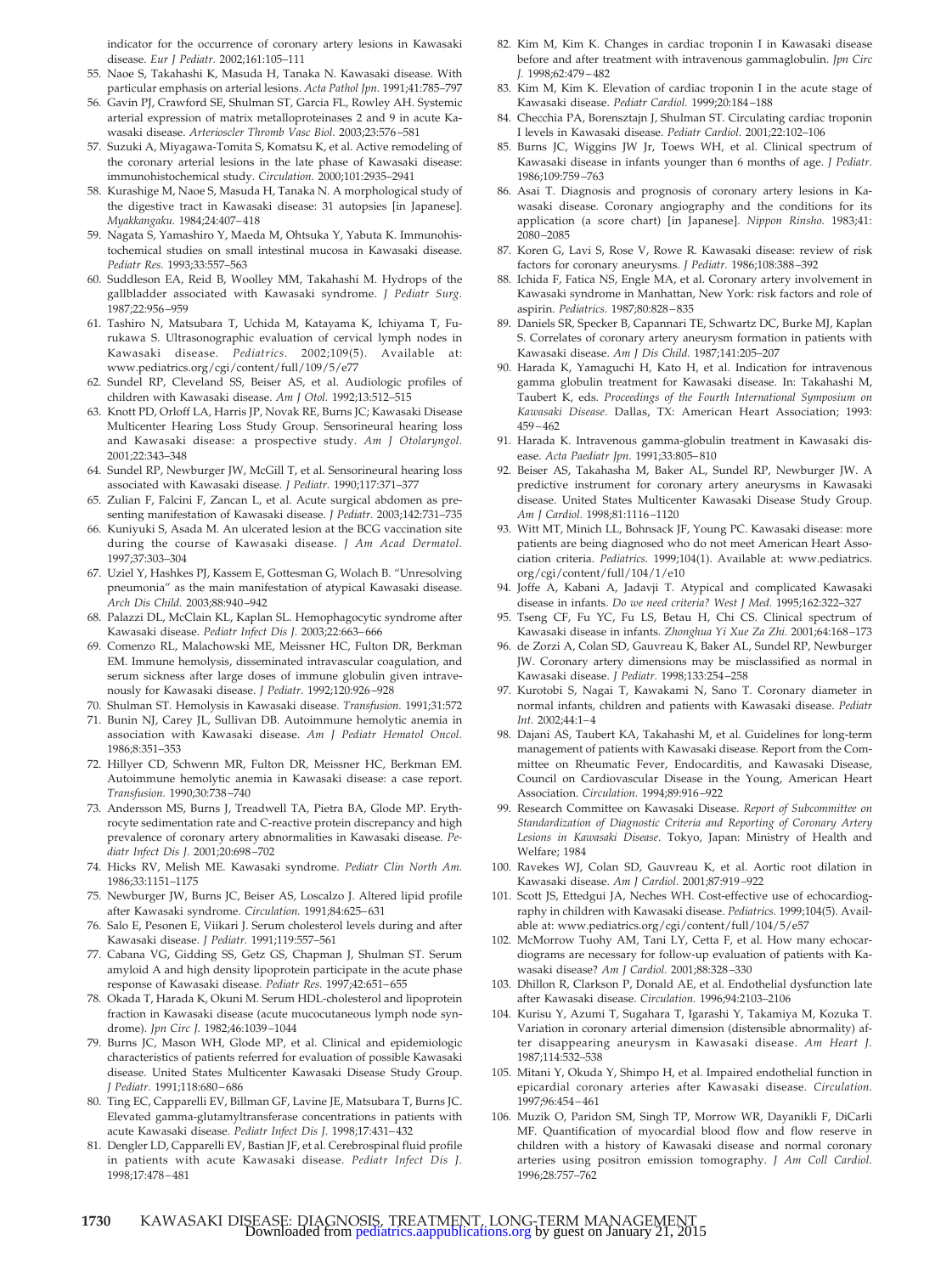- 107. Duerinckx A, Troutman B, Allada V, Kim D. Coronary MR angiography in Kawasaki disease. *AJR Am J Roentgenol.* 1997;168:114 –116
- 108. Sakuma H, Goto M, Nomura Y, Kato N, Takeda K, Higgins CB. Three-dimensional coronary magnetic resonance angiography with injection of extracellular contrast medium. *Invest Radiol.* 1999;34: 503–508
- 109. Danias PG, Stuber M, Botnar RM, et al. Coronary MR angiography clinical applications and potential for imaging coronary artery disease. *Magn Reson Imaging Clin N Am.* 2003;11:81–99
- 110. Greil GF, Stuber M, Botnar RM, et al. Coronary magnetic resonance angiography in adolescents and young adults with Kawasaki disease. *Circulation.* 2002;105:908 –911
- 111. Frey EE, Matherne GP, Mahoney LT, Sato Y, Stanford W, Smith WL. Coronary artery aneurysms due to Kawasaki disease: diagnosis with ultrafast CT. *Radiology.* 1988;167:725–726
- 112. Sato Y, Kato M, Inoue F, et al. Detection of coronary artery aneurysms, stenoses and occlusions by multislice spiral computed tomography in adolescents with kawasaki disease. *Circ J.* 2003;67:427– 430
- 113. Kondo C, Hiroe M, Nakanishi T, Takao A. Detection of coronary artery stenosis in children with Kawasaki disease. *Circulation.* 1989;80:615– 624
- 114. Jan SL, Hwang B, Fu YC, et al. Usefulness of pharmacologic stress 201Tl myocardial tomography. Comparison of 201Tl SPET and treadmill exercise testing in patients with Kawasaki disease. *Nucl Med Commun.* 2000;21:431– 435
- 115. Pahl E, Sehgal R, Chrystof D, et al. Feasibility of exercise stress echocardiography for the follow-up of children with coronary involvement secondary to Kawasaki disease. *Circulation.* 1995;91:122–128
- 116. Henein MY, Dinarevic S, O'Sullivan CA, Gibson DG, Shinebourne EA. Exercise echocardiography in children with Kawasaki disease: ventricular long axis is selectively abnormal. *Am J Cardiol.* 1998;81:1356 –1359
- 117. Noto N, Ayusawa M, Karasawa K, et al. Dobutamine stress echocardiography for detection of coronary artery stenosis in children with Kawasaki disease. *J Am Coll Cardiol.* 1996;27:1251–1256
- 118. Kimball TR, Witt SA, Daniels SR. Dobutamine stress echocardiography in the assessment of suspected myocardial ischemia in children and young adults. *Am J Cardiol.* 1997;79:380 –384
- 119. Bezold LI, Lewin MB, Vick GW III, Pignatelli R. Update on new technologies in pediatric echocardiography. *Tex Heart Inst J.* 1997;24:278 –286
- 120. Muhling O, Jerosch-Herold M, Nabauer M, Wilke N. Assessment of ischemic heart disease using magnetic resonance first-pass perfusion imaging. *Herz.* 2003;28:82– 89
- 121. Kaul S, Ito H. Microvasculature in acute myocardial ischemia: part I: evolving concepts in pathophysiology, diagnosis, and treatment. *Circulation.* 2004;109:146 –149
- 122. Zilberman MV, Witt SA, Kimball TR. Is there a role for intravenous transpulmonary contrast imaging in pediatric stress echocardiography? *J Am Soc Echocardiogr.* 2003;16:9 –14
- 123. Ishii M, Himeno W, Sawa M, et al. Assessment of the ability of myocardial contrast echocardiography with harmonic power Doppler imaging to identify perfusion abnormalities in patients with Kawasaki disease at rest and during dipyridamole stress. *Pediatr Cardiol.* 2002;23:192–199
- 124. Sugimura T, Kato H, Inoue O, et al. Intravascular ultrasound of coronary arteries in children. Assessment of the wall morphology and the lumen after Kawasaki disease. *Circulation.* 1994;89:258 –265
- 125. Matsumura K, Okuda Y, Ito T, Hirano T, Takeda K, Yamaguchi M. Coronary angiography of Kawasaki disease with the coronary vasodilator dipyridamole: assessment of distensibility of affected coronary arterial wall. *Angiology.* 1988;39:141–147
- 126. Sugimura T, Kato H, Inoue O, Takagi J, Fukuda T, Sato N. Vasodilatory response of the coronary arteries after Kawasaki disease: evaluation by intracoronary injection of isosorbide dinitrate. *J Pediatr.* 1992;121:684 – 688
- 127. Suzuki A, Kamiya T, Kuwahara N, et al. Coronary arterial lesions of Kawasaki disease: cardiac catheterization findings of 1100 cases. *Pediatr Cardiol.* 1986;7:3–9
- 128. Yutani C, Okano K, Kamiya T, et al. Histopathological study on right endomyocardial biopsy of Kawasaki disease. *Br Heart J.* 1980;43:589 –592
- 129. Matsuura H, Ishikita T, Yamamoto S, et al. Gallium-67 myocardial imaging for the detection of myocarditis in the acute phase of Kawasaki disease (mucocutaneous lymph node syndrome): the usefulness of single photon emission computed tomography. *Br Heart J.* 1987;58:385–392
- 130. Klassen TP, Rowe PC, Gafni A. Economic evaluation of intravenous immune globulin therapy for Kawasaki syndrome. *J Pediatr.* 1993;122:538 –542
- 131. Kao CH, Hsieh KS, Wang YL, et al. Tc-99m HMPAO labeled WBC scan for the detection of myocarditis in different phases of Kawasaki disease. *Clin Nucl Med.* 1992;17:185–190
- 132. Rinder CS, Bohnert J, Rinder HM, Mitchell J, Ault K, Hillman R. Platelet activation and aggregation during cardiopulmonary bypass. *Anesthesiology.* 1991;75:388 –393
- 133. Anderson TM, Meyer RA, Kaplan S. Long-term echocardiographic evaluation of cardiac size and function in patients with Kawasaki disease. *Am Heart J.* 1985;110:107–115
- 134. Hiraishi S, Yashiro K, Oguchi K, Kusano S, Ishii K, Nakazawa K. Clinical course of cardiovascular involvement in the mucocutaneous lymph node syndrome. Relation between clinical signs of carditis and development of coronary arterial aneurysm. *Am J Cardiol.* 1981;47: 323–330
- 135. Moran AM, Newburger JW, Sanders SP, et al. Abnormal myocardial mechanics in Kawasaki disease: rapid response to gamma-globulin. *Am Heart J.* 2000;139:217–223
- 136. Yutani C, Go S, Kamiya T, et al. Cardiac biopsy of Kawasaki disease. *Arch Pathol Lab Med.* 1981;105:470 – 473
- 137. Takahashi M, Shimada H, Billingham ME, Mason W, Miller JH. Electron microscopic findings of myocardial biopsy correlated with perfusion scan and coronary angiography in chronic Kawasaki syndrome: myocellular ischemia possibly due to microvasculopathy. In: Kato H, ed. *Kawasaki Disease*. Proceedings of the 5th International Kawasaki Disease Symposium, Fukuoka, Japan, May 22–25, 1995. New York, NY: Elsevier Science; 1995:401– 410
- 138. Gidding SS. Late onset valvular dysfunction in Kawasaki disease. *Prog Clin Biol Res.* 1987;250:305–309
- 139. Nakano H, Nojima K, Saito A, Ueda K. High incidence of aortic regurgitation following Kawasaki disease. *J Pediatr.* 1985;107:59 – 63
- 140. Gidding SS, Shulman ST, Ilbawi M, Crussi F, Duffy CE. Mucocutaneous lymph node syndrome (Kawasaki disease): delayed aortic and mitral insufficiency secondary to active valvulitis. *J Am Coll Cardiol.* 1986;7:894 – 897
- 141. Durongpisitkul K, Gururaj VJ, Park JM, Martin CF. The prevention of coronary artery aneurysm in Kawasaki disease: a meta-analysis on the efficacy of aspirin and immunoglobulin treatment. *Pediatrics.* 1995;96:1057–1061
- 142. Catella-Lawson F, Reilly MP, Kapoor SC, et al. Cyclooxygenase inhibitors and the antiplatelet effects of aspirin. *N Engl J Med.* 2001;345:1809 –1817
- 143. Takahashi M, Mason W, Thomas D, Sinatra F. Reye syndrome following Kawasaki syndrome confirmed by liver histopathology. In: Kato H, ed. *Kawasaki Diseas*. Proceedings of the 5th International Kawasaki Disease Symposium, Fukuoka, Japan, May 22–25, 1995. New York, NY: Elsevier Science; 1995:436 – 444
- 144. Lee JH, Hung HY, Huang FY. Kawasaki disease with Reye syndrome: report of one case. *Zhonghua Min Guo Xiao Er Ke Yi Xue Hui Za Zhi.* 1992;33:67–71
- 145. Pickering LK, ed. *Red Book. 2003 Report of the Committee on Infectious Diseases*. Chicago, IL: American Academy of Pediatrics; 2003
- 146. Furusho K, Kamiya T, Nakano H, et al. High-dose intravenous gammaglobulin for Kawasaki disease. *Lancet.* 1984;2:1055–1058
- 147. Newburger JW, Takahashi M, Burns JC, et al. The treatment of Kawasaki syndrome with intravenous gamma globulin. *N Engl J Med.* 1986;315:341–347
- 148. Terai M, Shulman ST. Prevalence of coronary artery abnormalities in Kawasaki disease is highly dependent on gamma globulin dose but independent of salicylate dose. *J Pediatr.* 1997;131:888 – 893
- 149. Sawaji Y, Haneda N, Yamaguchi S, et al. Coronary risk factors in acute Kawasaki disease: correlation of serum immunoglobulin levels with coronary complications. *Acta Paediatr Jpn.* 1998;40:218 –225
- 150. Muta H, Ishii M, Egami K, et al. Early intravenous gamma-globulin treatment for Kawasaki disease: the nationwide surveys in Japan. *J Pediatr.* 2004;144:496 – 499
- 151. Fong NC, Hui YW, Li CK, Chiu MC. Evaluation of the efficacy of treatment of Kawasaki disease before day 5 of illness. *Pediatr Cardiol.* 2004;25:31–34
- 152. Marasini M, Pongiglione G, Gazzolo D, Campelli A, Ribaldone D, Caponnetto S. Late intravenous gamma globulin treatment in infants and children with Kawasaki disease and coronary artery abnormalities. *Am J Cardiol.* 1991;68:796 –797
- 153. Rosenfeld EA, Shulman ST, Corydon KE, Mason W, Takahashi M, Kuroda C. Comparative safety and efficacy of two immune globulin products in Kawasaki disease. *J Pediatr.* 1995;126:1000 –1003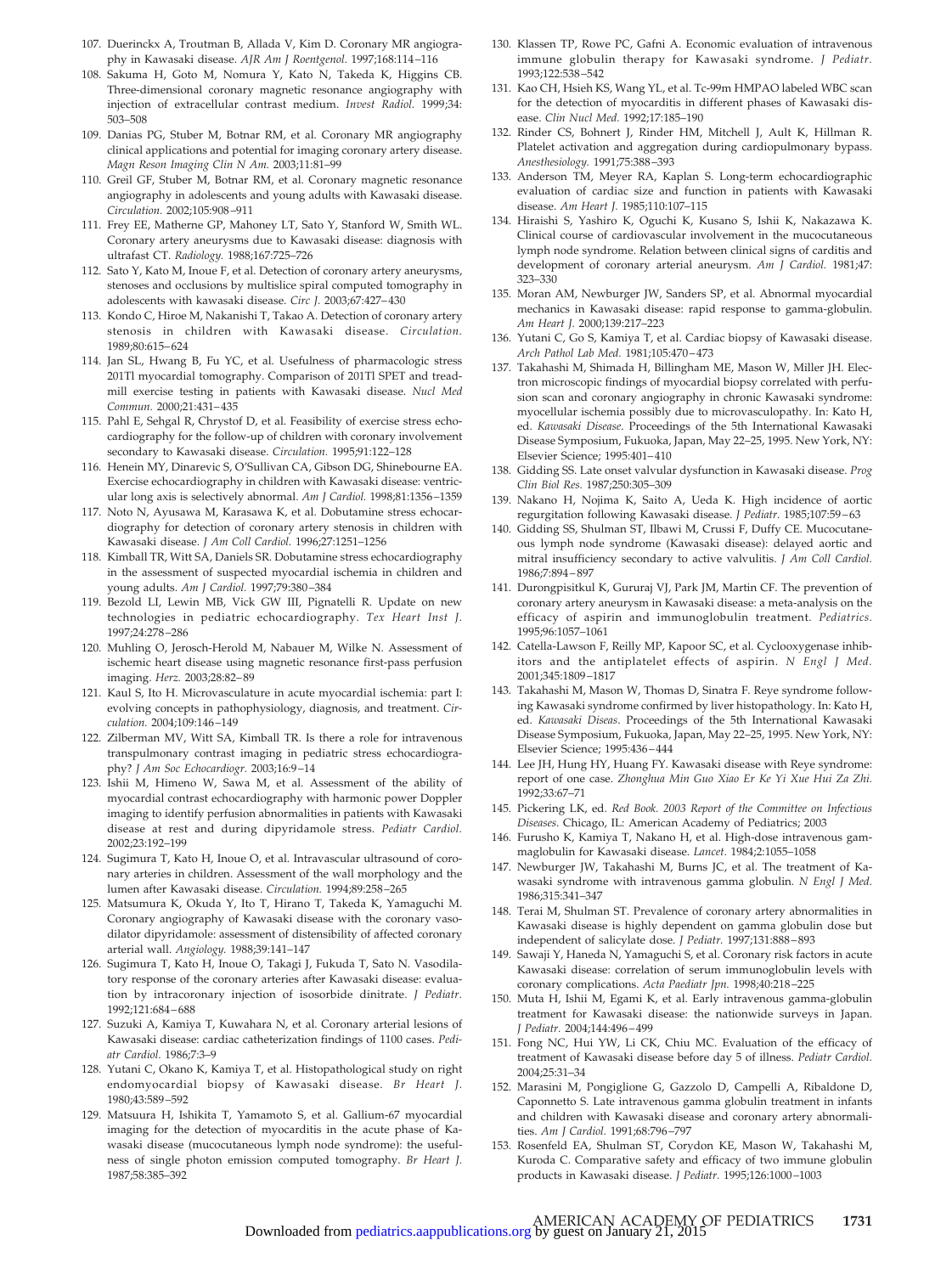- 154. Outbreak of hepatitis C associated with intravenous immunoglobulin administration–United States. October 1993-June 1994. *MMWR Morb Mortal Wkly Rep.* 1994;43:505–509
- 155. Venglarcik JS III, Ayas M, Woods T. Severe thrombocytopenia as a presenting manifestation of Kawasaki disease. *Arch Pediatr Adolesc Med.* 1995;149:215–217
- 156. Burns JC, Capparelli EV, Brown JA, Newburger JW, Glode MP. Intravenous gamma-globulin treatment and retreatment in Kawasaki disease. US/Canadian Kawasaki Syndrome Study Group. *Pediatr Infect Dis J.* 1998;17:1144 –1148
- 157. Silverman ED, Huang C, Rose V, et al. IVGG treatment of Kawasaki disease: are all brands equal? In: Kato H, ed. *Kawasaki Disease*. Proceedings of the 5th International Kawasaki Disease Symposium, Fukuoka, Japan, May 22–25, 1995. New York, NY: Elsevier Science; 1995:301–304
- 158. Shulman ST. Is there a role for corticosteroids in Kawasaki disease? *J Pediatr.* 2003;142:601– 603
- 159. Kato H, Koike S, Yokoyama T. Kawasaki disease: effect of treatment on coronary artery involvement. *Pediatrics.* 1979;63:175–179
- 160. Kijima Y, Kamiya T, Suzuki A, Hirose O, Manabe H. A trial procedure to prevent aneurysm formation of the coronary arteries by steroid pulse therapy in Kawasaki disease. *Jpn Circ J.* 1982;46:1239 –1242
- 161. Nonaka Z, Maekawa K, Okabe T, Eto Y, Kubo M. Randomized controlled study of intravenous prednisolone and gamma globulin treatment in 100 cases with Kawasaki disease. In: Kato H, ed. *Kawasaki Disease*. Proceedings of the 5th International Kawasaki Disease Symposium, Fukuoka, Japan, May 22–25, 1995. New York, NY: Elsevier Science; 1995:328 –331
- 162. Shinohara M, Sone K, Tomomasa T, Morikawa A. Corticosteroids in the treatment of the acute phase of Kawasaki disease. *J Pediatr.* 1999;135:465– 469
- 163. Sundel RP, Baker AL, Fulton DR, Newburger JW. Corticosteroids in the initial treatment of Kawasaki disease: report of a randomized trial. *J Pediatr.* 2003;142:611– 616
- 164. Okada Y, Shinohara M, Kobayashi T, et al. Effect of corticosteroids in addition to intravenous gamma globulin therapy on serum cytokine levels in the acute phase of Kawasaki disease in children. *J Pediatr.* 2003;143:363–367
- 165. Furukawa S, Matsubara T, Umezawa Y, Motohashi T, Ino T, Yabuta K. Pentoxifylline and intravenous gamma globulin combination therapy for acute Kawasaki disease. *Eur J Pediatr.* 1994;153:663– 667
- 166. Best BM, Burns JC, DeVincenzo J, et al. Pharmacokinetic and tolerability assessment of a pediatric oral formulation of pentoxifylline in Kawasaki disease. *Curr Ther Res Clin Exp.* 2003;64:96 –115
- 167. Durongpisitkul K, Soongswang J, Laohaprasitiporn D, Nana A, Prachuabmoh C, Kangkagate C. Immunoglobulin failure and retreatment in Kawasaki disease. *Pediatr Cardiol.* 2003;24:145–148
- 168. Wallace CA, French JW, Kahn SJ, Sherry DD. Initial intravenous gammaglobulin treatment failure in Kawasaki disease. *Pediatrics.* 2000;105(6). Available at: www.pediatrics.org/cgi/content/full/105/ 6/e78
- 169. Wright DA, Newburger JW, Baker A, Sundel RP. Treatment of immune globulin-resistant Kawasaki disease with pulsed doses of corticosteroids. *J Pediatr.* 1996;128:146 –149
- 170. Dale RC, Saleem MA, Daw S, Dillon MJ. Treatment of severe complicated Kawasaki disease with oral prednisolone and aspirin. *J Pediatr.* 2000;137:723–726
- 171. Hashino K, Ishii M, Iemura M, Akagi T, Kato H. Re-treatment for immune globulin-resistant Kawasaki disease: a comparative study of additional immune globulin and steroid pulse therapy. *Pediatr Int.* 2001;43:211–217
- 172. Imagawa T, Mori M, Miyamae T, et al. Plasma exchange for refractory Kawasaki disease. *Eur J Pediatr.* 2004;163:263–264
- 173. Takagi N, Kihara M, Yamaguchi S, et al. Plasma exchange in Kawasaki disease. *Lancet.* 1995;346:1307
- 174. Villain E, Kachaner J, Sidi D, Blaysat G, Piechaud JF, Pedroni E. Trial of prevention of coronary aneurysm in Kawasaki's disease using plasma exchange or infusion of immunoglobulins [in French]. *Arch Fr Pediatr.* 1987;44:79 – 83
- 175. Zaitsu M, Hamasaki Y, Tashiro K, Matsuo M, Ichimaru T, Fujita I, Tasaki H, Miyazaki S. Ulinastatin, an elastase inhibitor, inhibits the increased mRNA expression of prostaglandin H2 synthase-type 2 in Kawasaki disease. *J Infect Dis.* 2000;181:1101–1109
- 176. Williams RV, Wilke VM, Tani LY, Minich LL. Does abciximab enhance regression of coronary aneurysms resulting from Kawasaki disease? *Pediatrics.* 2002;109(1). Available at: www.pediatrics.org/cgi/content/ full/109/1/e4
- 177. Weiss JE, Eberhard BA, Chowdhury D, Gottlieb BS. Infliximab as a novel therapy for refractory Kawasaki disease. *J Rheumatol.* 2004;31:808 – 810
- 178. Kuijpers TW, Biezeveld M, Achterhuis A, et al. Longstanding obliterative panarteritis in Kawasaki disease: lack of cyclosporin A effect. *Pediatrics.* 2003;112:986 –992
- 179. Gerschutz GP, Bhatt DL. The Clopidogrel in Unstable Angina to Prevent Recurrent Events (CURE) study: to what extent should the results be generalizable? *Am Heart J.* 2003;145:595– 601
- 180. Peters RJ, Mehta SR, Fox KA, et al. Effects of aspirin dose when used alone or in combination with clopidogrel in patients with acute coronary syndromes: observations from the Clopidogrel in Unstable angina to prevent Recurrent Events (CURE) study. *Circulation.* 2003;108:1682–1687
- 181. Albers GW, Amarenco P. Combination therapy with clopidogrel and aspirin: can the CURE results be extrapolated to cerebrovascular patients? *Stroke.* 2001;32:2948 –2949
- 182. Mehta SR, Yusuf S. The Clopidogrel in Unstable angina to prevent Recurrent Events (CURE) trial programme; rationale, design and baseline characteristics including a meta-analysis of the effects of thienopyridines in vascular disease. *Eur Heart J.* 2000;21:2033–2041
- 183. Kuramochi Y, Ohkubo T, Takechi N, Fukumi D, Uchikoba Y, Ogawa S. Hemodynamic factors of thrombus formation in coronary aneurysms associated with Kawasaki disease. *Pediatr Int.* 2000;42:470 – 475
- 184. Burtt DM, Pollack P, Bianco JA. Intravenous streptokinase in an infant with Kawasaki's disease complicated by acute myocardial infarction. *Pediatr Cardiol.* 1986;6:307–311
- 185. Cheatham JP, Kugler JD, Gumbiner CH, Latson LA, Hofschire PJ. Intracoronary streptokinase in Kawasaki disease: acute and thrombolysis. *Prog Clin Biol Res.* 1987;250:517–518
- 186. Katayama F, Hiraishi S, Takeda N, Misawa H. Intracoronary urokinase and post-thrombolytic regimen in an infant with Kawasaki disease and acute myocardial infarction. *Heart.* 1997;78:621– 622
- 187. Kato H, Ichinose E, Inoue O, Akagi T. Intracoronary thrombolytic therapy in Kawasaki disease: treatment and prevention of acute myocardial infarction. *Prog Clin Biol Res.* 1987;250:445– 454
- 188. Terai M, Ogata M, Sugimoto K, et al. Coronary arterial thrombi in Kawasaki disease. *J Pediatr.* 1985;106:76 –78
- 189. Horigome H, Sekijima T, Miyamoto T. Successful thrombolysis with intracoronary administration of tissue plasminogen activator in an infant with Kawasaki disease. *Heart.* 1997;78:517–518
- 190. Levy M, Benson LN, Burrows PE, et al. Tissue plasminogen activator for the treatment of thromboembolism in infants and children. *J Pediatr.* 1991;118:467– 472
- 191. Lange RA, Hillis LD. Reperfusion therapy in acute myocardial infarction. *N Engl J Med.* 2002;346:954 –955
- 192. Maggioni AP, Franzosi MG, Fresco C, Turazza F, Tognoni G. GISSI trials in acute myocardial infarction. Rationale, design, and results. *Chest.* 1990; 97:146S–150S
- 193. Randomised trial of intravenous streptokinase, oral aspirin, both, or neither among 17,187 cases of suspected acute myocardial infarction: ISIS-2. ISIS-2 (Second International Study of Infarct Survival) Collaborative Group. *Lancet.* 1988;2:349 –360
- 194. Ridker PM, O'Donnell C, Marder VJ, Hennekens CH. Large-scale trials of thrombolytic therapy for acute myocardial infarction: GISSI-2, ISIS-3, and GUSTO-1. *Ann Intern Med.* 1993;119:530 –532
- 195. Hennekens CH. Thrombolytic therapy: pre- and post-GISSI-2, ISIS-3, and GUSTO-1. *Clin Cardiol.* 1994;17:I15–I17
- 196. Newby LK, Rutsch WR, Califf RM, et al. Time from symptom onset to treatment and outcomes after thrombolytic therapy. GUSTO-1 Investigators. *J Am Coll Cardiol.* 1996;27:1646 –1655
- 197. Wang-Clow F, Fox NL, Cannon CP, et al. Determination of a weightadjusted dose of TNK-tissue plasminogen activator. *Am Heart J.* 2001;141:33– 40
- 198. Westerhout CM, Boersma E. Risk-benefit analysis of platelet glycoprotein IIb/IIIa inhibitors in acute coronary syndromes. *Expert Opin Drug Saf.* 2003;2:49 –58
- 199. Ibbotson T, McGavin JK, Goa KL. Abciximab: an updated review of its therapeutic use in patients with ischaemic heart disease undergoing percutaneous coronary revascularisation. *Drugs.* 2003;63:1121–1163
- 200. Hellstrom HR. Platelet glycoprotein IIb/IIIa inhibitors. *Circulation.* 2003;107:E39
- 201. Kitamura S, Kameda Y, Seki T, et al. Long-term outcome of myocardial revascularization in patients with Kawasaki coronary artery disease. A multicenter cooperative study. *J Thorac Cardiovasc Surg.* 1994;107: 663– 674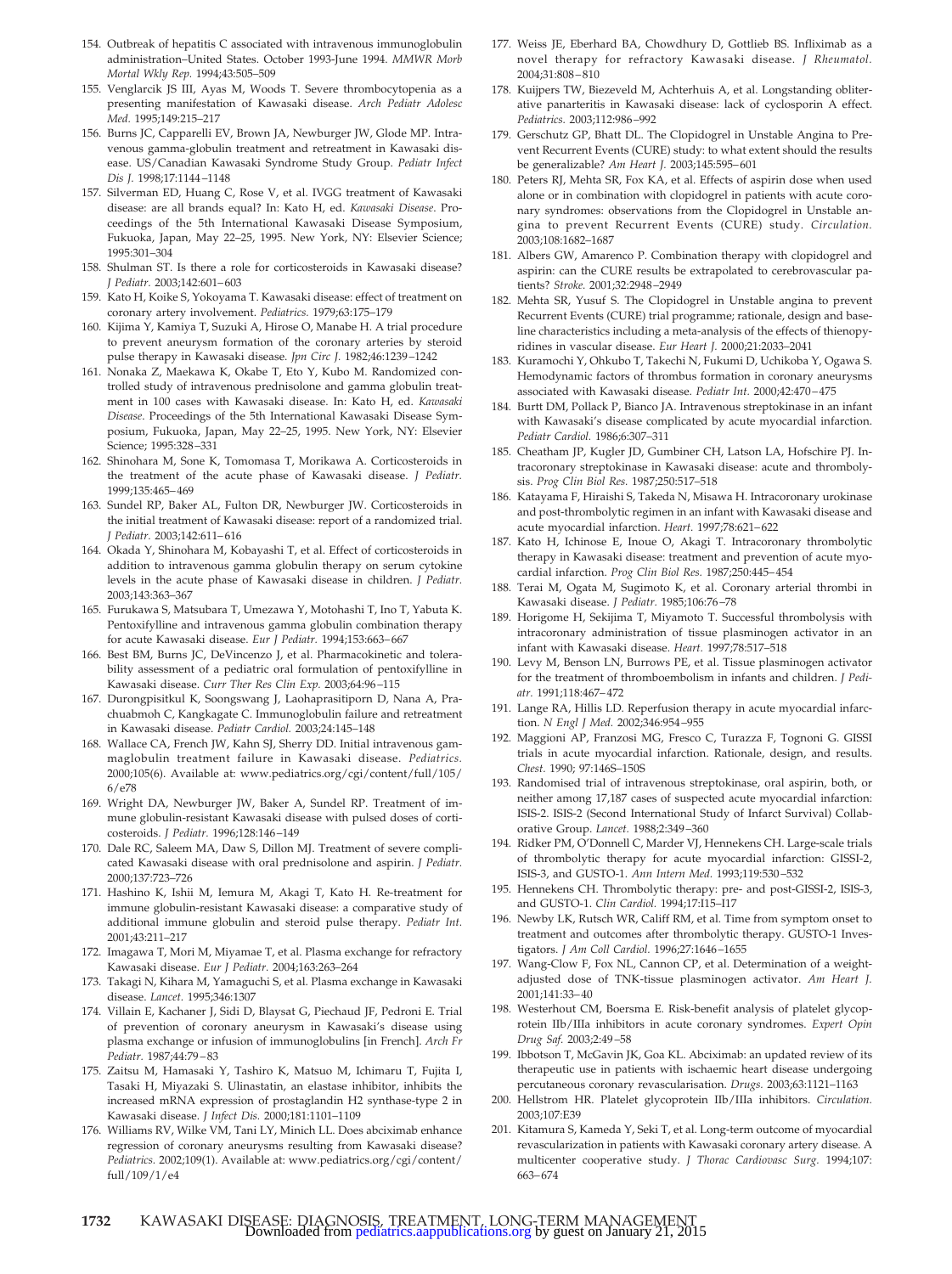- 202. Tsuda E, Kitamura S; Cooperative Study Group of Japan. National survey of coronary artery bypass grafting for coronary stenosis caused by Kawasaki disease in Japan. *Circulation.* 2004;110:II61–II66
- 203. Yoshikawa Y, Yagihara T, Kameda Y, et al. Result of surgical treatments in patients with coronary-arterial obstructive disease after Kawasaki disease. *Eur J Cardiothorac Surg.* 2000;17:515–519
- 204. Guidelines for treatment and management of cardiovascular sequelae in Kawasaki disease. Subcommittee of Cardiovascular Sequelae, Subcommittee of Surgical Treatment, Kawasaki Disease Research Committee. *Heart Vessels.* 1987;3:50 –54
- 205. Kitamura S. The role of coronary bypass operation on children with Kawasaki disease. *Coron Artery Dis.* 2002;13:437– 447
- 206. Kato H, Ichinose E, Kawasaki T. Myocardial infarction in Kawasaki disease: clinical analyses in 195 cases. *J Pediatr.* 1986;108:923–927
- 207. Ino T, Akimoto K, Ohkubo M, et al. Application of percutaneous transluminal coronary angioplasty to coronary arterial stenosis in Kawasaki disease. *Circulation.* 1996;93:1709 –1715
- 208. Sugimura T, Yokoi H, Sato N, et al. Interventional treatment for children with severe coronary artery stenosis with calcification after long-term Kawasaki disease. *Circulation.* 1997;96:3928 –3933
- 209. Ishii M, Ueno T, Akagi T, et al. Guidelines for catheter intervention in coronary artery lesion in Kawasaki disease. *Pediatr Int.* 2001;43:558 –562
- 210. Ishii M, Ueno T, Ikeda H, et al. Sequential follow-up results of catheter intervention for coronary artery lesions after Kawasaki disease: quantitative coronary artery angiography and intravascular ultrasound imaging study. *Circulation.* 2002;105:3004 –3010
- 211. Checchia PA, Pahl E, Shaddy RE, Shulman ST. Cardiac transplantation for Kawasaki disease. *Pediatrics.* 1997;100:695– 699
- 212. Takahashi M, Mason W, Lewis AB. Regression of coronary aneurysms in patients with Kawasaki syndrome. *Circulation.* 1987;75:387–394
- 213. Fujiwara T, Fujiwara H, Hamashima Y. Size of coronary aneurysm as a determinant factor of the prognosis in Kawasaki disease: clinicopathologic study of coronary aneurysms. *Prog Clin Biol Res.* 1987;250:519 –520
- 214. Nakano H, Ueda K, Saito A, Nojima K. Repeated quantitative angiograms in coronary arterial aneurysm in Kawasaki disease. *Am J Cardiol.* 1985;56:846 – 851
- 215. Kamiya T, Suzuki A, Ono Y, et al. Angiographic follow-up study of coronary artery lesion in the cases with a history of Kawasaki disease–with a focus on the follow-up more than ten years after the onset of the disease. In: Kato H, ed. *Kawasaki Disease*. Proceedings of the 5th International Kawasaki Disease Symposium, Fukuoka, Japan, May 22–25, 1995. New York, NY: Elsevier Science; 1995:569 –573
- 216. Fujiwara T, Fujiwara H, Hamashima Y. Frequency and size of coronary arterial aneurysm at necropsy in Kawasaki disease. *Am J Cardiol.* 1987;59:808 – 811
- 217. Nakano H, Saito A, Ueda K, Nojima K. Clinical characteristics of myocardial infarction following Kawasaki disease: report of 11 cases. *J Pediatr.* 1986;108:198 –203
- 218. Tatara K, Kusakawa S. Long-term prognosis of giant coronary aneurysm in Kawasaki disease: an angiographic study. *J Pediatr.* 1987;111:705–710
- 219. Matsui S, Matsumori A, Matoba Y, Uchida A, Sasayama S. Treatment of virus-induced myocardial injury with a novel immunomodulating agent, vesnarinone. Suppression of natural killer cell activity and tumor necrosis factor-alpha production. *J Clin Invest.* 1994;94:1212–1217
- 220. Noto N, Okada T, Yamasuge M, et al. Noninvasive assessment of the early progression of atherosclerosis in adolescents with Kawasaki disease and coronary artery lesions. *Pediatrics.* 2001;107:1095–1099
- 221. Burns JC, Shike H, Gordon JB, Malhotra A, Schoenwetter M, Kawasaki T. Sequelae of Kawasaki disease in adolescents and young adults. *J Am Coll Cardiol.* 1996;28:253–257
- 222. Kato H, Inoue O, Kawasaki T, Fujiwara H, Watanabe T, Toshima H. Adult coronary artery disease probably due to childhood Kawasaki disease. *Lancet.* 1992;340:1127–1129
- 223. Tanaka N, Naoe S, Masuda H, Ueno T. Pathological study of sequelae of Kawasaki disease (MCLS). With special reference to the heart and coronary arterial lesions. *Acta Pathol Jpn.* 1986;36:1513–1527
- 224. Sasaguri Y, Kato H. Regression of aneurysms in Kawasaki disease: a pathological study? *J Pediatr.* 1982;100:225–231
- 225. Tsuda E, Kamiya T, Kimura K, Ono Y, Echigo S. Coronary artery dilatation exceeding 4.0 mm during acute Kawasaki disease predicts a high probability of subsequent late intima-medial thickening. *Pediatr Cardiol.* 2002;23:9 –14
- 226. Iemura M, Ishii M, Sugimura T, Akagi T, Kato H. Long term consequences of regressed coronary aneurysms after Kawasaki disease: vascular wall morphology and function. *Heart.* 2000;83:307–311
- 227. Fulton DR, Meissner C, Peterson MB. Effects of current therapy of Kawasaki disease on eicosanoid metabolism. *Am J Cardiol.* 1988;61:1323–1327
- 228. Cheung YF, Yung TC, Tam SC, Ho MH, Chau AK. Novel and traditional cardiovascular risk factors in children after Kawasaki disease: implications for premature atherosclerosis. *J Am Coll Cardiol.* 2004;43:120 –124
- 229. Fujiwara T, Fujiwara H, Nakano H. Pathological features of coronary arteries in children with Kawasaki Disease in which coronary arterial aneurysm was absent at autopsy. Quantitative analysis. *Circulation.* 1988;78:345–350
- 230. Yamakawa R, Ishii M, Sugimura T, et al. Coronary endothelial dysfunction after Kawasaki disease: evaluation by intracoronary injection of acetylcholine. *J Am Coll Cardiol.* 1998;31:1074 –1080
- 231. Albisetti M, Chan AK, McCrindle BW, et al. Fibrinolytic response to venous occlusion is decreased in patients after Kawasaki disease. *Blood Coagul Fibrinolysis.* 2003;14:181–186
- 232. Deng YB, Li TL, Xiang HJ, Chang Q, Li CL. Impaired endothelial function in the brachial artery after Kawasaki disease and the effects of intravenous administration of vitamin C. *Pediatr Infect Dis J.* 2003; 22:34 –39
- 233. Furuyama H, Odagawa Y, Katoh C, et al. Altered myocardial flow reserve and endothelial function late after Kawasaki disease. *J Pediatr.* 2003;142:149 –154
- 234. Silva AA, Maeno Y, Hashmi A, Smallhorn JF, Silverman ED, Mc-Crindle BW. Cardiovascular risk factors after Kawasaki disease: a case-control study. *J Pediatr.* 2001;138:400 – 405
- 235. Furuyama H, Odagawa Y, Katoh C, et al. Assessment of coronary function in children with a history of Kawasaki disease using (15)Owater positron emission tomography. *Circulation.* 2002;105:2878 –2884
- 236. Suzuki A, Yamagishi M, Kimura K, et al. Functional behavior and morphology of the coronary artery wall in patients with Kawasaki disease assessed by intravascular ultrasound. *J Am Coll Cardiol.* 1996;27:291–296

*All clinical reports from the American Academy of Pediatrics automatically expire 5 years after publication unless reaffirmed, revised, or retired at or before that time.*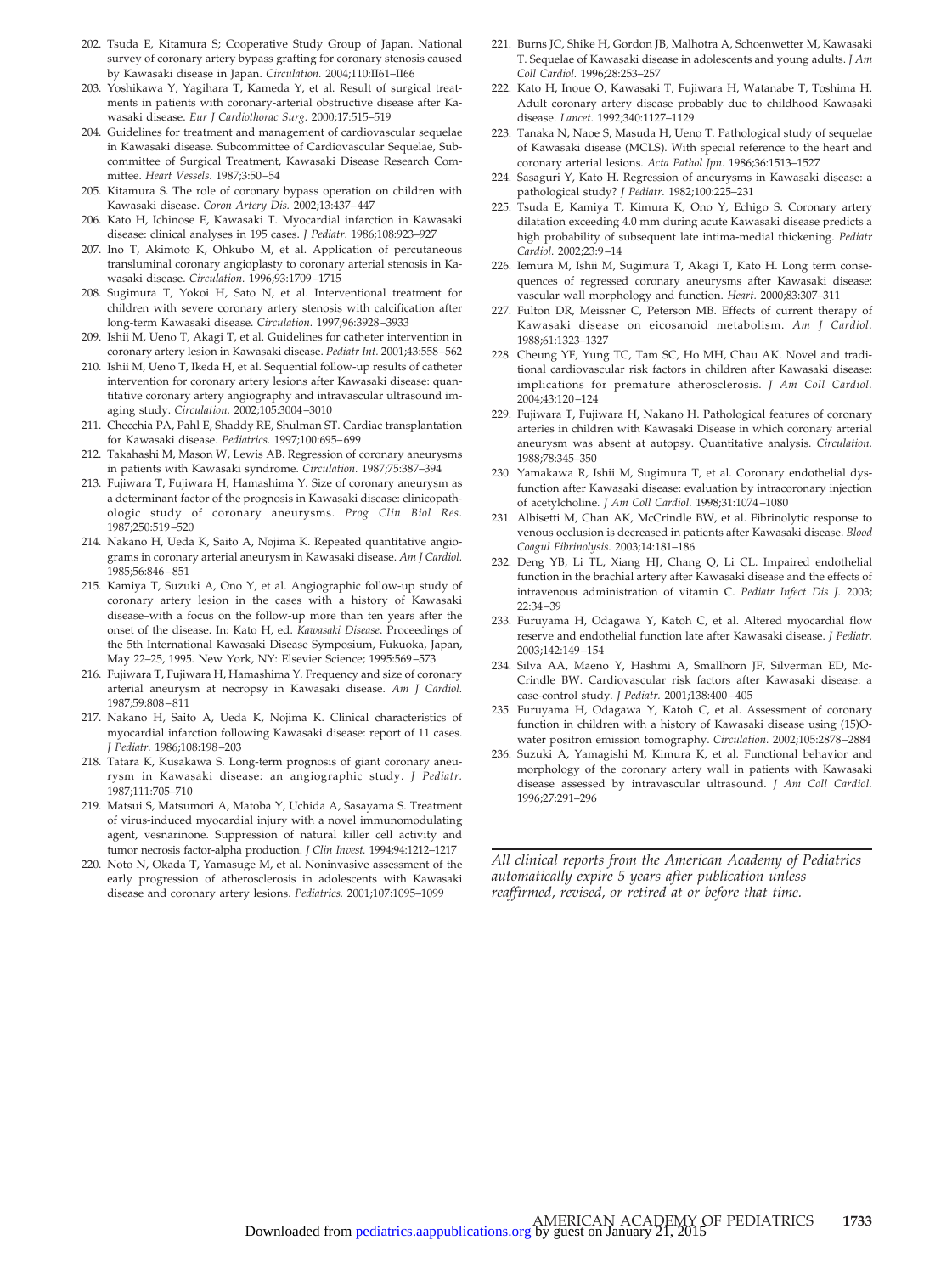# **Young, American Heart Association Endocarditis, and Kawasaki Disease, Council on Cardiovascular Disease in the Statement for Health Professionals From the Committee on Rheumatic Fever, Diagnosis, Treatment, and Long-Term Management of Kawasaki Disease: A**

*Pediatrics* 2004;114;1708 Thomas J. Pallasch, Donald A. Falace and Kathryn A. Taubert Robert S. Baltimore, Walter R. Wilson, Larry M. Baddour, Matthew E. Levison, Lloyd Y. Tani, Jane C. Burns, Stanford T. Shulman, Ann F. Bolger, Patricia Ferrieri, Jane W. Newburger, Masato Takahashi, Michael A. Gerber, Michael H. Gewitz,

| DOI: 10.1542/peds.2004-2182                         |                                                                                                                                                                                                                                                                                                         |  |
|-----------------------------------------------------|---------------------------------------------------------------------------------------------------------------------------------------------------------------------------------------------------------------------------------------------------------------------------------------------------------|--|
| <b>Updated Information &amp;</b><br><b>Services</b> | including high resolution figures, can be found at:<br>http://pediatrics.aappublications.org/content/114/6/1708.full.h<br>tml                                                                                                                                                                           |  |
| <b>References</b>                                   | This article cites 217 articles, 51 of which can be accessed<br>free at:<br>http://pediatrics.aappublications.org/content/114/6/1708.full.h<br>tml#ref-list-1                                                                                                                                           |  |
| <b>Citations</b>                                    | This article has been cited by 80 High Wire-hosted articles:<br>http://pediatrics.aappublications.org/content/114/6/1708.full.h<br>tml#related-urls                                                                                                                                                     |  |
| <b>Subspecialty Collections</b>                     | This article, along with others on similar topics, appears in<br>the following collection(s):<br><b>Infectious Diseases</b><br>http://pediatrics.aappublications.org/cgi/collection/infectious_<br>diseases_sub<br>Cardiology<br>http://pediatrics.aappublications.org/cgi/collection/cardiology<br>sub |  |
| <b>Permissions &amp; Licensing</b>                  | Information about reproducing this article in parts (figures,<br>tables) or in its entirety can be found online at:<br>http://pediatrics.aappublications.org/site/misc/Permissions.xht<br>ml                                                                                                            |  |
| <b>Reprints</b>                                     | Information about ordering reprints can be found online:<br>http://pediatrics.aappublications.org/site/misc/reprints.xhtml                                                                                                                                                                              |  |

rights reserved. Print ISSN: 0031-4005. Online ISSN: 1098-4275. Grove Village, Illinois, 60007. Copyright  $\ddot{\odot}$  2004 by the American Academy of Pediatrics. All and trademarked by the American Academy of Pediatrics, 141 Northwest Point Boulevard, Elk publication, it has been published continuously since 1948. PEDIATRICS is owned, published, PEDIATRICS is the official journal of the American Academy of Pediatrics. A monthly